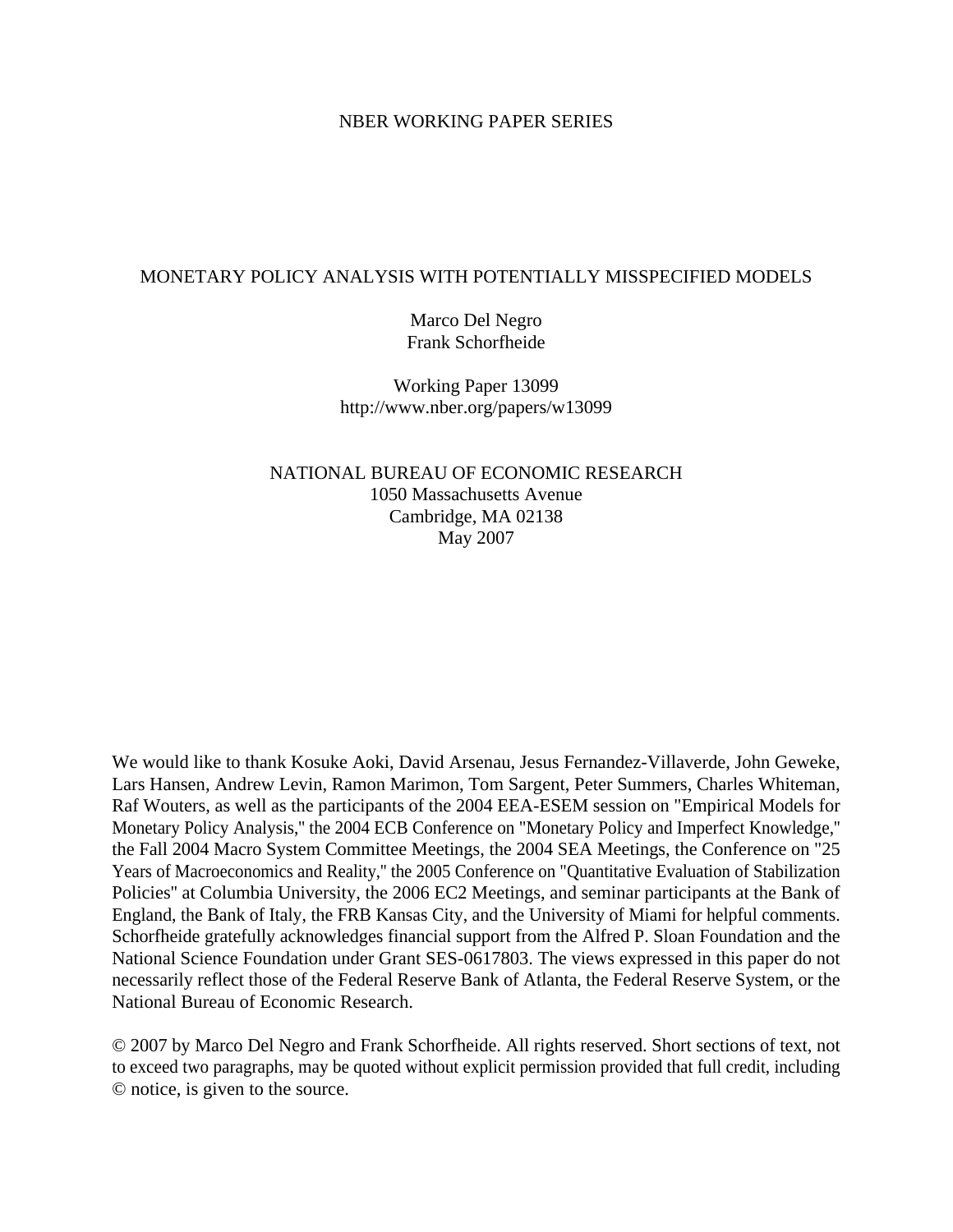Monetary Policy Analysis with Potentially Misspecified Models Marco Del Negro and Frank Schorfheide NBER Working Paper No. 13099 May 2007 JEL No. C32,E52

## **ABSTRACT**

Policy analysis with potentially misspecified dynamic stochastic general equilibrium (DSGE) models faces two challenges: estimation of parameters that are relevant for policy trade-offs and treatment of estimated deviations from the cross-equation restrictions. This paper develops and explores policy analysis approaches that are either based on a generalized shock structure for the DSGE model or the explicit modelling of deviations from cross-equation restrictions. Using post-1982 U.S. data we first quantify the degree of misspecification in a state-of-the-art DSGE model and then document the performance of different interest-rate feedback rules. We find that many of the policy prescriptions derived from the benchmark DSGE model are robust to the various treatments of misspecifications considered in this paper, but that quantitatively the cost of deviating from such prescriptions varies substantially.

Marco Del Negro Federal Reserve Bank of Atlanta 1000 Peachtree St NE Atlanta GA 30309-4470 marcodelnegro@frbatlanta.org

Frank Schorfheide University of Pennsylvania Department of Economics 3718 Locust Walk McNeil 525 Philadelphia, PA 19104-6297 and NBER schorf@ssc.upenn.edu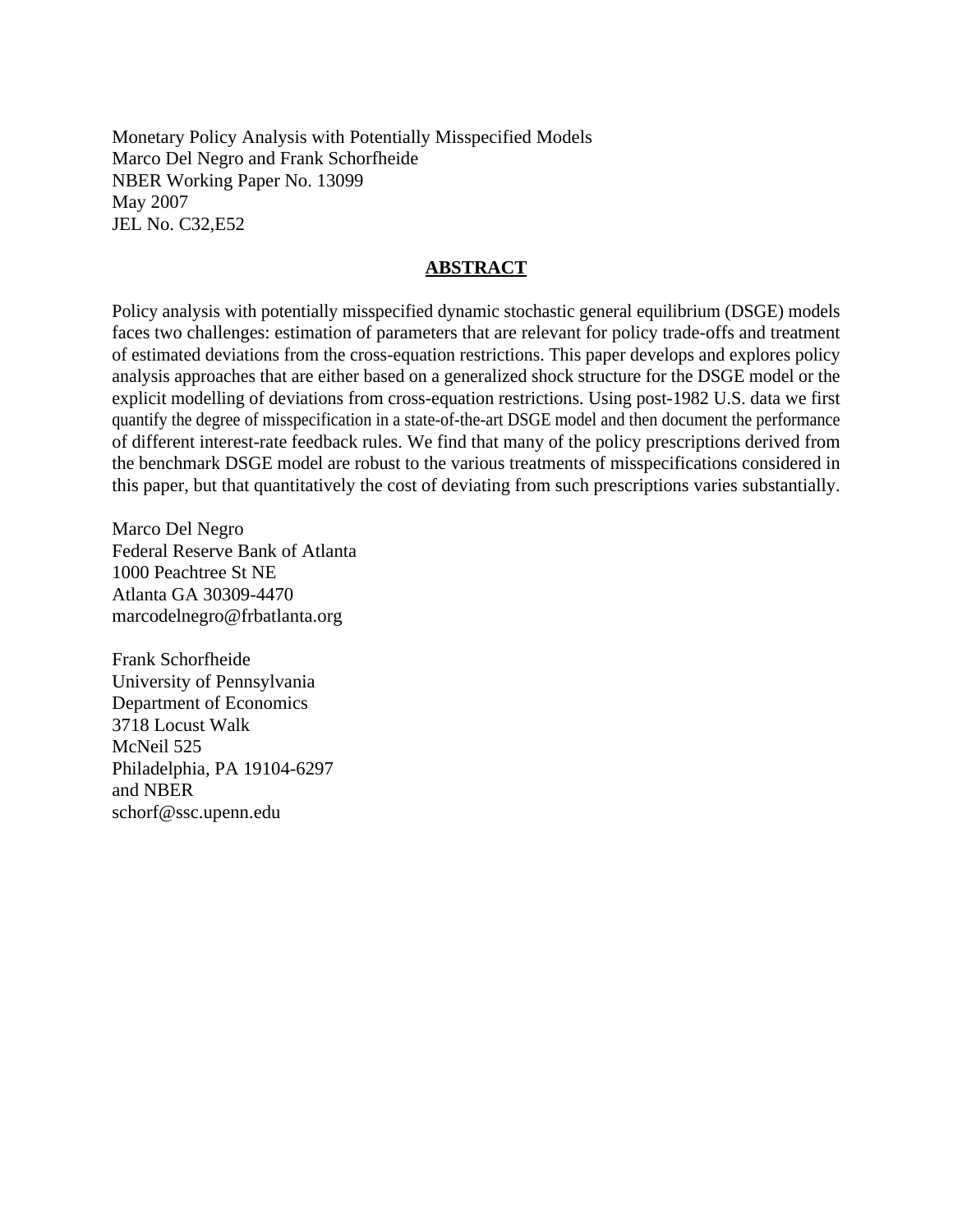## 1 Introduction

Following the work of Christiano, Eichenbaum, and Evans (2005) and Smets and Wouters (2003), many central banks are building and estimating dynamic stochastic general equilibrium (DSGE) models with nominal rigidities and using them for policy analysis. Despite the success in improving the empirical performance of DSGE models, misspecification remains a concern, as documented in Del Negro, Schorfheide, Smets, and Wouters (2007, henceforth DSSW). Some of the cross-equation restrictions imposed by these models remain at odds with the data. This paper illustrates the difficulties involved in conducting policy analysis with misspecified models. Two broad issues arise. First, how should the parameters be estimated in the presence of misspecification? Second, how should one treat empirical deviations from model-implied cross-equation restrictions when conducting policy analysis?

In the literature and in the practice of central banks, there exist three different approaches for dealing with misspecification. One approach is to ignore the problem and derive quantitative policy recommendations as if the DSGE model were correctly specified, e.g., Laforte (2003) and Levin, Onatski, Williams, and Williams (2006). A second approach is to manipulate the shock structure of the DSGE model to optimize the fit of the resulting empirical specification. Smets and Wouters (2003) use more shocks than observables to obtain a DSGE model with a fit to Euro area data comparable to that of a Bayesian VAR. Smets and Wouters (2006) generalize the law of motion of some of the exogenous shocks in a DSGE model for U.S. data in which the number of shocks equals the number of observables. The tacit assumption underlying the policy analysis is that these shocks are policy invariant, even if they partially reflect misspecification.

A third approach is to model the deviations from the cross-equation restrictions explicitly in the likelihood. For instance, Ireland (2006), following Sargent (1989), assumes that the observations based on which the DSGE model is estimated are subject to "measurement" errors. While the measurement errors improve the empirical fit, they raise serious identification problems – how can one distinguish measurement error dynamics from the dynamics in the underlying model-based variables - and tie the hands of the researcher in terms of policy analysis: one has to assume that these measurement errors are policy-invariant. Alternatively, Del Negro and Schorfheide (2004) propose a method for incorporating deviations from the VAR representation of the DSGE model, called DSGE-VAR. We will argue in this paper that the DSGE-VAR framework is a versatile tool for policy analysis because it allows us to make different assumptions on how these deviations are affected by policy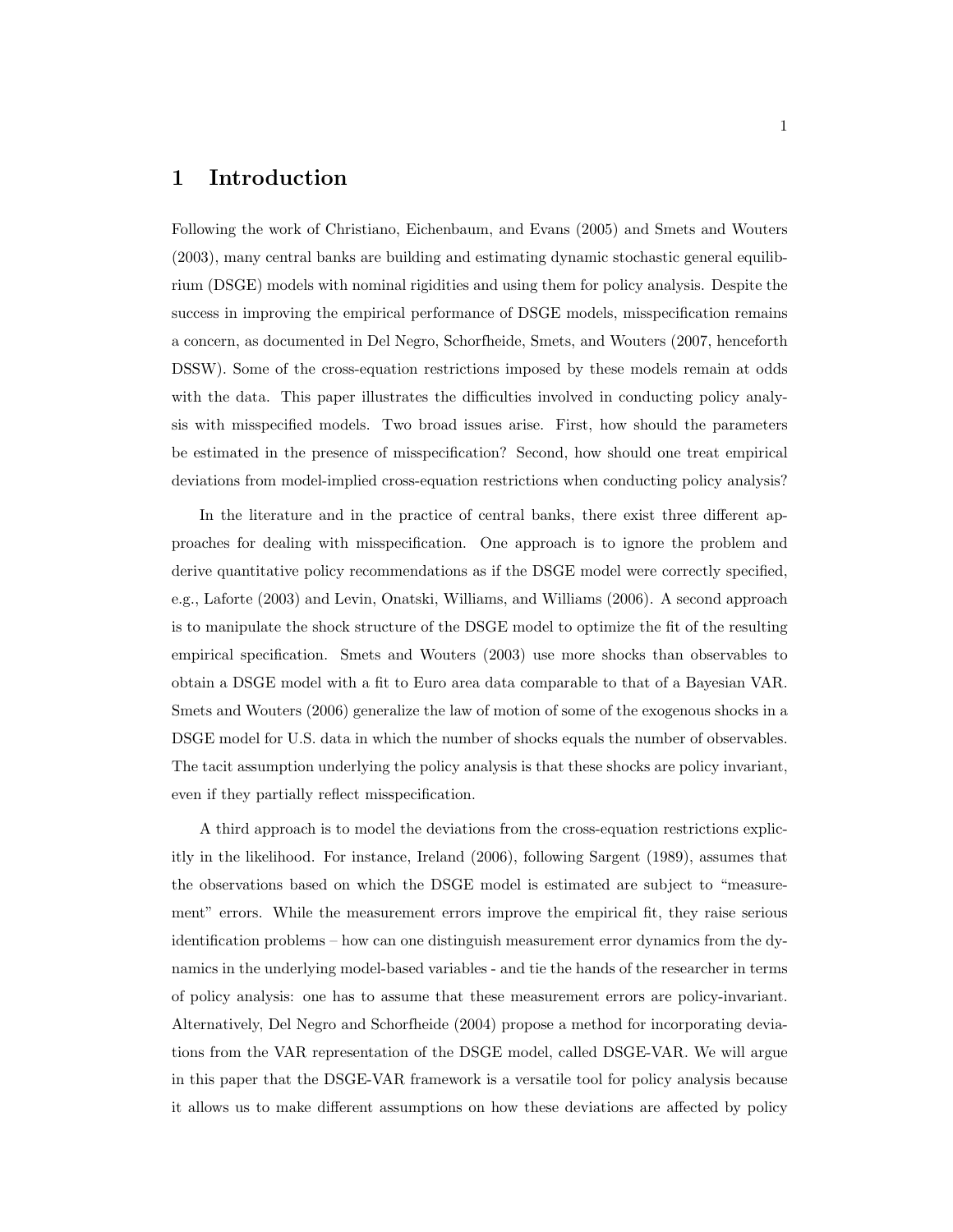changes. The framework thereby enables us to assess the robustness of the DSGE model's policy predictions in view of its empirical deficiencies.

We study how the aforementioned approaches deal with the issues described above, inference and treatment of misspecification. Starting point of our analysis is a state-of-theart New Keynesian DSGE model in which monetary policy follows an interest-rate feedback rule. The goal is to assess how changes in the feedback rule affect the volatility of output, inflation, and interest rates. We generate three types of parameter estimates. First, we combine the DSGE model likelihood function with a prior distribution for its parameters and compute a posterior distribution as in Schorfheide (2000). Second, we include in our analysis the generalization of the shock structure as a possible method of dealing with misspecification. The final set of estimates is obtained using the DSGE-VAR approach. That is, we approximate the DSGE model with a fourth-order vector autoregression (VAR) and specify a prior distribution for the VAR parameters centered at the model-implied cross-equation restrictions. The resulting estimates of the VAR coefficients are implicitly projected back onto the cross-equation restrictions to obtain a minimum-distance estimator of the DSGE model parameters. While the direct estimator forces the DSGE model to match all the observed fluctuations, the DSGE-VAR estimator (and to some extent the generalized shocks estimator) lets some of the fluctuations be explained by deviations from cross-equation restrictions. This can be appealing if misspecification of the DSGE model's likelihood function is a concern.

While there is a substantive body of literature on how to estimate parameters of DSGE models and how to conduct policy analysis under model uncertainty, our framework allows a unified treatment of some the key issues. It also provides new methods to assess the robustness of policy implications of a benchmark DSGE model in view of evidence of misspecification. The calibration literature initiated by Kydland and Prescott (1982) has traditionally emphasized that it is more important to construct careful measurements of the parameters that determine policy trade-offs using informative data sources, than to obtain a good time series fit of the DSGE model. This sentiment is expressed, for instance, in Kocherlakota (2006). Bayesian analysis allows us to incorporate additional information not captured by the likelihood function through prior distributions. It turns out that the DSGE-VAR analysis has the feature that the greater the evidence for model misspecification, the less weight is placed on the likelihood function to construct the estimates of the DSGE model parameters.

Altig, Christiano, Eichenbaum, and Evans (2002) estimate the parameters of their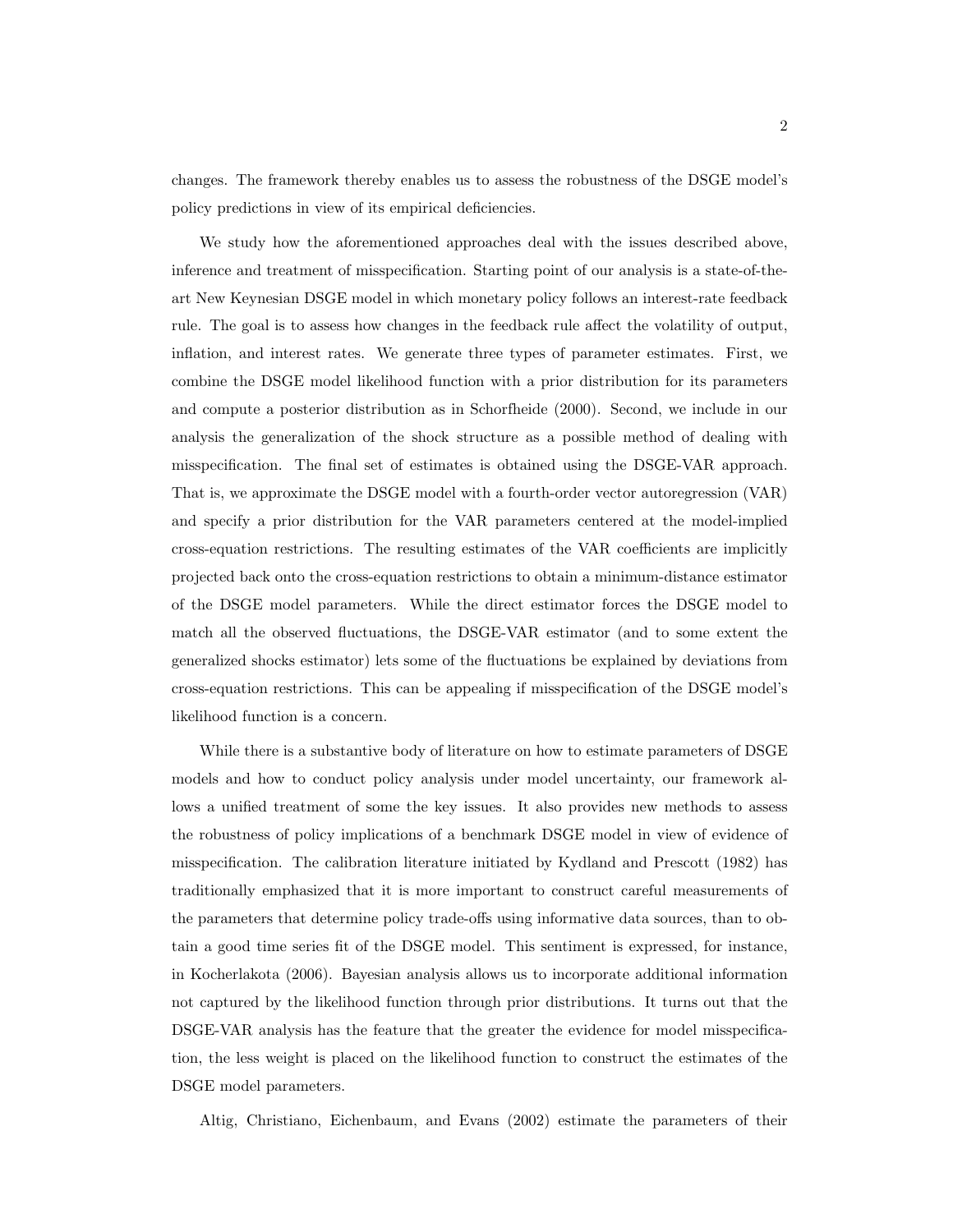DSGE model by matching DSGE model impulse responses to monetary policy and technology shocks with those obtained from an identified VAR. While this impulse response function matching makes parameter estimates more robust to some forms of model misspecification, the resulting empirical specification is not able to explain all the variation of output, inflation, and interest rates that we observe in the data. Hence, policy analysis with such a model would have to assume that the propagation of other unspecified shocks is not altered by changes in the policy rule or that the effects would mirror those of, say, the effects on the technology shock.

Indeed, the second major issue concerns the treatment of misspecification in conducting the policy exercise. Within the generalized-shocks framework we derive policy implication under the standard assumption that the parameters of the shock processes are policy invariant. Within the DSGE-VAR framework we make different assumptions about the policy invariance of the estimated deviations from the model-implied cross-equation restrictions. These assumptions include treating the DSGE-VAR as a backward-looking structural VAR, thereby ignoring effects of policy changes on expectation formation; treating discrepancies in terms of moving average representations as policy invariant; evaluating policies under a priori beliefs about misspecification.<sup>1</sup>

Empirical evidence can help us discriminating between the different approaches to policy analysis. We find strong evidence of DSGE model misspecification. This misspecification affects the estimates of key non-policy parameters – and specifically the persistence of technology shocks – which differ between the DSGE model, the generalized shocks approach, and the DSGE-VAR. This difference drives much of the policy results. We also find that misspecification is not at all severe in the dimension that is most important for policy, the responses to technology shocks. This evidence casts doubt on the polar approaches of ignoring the cross-equation restriction completely and treating the DSGE-VAR as a backward-looking model. Two lessons are robust across all modes of policy analysis considered in this paper. First, deviating from the baseline parameters of the feedback rule is unlikely to provide substantial improvements over the estimated Volcker-Greenspan policy. Second it appears undesirable to decrease the response to inflation, or to increase the reaction to deviations of output from a long-run trend path. Quantitatively, the cost of deviating from these prescriptions varies substantially across approaches.

<sup>1</sup>Preliminary empirical results for some of the DSGE-VAR analysis based on a simple three-equation New Keynesian model without capital and wage rigidity were reported in the 2005 Proceedings Volume of the Journal of the European Economic Association, Del Negro and Schorfheide (2005).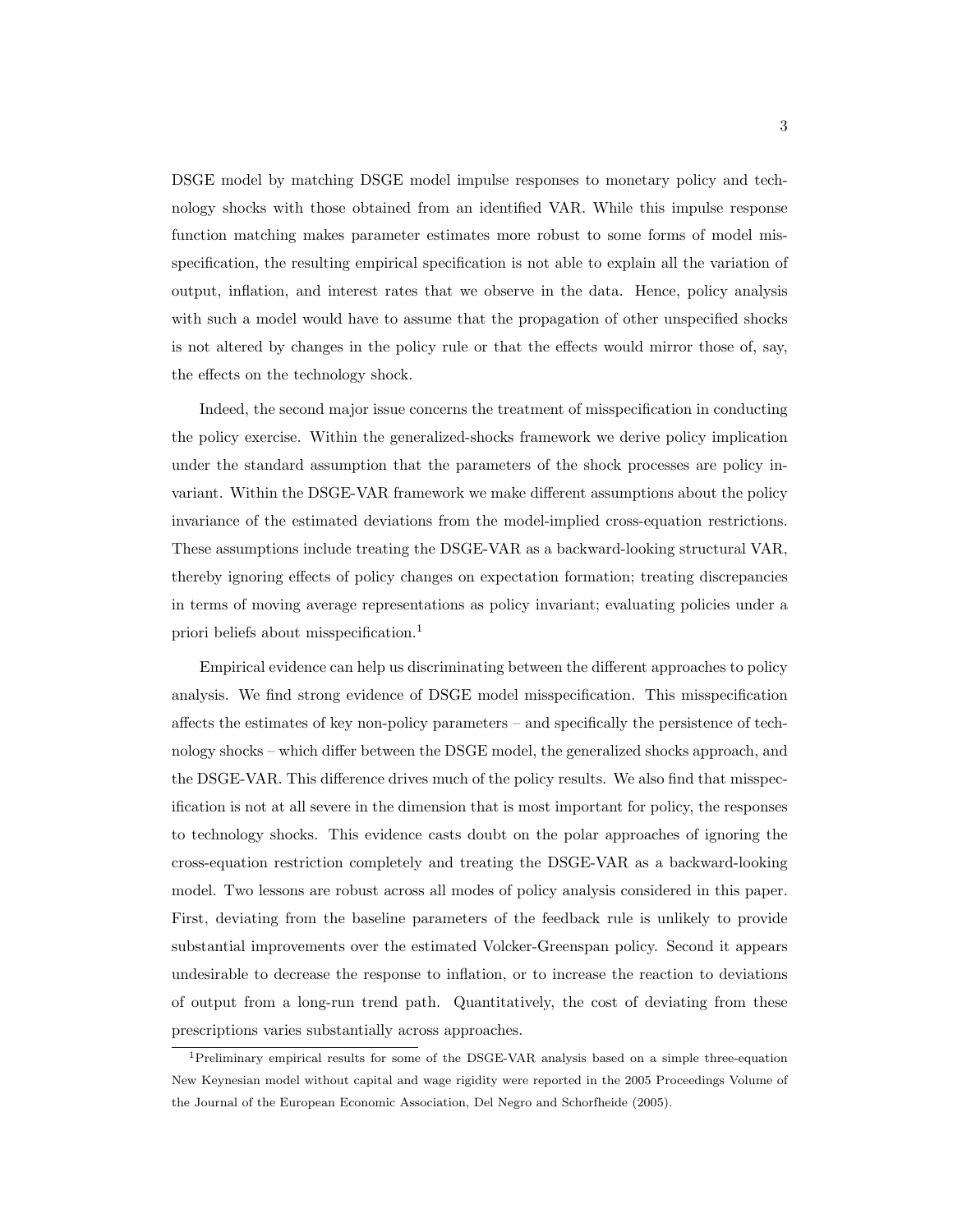There is a long-standing recognition that model uncertainty is an important aspect of the assessment of monetary policies, e.g., Brainard (1967), Chow (1975), and Craine (1979). A natural approach in the presence of model uncertainty is to evaluate policy rules within all the model specifications that are under consideration, either following a Bayesian route or a minimax strategy. The literature contains numerous applications of these ideas, e.g., McCallum (1988), Levin, Wieland, and Williams (1999, 2003), Rudebusch (2001, 2002), Onatski and Stock (2002), Onatski and Williams (2003), Brock, Durlauf, and West (2004), Cogley and Sargent (2005), and Hansen and Sargent (2005). All these papers differ with regard to the type of models included in the model set, and the formulation of the decision problem that leads to the choice of a preferred policy.

Our model set is purposefully smaller than that considered in recent papers that study the performance of different interest-rate feedback rules across a variety of econometric models, including models that are currently used by the Board of Governors and the European Central Bank, e.g., Levin, Wieland, and Williams (1999, 2003), Taylor (1999), Coenen (2003), Levin and Williams (2003), Brock, Durlauf, and West (2004), and Adalid, Coenen, McAdam, and Siviero (2005).<sup>2</sup> The benchmark DSGE model is at the center of our analysis. We surround this benchmark model with (i) DSGE models with a more general shock structure, and (ii) structural VARs that allow for deviations from the cross-equation restrictions to improve the empirical fit. We view our framework as a diagnostic tool. If our likelihood-based measure of fit point toward misspecification, we provide tools to parameterize the discrepancies between theory and data, and assess the robustness of the DSGE model's policy implications under different assumptions about the policy invariance of the discrepancies.

The paper is organized as follows. Section 2 describes the econometric framework. The DSGE model is presented in Section 3. This model is based on work by Altig, Christiano, Eichenbaum, and Linde (2002), Smets and Wouters (2003), and Christiano, Eichenbaum, and Evans (2005). Compared to the benchmark New Keynesian models discussed, for instance, in Woodford (2003), our model has been subjected to a number of modifications, all designed to improve its empirical fit. Section 4 describes the data set and discusses our empirical findings, and Section 5 concludes. Detailed analytical derivations, a description of the Markov-Chain-Monte Carlo methods used to implement the Bayesian computations, and the precise specification of the prior distribution for the DSGE model parameters are

<sup>2</sup>With the exception of Brock, Durlauf, and West (2004) little or no attention is paid to fit and forecasting performance when weighting predictions from various models.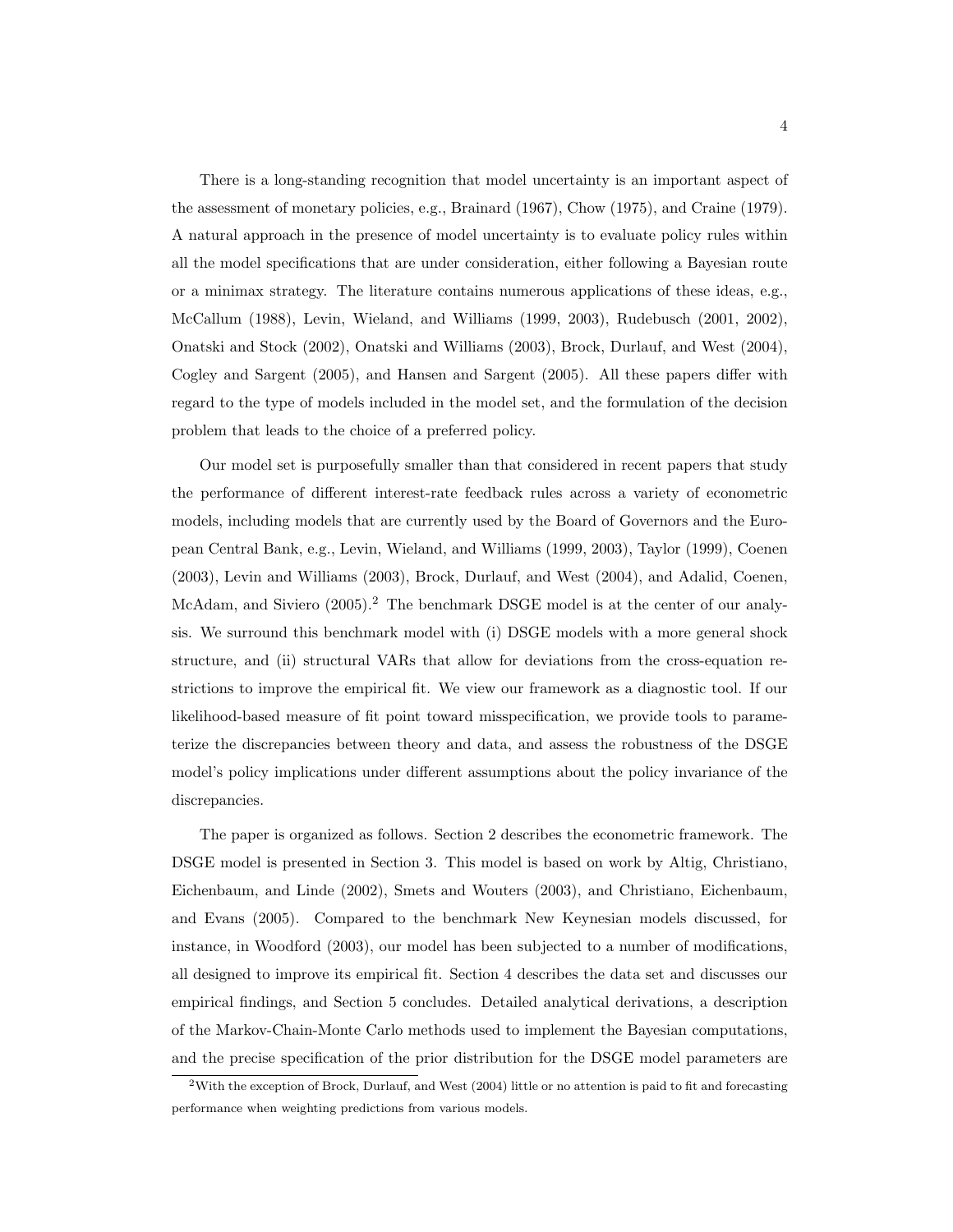provided in a Technical Appendix that is available from the authors upon request.

## 2 Setup and Inference

This section describes our analytical framework for monetary policy analysis under potential misspecification. The goal of the analysis is to study the effects of changing coefficients in an interest rate feedback rule such as

$$
R_t = \psi_1 \pi_t + \psi_2 \tilde{y}_t + \sigma_R \epsilon_{1,t} \tag{1}
$$

on the variability of some key macroeconomic variables. Here  $R_t$  is the nominal interest rate,  $\pi_t$  is the inflation rate,  $\tilde{y}_t$  are output deviations from a smooth trend, which we refer to as output gap, and  $\epsilon_{1,t}$  is a monetary policy shock with unit variance. We make the simplifying assumption that the public believes the new policy to be in place indefinitely after being announced credibly.

Starting point for the analysis is a DSGE model that describes the optimal behavior of households and firms and determines an equilibrium law of motion for the macroeconomic variables of interest. The following two equations provide a simple version of a New Keynesian DSGE model

$$
\widetilde{y}_t - g_t = \mathbb{E}_t[\widetilde{y}_{t+1} - g_{t+1}] - (R_t - \mathbb{E}_t[\pi_{t+1}]),
$$
\n(2)

$$
\pi_t = \beta E_t[\pi_{t+1}] + \kappa(\widetilde{y}_t - z_t - g_t), \tag{3}
$$

which we use in this section for the sake of exposition. Equation (2) is obtained from the consumption Euler equation, (3) is derived from the optimal price setting of monopolistically competitive firms and typically referred to as New Keynesian Phillips curve. To complete the model specification one needs to specify a law of motion for the exogenous processes  $g_t$ (government spending) and  $z_t$  (technology), such as:

$$
g_t = \rho_g g_{t-1} + \sigma_g \epsilon_{g,t}, \quad z_t = \rho_z z_{t-1} + \sigma_z \epsilon_{z,t}, \tag{4}
$$

where the innovations  $\epsilon_{g,t}$  and  $\epsilon_{z,t}$  are identically and independently distributed standard normal random variates.

We proceed by grouping the parameters into two categories:  $\theta_{(p)} = [\psi_1, \psi_2, \sigma_R]'$  is the vector of parameters that describe central bank behavior and the elements of  $\theta_{(np)} =$  $[\beta, \kappa, \rho_g, \rho_z, \sigma_g, \sigma_z]'$  characterize preferences and technologies as well as the law of motion of the exogenous processes. We let  $\theta = [\theta'_{(p)}, \theta'_{(np)}]'$ ,  $y_{1,t} = R_t$ , and  $y_{2,t} = [\tilde{y}_t, \pi_t]$ . Equations (1)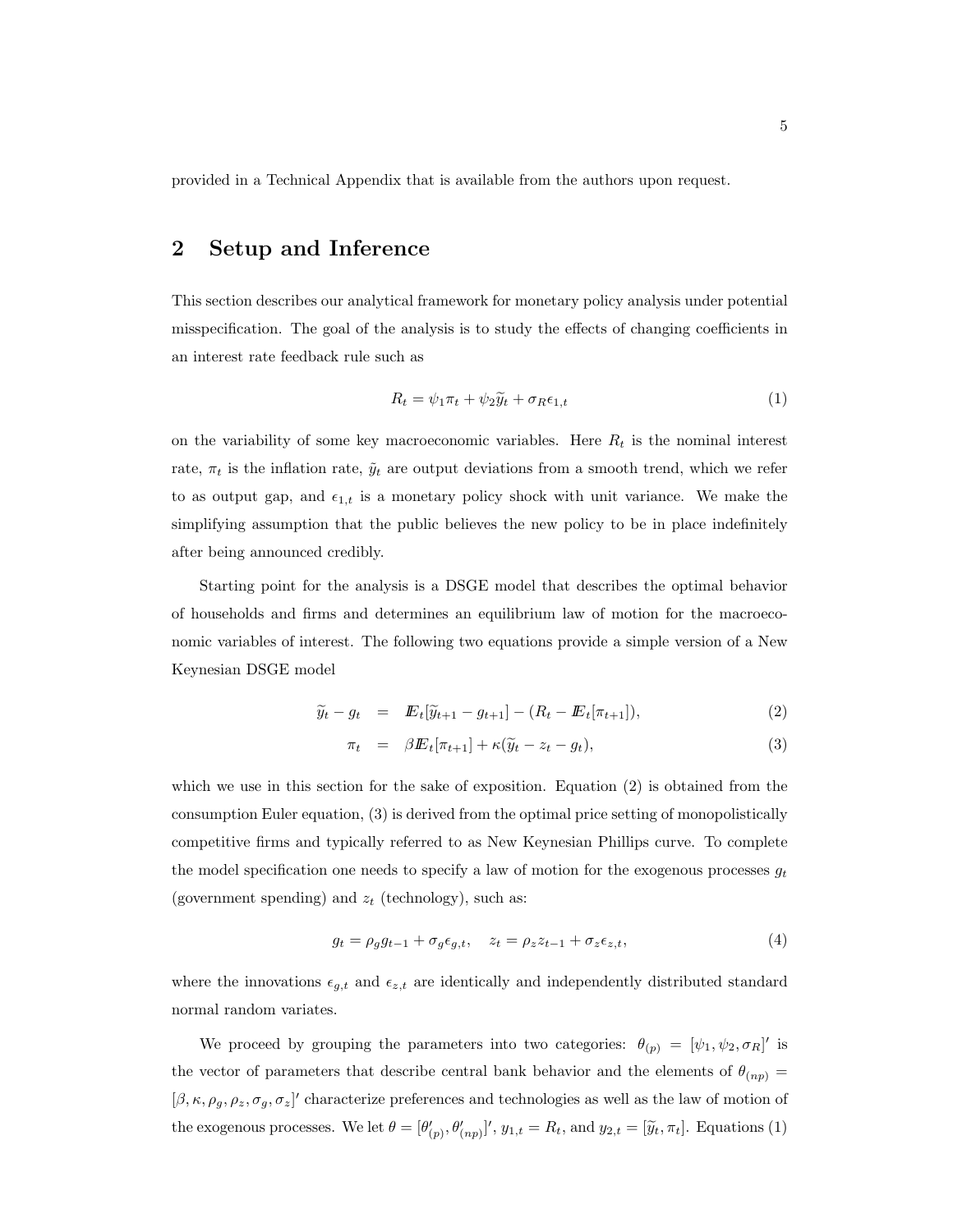to (4) characterize a linear rational expectations system. Its solution leads to a movingaverage representation for  $y_{2,t}$  in terms of the innovations  $\epsilon_t = [\epsilon_{1,t}, \epsilon_{g,t}, \epsilon_{z,t}]'$ :

$$
y_{2,t} = \sum_{j=0} D_j^*(\theta_{(p)}, \theta_{(np)}) \epsilon_{t-j}.
$$
 (5)

The matrices  $D_j^*$  embody the cross-equation restrictions imposed by the DSGE model. With  $(1)$  and  $(5)$  in hand it is straightforward to compute the covariance matrix for interest rates, output, and inflation  $\mathbb{V}^*(\theta_{(p)}, \theta_{(np)})$  as well as weighted averages of variances  $tr[WV^*(\theta_{(p)}, \theta_{(np)})]$  that can serve as performance measures for monetary policy. Here  $tr[\cdot]$ denotes the trace operator and  $W$  is a symmetric positive definite weight matrix.

In the absence of misspecification policy analysis is straightforward. Suppose we adopt a Bayesian framework and start from a prior distribution with density  $p(\theta_{(p)}, \theta_{(np)})$  for the DSGE model parameters. We then combine the prior with the likelihood function  $p(Y|\theta_{(p)}, \theta_{(np)})$  of the DSGE model to obtain a posterior distribution with density  $p(\theta_{(p)}, \theta_{(np)}|Y)$ . The calculations can be implemented with the methods described in An and Schorfheide (2007). The posterior expected weighted variance differential for two policies  $\theta_{(n)}^{(1)}$  $\binom{(1)}{(p)}$  and  $\theta_{(p)}^{(2)}$ (p) is given by:

$$
\int \bigg( tr \big[ \mathcal{W} \mathbb{V}^* \big( \theta_{(p)}^{(1)}, \theta_{(np)} \big) \big] - tr \big[ \mathcal{W} \mathbb{V}^* \big( \theta_{(p)}^{(2)}, \theta_{(np)} \big) \big] \bigg) p \big( \theta_{(np)} | Y \big) d\theta_{(np)}, \tag{6}
$$

where  $p(\theta_{(np)}|Y)$  is the marginal posterior density of the non-policy parameters.

Unfortunately, much of the empirical evidence points towards misspecification of the restricted moving average terms  $D_j^*(\theta_{(p)}, \theta_{(np)})$  in (5). As an alternative to (5) we consider an unrestricted moving-average representation for output and inflation of the form

$$
y_{2,t} = \sum_{j=0}^{\infty} \left[ D_j^*(\theta_{(p)}, \theta_{(np)}) + D_j^{\Delta} \right] \epsilon_{t-j}.
$$
 (7)

Using a modified version of the DSGE-VAR framework developed in Del Negro and Schorfheide (2004) and DSSW we first re-confirm the empirical evidence that  $D_j^{\Delta}$  is not zero. Once model misspecification has been detected two challenges arise: (i) How does the presence of misspecification affect the estimate of the non-policy parameters  $\theta_{(np)}$ ? This is an important question because some of these parameters (e.g., the degree of nominal rigidities, or the persistence of shocks) play a key role in the policy analysis. (ii) How do policy changes of  $\theta_{(p)}$  translate into changes in  $D_j^{\Delta}$ ? In turn we will discuss two approaches to address these challenges.

The first approach is described in Section 2.1 and builds upon the DSGE-VAR framework. We solve the DSGE model, then create a prior distribution for a VAR that concen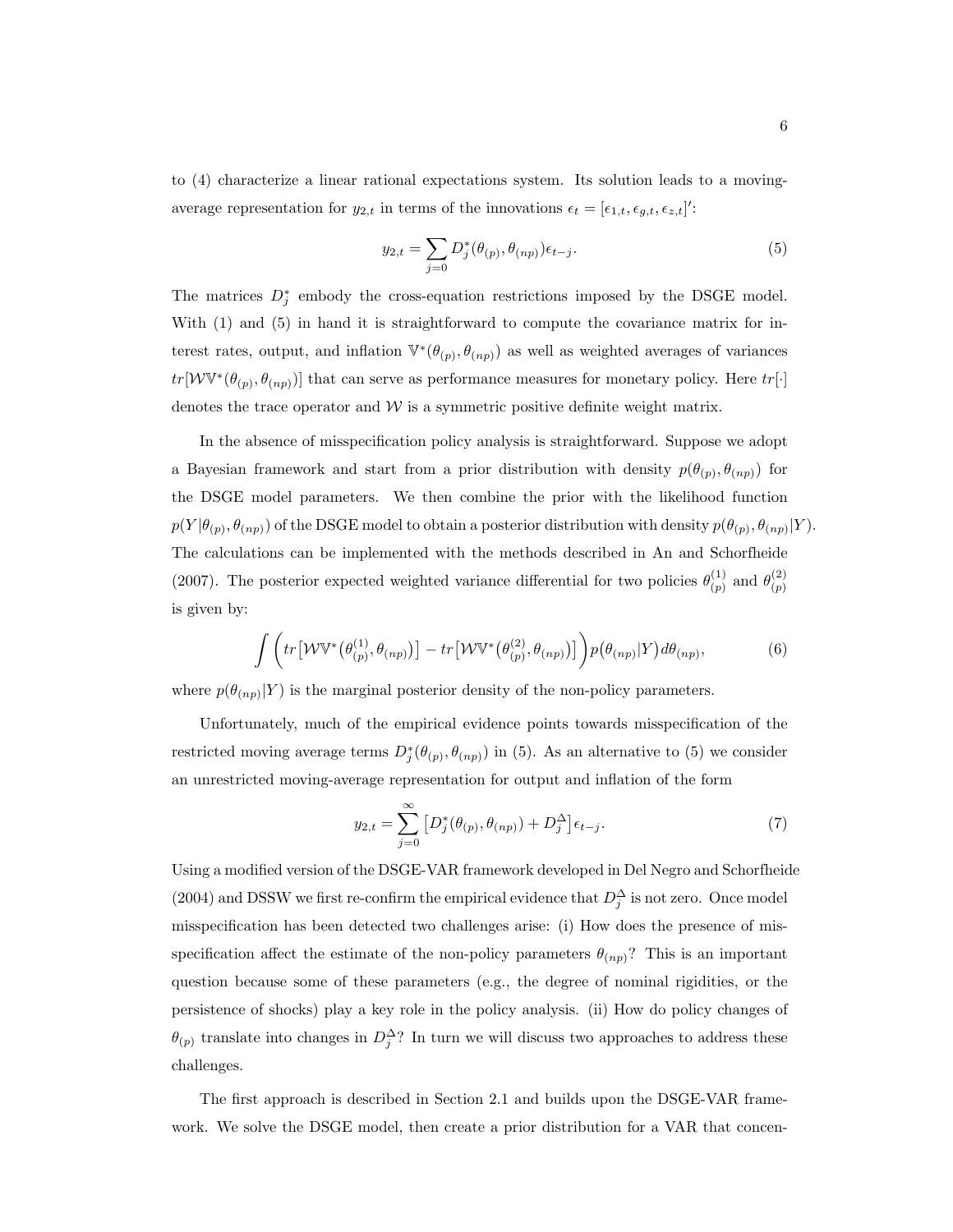trates in the neighborhood of the DSGE model implied restrictions yet allows for deviations.<sup>3</sup> We construct a joint posterior distribution for VAR and DSGE model parameters. The VAR likelihood function is penalized by the prior distribution if its parameters strongly deviate from the DSGE model-implied restrictions. Simultaneously, the DSGE model parameters  $\theta$ are essentially estimated by minimizing the deviations  $D_j^{\Delta}$  from the cross-equation restrictions  $D_j^*(\theta_{(p)}, \theta_{(np)})$ . The DSGE model is treated as a reference model around which the more loosely parameterized VAR is centered. We will subsequently provide reasons why the estimates of  $\theta_{(np)}$  obtained under the DSGE-VAR, rather than those obtained under the DSGE model, might be preferable for policy analysis.

Once we have obtained estimates of the VAR and the DSGE dynamics we consider four methods of conducting a policy analysis that differ with respect to the assumptions about the policy-invariance of private agents' behavior and the discrepancies  $D_j^{\Delta}$ : (i) One extreme is to perform the policy exercise under the DSGE model. In this case the DSGE-VAR is only a tool to provide alternative estimates of  $\theta_{(np)}$ . (ii) The other extreme is to ignore the rational expectations responses of the private sector behavior. That is, one treats the DSGE-VAR as a structural (backward looking) VAR and only changes the coefficients of the monetary policy rule. The third and forth approach lie in between these two polar cases. Under (iii) we use  $D_j^*(\theta_{(p)}, \theta_{(np)})$  but acknowledge the presence of misspecification. We regard historical estimates of the discrepancy matrices as largely uninformative about the post-intervention misspecification. Performance measures are computed from (7) under the prior instead of posterior distribution of the  $D_j^{\Delta}$ 's. Finally, method (iv) uses the posterior of the  $D_j^{\Delta}$ 's and treats the discrepancies as policy invariant. We discuss under what circumstances each of these methods can be appealing.

A second approach to cope with model misspecification is discussed in Section 2.2 and refines a common practice in the empirical work with DSGE models. This practice amounts to relaxing the restrictions placed on the law of motion of the exogenous shocks in (4) by introducing additional shocks into the model and/or by generalizing the AR(1) structure. The modification of the shock structure introduces additional parameters that have to be estimated along with  $\theta_{(p)}$  and  $\theta_{(np)}$ . Although macroeconomists understand that these additional parameters in most cases do not capture micro-founded propagation mechanisms, they are nonetheless often introduced to ameliorate misspecification problems. Once these

<sup>&</sup>lt;sup>3</sup>Unlike in our earlier work which applies this prior to the law of motion of both  $R_t$  and  $y_{2,t}$ , we use this prior distribution only for the equations that describe the evolution of  $y_{2,t}$ . These equations are then combined with the monetary policy rule.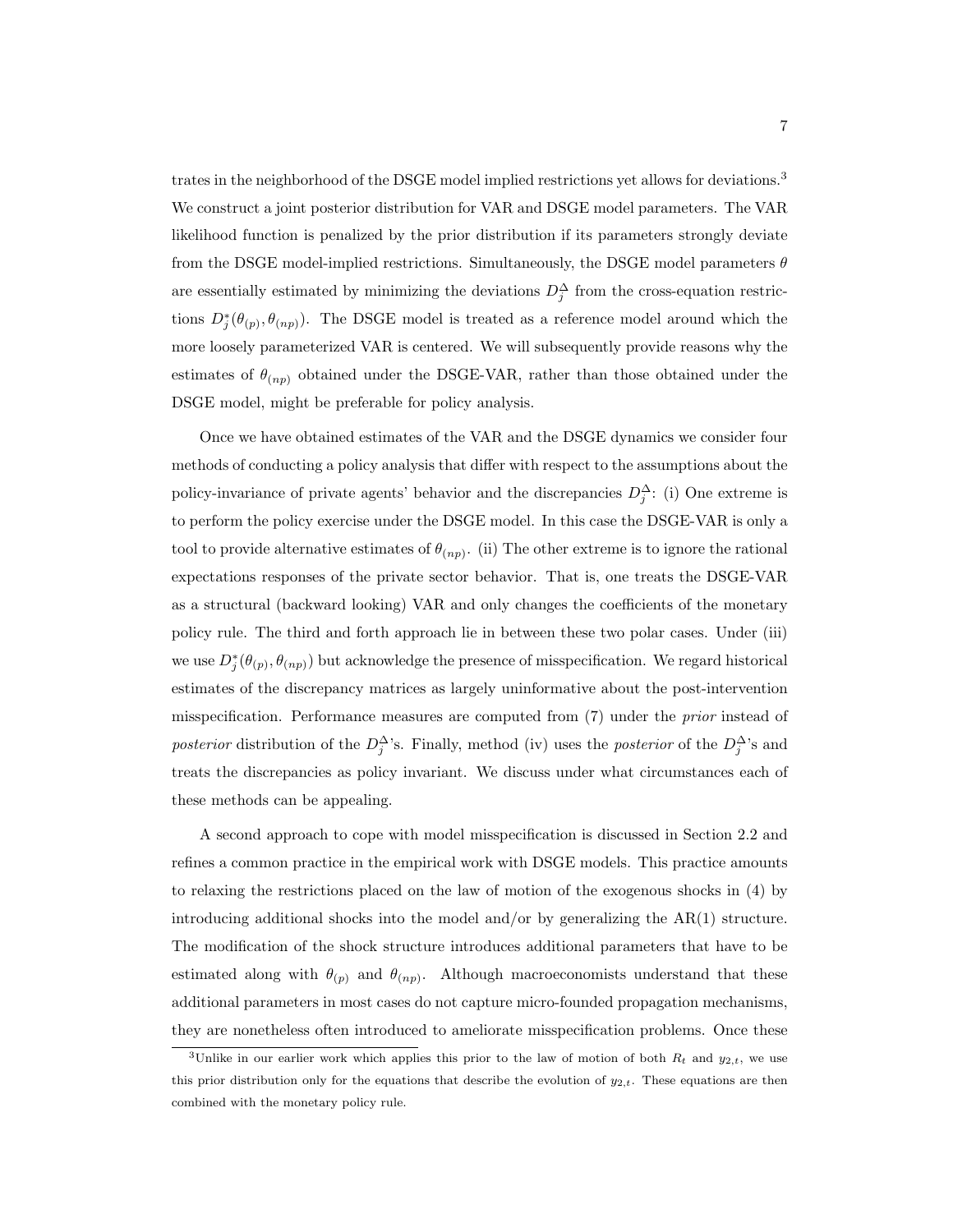parameters have been estimated, it is common practice to treat them as "structural," i.e. policy invariant and to conduct policy analysis by calculating rational expectations solutions of the DSGE model under the modified shock structure.<sup>4</sup>

### 2.1 Relaxing Restrictions on the Reduced Form

We begin by modifying the DSGE-VAR framework to obtain estimates of the extent to which the DSGE model implied restrictions are violated. Rather than working with infinite-order moving-average representations along the lines of Equation (7), the DSGE-VAR uses finiteorder VAR representations since they are easier to handle at the model estimation step. We then explain how  $\theta_{(np)}$  and  $D_j^{\Delta}$  are identified.

#### 2.1.1 The DSGE-VAR Framework

Let us write Equation (1), which describes the policymaker's behavior, in more general form as:

$$
y_{1,t} = x_t' \beta_1(\theta) + y_{2,t}' \beta_2(\theta) + \epsilon_{1,t} \sigma_R,
$$
\n(8)

where  $y_t = [y_{1,t}, y'_{2,t}]'$  and the  $k \times 1$  vector  $x_t = [y'_{t-1}, \ldots, y'_{t-p}, 1]'$  is composed of the first p lags of  $y_t$  and an intercept. The vector-valued functions  $\beta_1(\theta)$  and  $\beta_2(\theta)$  interact with  $x_t$ and  $y_{2,t}$  to generate the policy rule. In our simple example  $\beta_1(\theta) = 0$  and  $\beta_2(\theta)$  extracts inflation and output from the vector  $y_{2,t}$  and multiplies it by the policy rule coefficients  $\psi_1$ and  $\psi_2$ . Our notation is general enough to cover the more elaborate monetary policy rules used in the empirical analysis.<sup>5</sup>

We proceed by approximating the DSGE model-implied moving average representation (5) of  $y_{2,t}$  with a p-th order autoregression, which we write as

$$
y'_{2,t} = x'_t \Psi^*(\theta) + u'_{2,t}.\tag{9}
$$

Assuming that under the DSGE model the law of motion for  $y_{2,t}$  is covariance stationary for every  $\theta$ , we define the moment matrices  $\Gamma_{XX}(\theta) = E_{\theta}^D[x_t x_t']$  and  $\Gamma_{XY_2}(\theta) = E_{\theta}^D[x_t y_{2,t}']$ .

<sup>&</sup>lt;sup>4</sup>A related approach to misspecification amounts to introducing ad-hoc features into the model. Given that these features are model specific, we do not deal explicitly with them in our framework. One can see however that this related approach is in many ways germane to relaxing the shock structure.

<sup>5</sup>Considering forecast-based policy rules in this framework would require significant modifications. However, according to the findings reported by Levin, Wieland, and Williams (2003) forecast-based rules do not provide substantial gains in stabilization performance compared with simple outcome-based rules. Hence, we decided not to pursue these modifications at this point.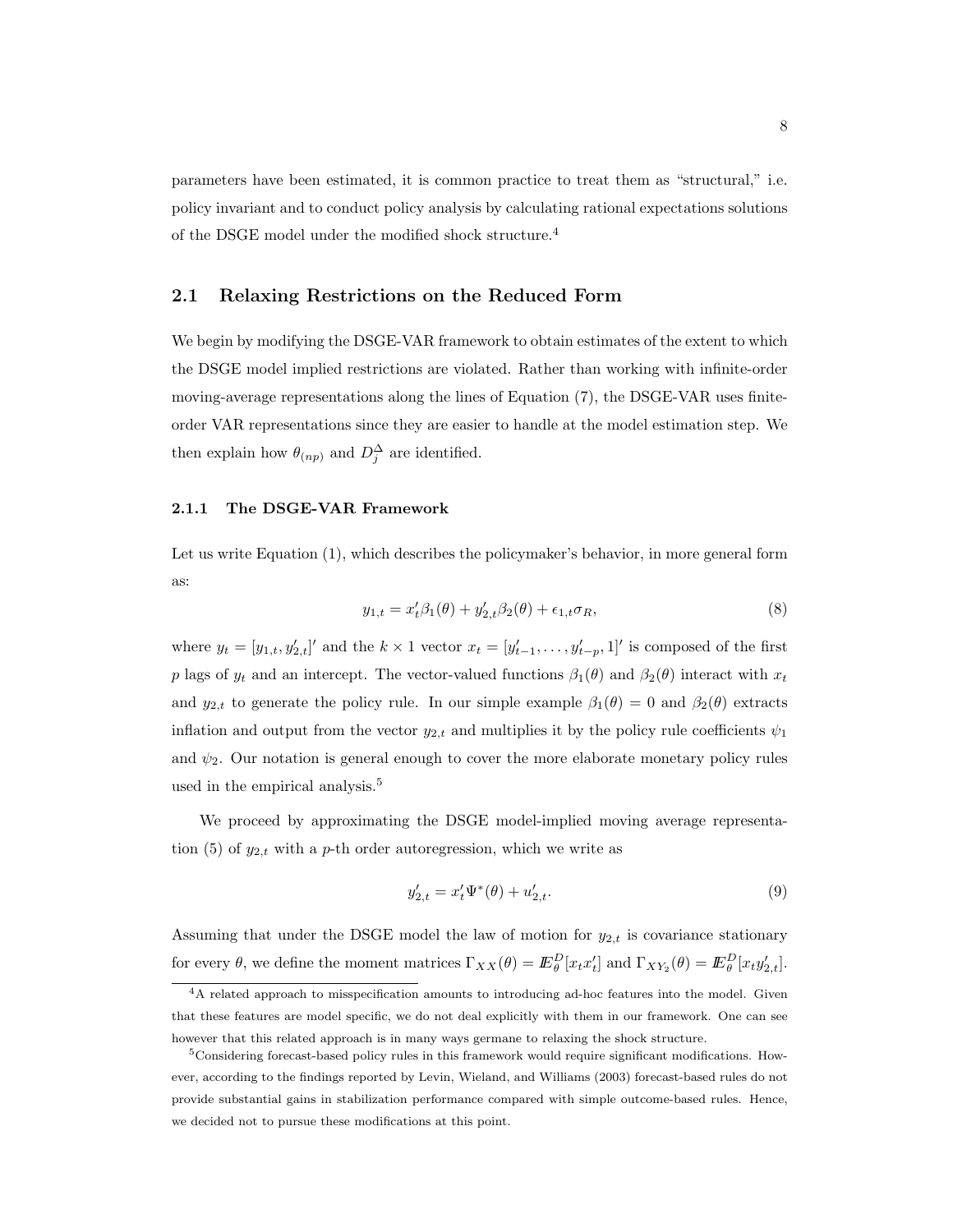In our notation  $E_{\theta}^{D}[\cdot]$  denotes an expectation taken under the probability distribution for  $y_t$  and  $x_t$  generated by the DSGE model conditional on the parameter vector  $\theta$ . We define the VAR approximation of  $y_{2,t}$  through

$$
\Psi^*(\theta) = \Gamma_{XX}^{-1}(\theta)\Gamma_{XY_2}(\theta). \tag{10}
$$

The equation for the policy instrument (8) can be rewritten by replacing  $y_{2,t}$  with expression (9):

$$
y_{1,t} = x_t'\beta_1(\theta) + x_t'\Psi^*(\theta)\beta_2(\theta) + u_{1,t},
$$
\n(11)

Let  $u'_t = [u_{1,t}, u'_{2,t}]$  and define

$$
\Sigma^*(\theta) = \Gamma_{YY}(\theta) - \Gamma_{YX}(\theta)\Gamma_{XX}^{-1}(\theta)\Gamma_{XY}(\theta). \tag{12}
$$

If we assume that the  $u_t$ 's are normally distributed, denoted by  $u_t \sim \mathcal{N}(0, \Sigma_*(\theta))$ , then Equations (9) to (12) define a restricted VAR(p) for the vector  $y_t$ . While the movingaverage representation of  $y_t$  under the linearized DSGE model does in general not have an exact VAR representation, the restriction functions  $\Psi^*(\theta)$  and  $\Sigma^*(\theta)$  are defined such that the covariance matrix of  $y_t$ , which enters the construction of our policy performance measure (6), is preserved. Let  $E_{\Psi,\Sigma}^{VAR}[\cdot]$  denote expectations under the restricted VAR. It can be verified that

$$
I\!\!E_{\Psi^*(\theta),\Sigma^*(\theta)}^{VAR} [y_t y_t'] = I\!\!E_{\theta}^D [y_t y_t'].
$$
\n(13)

This point is important given that the second moments of the endogenous variables are the objects of interest for this analysis.

To account for potential misspecification we now relax the DSGE model restrictions and introduce discrepancy matrices  $\Psi^{\Delta}$  and  $\Sigma^{\Delta}$  such that

$$
y_{1,t} = x'_t \beta_1(\theta) + x'_t (\Psi^*(\theta) + \Psi^{\Delta}) \beta_2(\theta) + u_{1,t},
$$
  
\n
$$
y'_{2,t} = x'_t (\Psi^*(\theta) + \Psi^{\Delta}) + u'_{2,t},
$$
\n(14)

and  $u_t \sim \mathcal{N}(0, \Sigma^*(\theta) + \Sigma^{\Delta})$ . Our analysis is cast in a Bayesian framework in which initial beliefs about the DSGE model parameter  $\theta$  and the model misspecification matrices  $\Psi^{\Delta}$ and  $\Sigma^{\Delta}$  are summarized in a prior distribution. In contrast to Del Negro and Schorfheide (2004) and DSSW, we assume in (14) that there is no misspecification in the policy rule. Our prior distribution for  $\Psi^{\Delta}$  and  $\Sigma^{\Delta}$  is chosen such that conditional on a DSGE model parameter  $\theta$ 

$$
\Sigma^{\Delta}|\theta \sim \mathcal{IW}\left(T^{*}\Sigma^{*}(\theta), T^{*} - k\right) - \Sigma^{*}(\theta) \tag{15}
$$
  

$$
\Psi^{\Delta}|\Sigma^{\Delta}, \theta \sim \mathcal{N}\left(0, \frac{1}{T^{*}}\left[(B_{2}(\theta)\left(\Sigma^{*}(\theta) + \Sigma^{\Delta}\right)^{-1}B_{2}(\theta)^{'}\right) \otimes \Gamma_{XX}(\theta)\right]^{-1}\right),
$$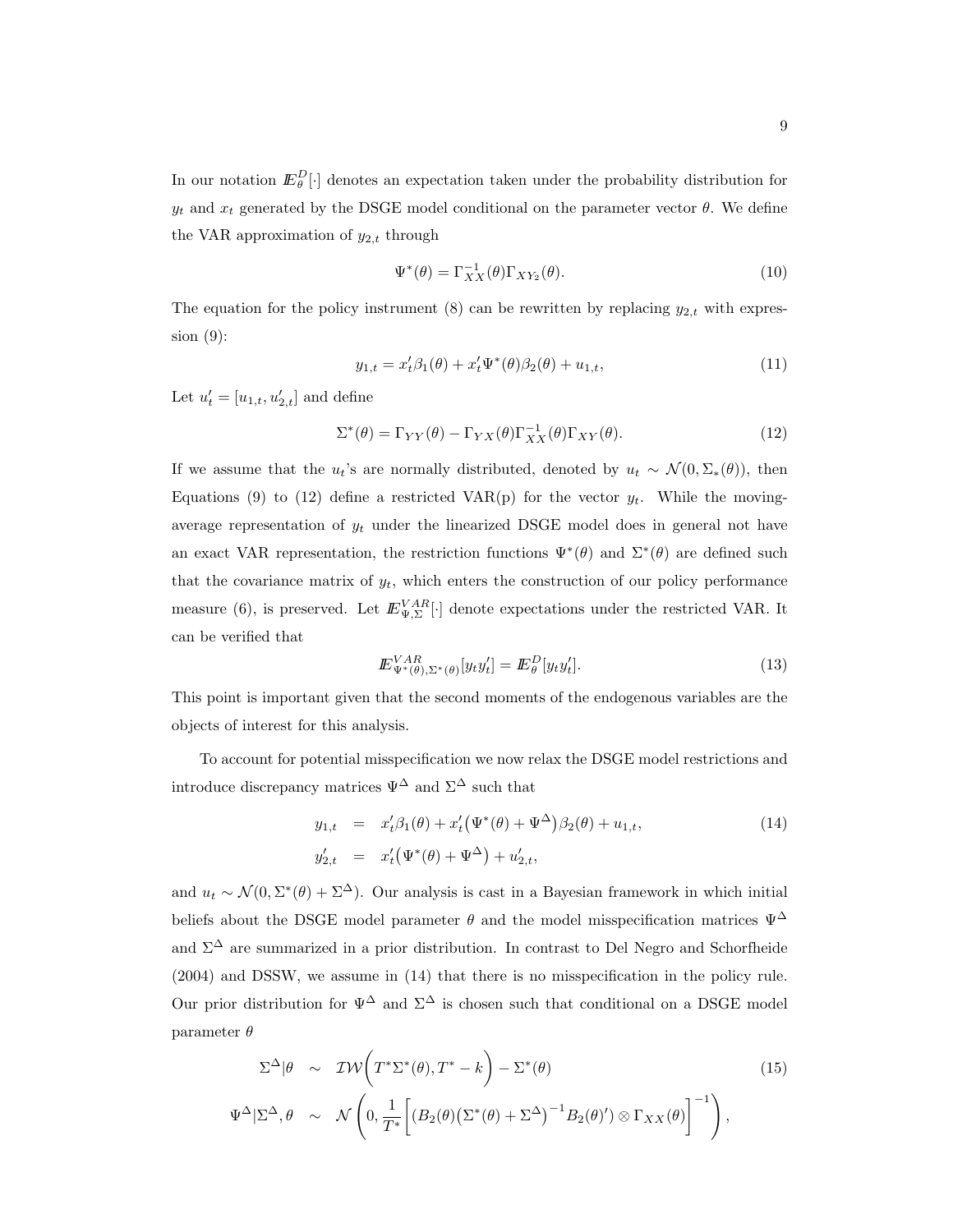where  $\mathcal{IW}$  denotes the inverted Wishart distribution,  $B_1(\theta) = [\beta_1(\theta), 0_{k \times (n-1)}]$ , and  $B_2(\theta) =$  $[\beta_2(\theta), I_{(n-1)\times(n-1)}].$ 

A few remarks on the shape of the prior contours for  $\Psi^{\Delta}, \Sigma^{\Delta}$ , and how the prior distributes mass along these contours are in order. First, the distribution of mass is controlled by the hyperparameter  $T^*$ , which we will re-parameterize in terms of multiples of the actual sample size T, that is  $T^* = \lambda T$ . Large values of  $\lambda$  imply that large discrepancies are unlikely to occur and the prior concentrates near the restriction functions  $\Psi^*(\theta)$  and  $\Sigma^*(\theta)$ . We consider values of  $\lambda$  on a finite grid  $\Lambda$  and use a data-driven procedure to determine an appropriate value for this hyperparameter. A natural criterion to select  $\lambda$  in a Bayesian framework is the marginal data density

$$
p_{\lambda}(Y) = \int p(Y|\Psi, \Sigma, \theta) p_{\lambda}(\Psi, \Sigma, \theta) d(\Psi, \Sigma, \theta).
$$
 (16)

Here  $p_{\lambda}(\Psi, \Sigma, \theta)$  is a joint prior distribution for the VAR coefficient matrices  $\Psi = \Psi^*(\theta) + \Psi^{\Delta}$ and  $\Sigma = \Sigma^*(\theta) + \Sigma^{\Delta}$  and the DSGE model parameters  $\theta$ . This prior is obtained by combining the prior in (15) with a prior density for  $\theta$ , denoted by  $p(\theta)$ :

$$
p_{\lambda}(\Psi, \Sigma, \theta) = p(\theta) p_{\lambda}(\Sigma | \theta) p_{\lambda}(\Phi | \Sigma, \theta).
$$
\n(17)

We define

$$
\hat{\lambda} = \operatorname{argmax}_{\lambda \in \Lambda} p_{\lambda}(Y). \tag{18}
$$

As discussed in DSSW,  $\hat{\lambda}$  and the marginal likelihood ratio  $p_{\lambda=\hat{\lambda}}(Y)/p_{\lambda=\infty}(Y)$  provide an overall measure of fit for the DSGE model. If there is a large discrepancy between the autocovariances implied by the DSGE model and the sample autocovariances,  $\hat{\lambda}$  will be small and the marginal likelihood ratio will be large.

Second, the size of the model misspecification is associated with the ease with which it can be detected via likelihood ratios, in the spirit of Hansen and Sargent's (2005) robust control approach, as discussed in detail in DSSW. Third, holding the innovation matrix  $\Sigma^*(\theta)$ constant,  $\Gamma_{XX}(\theta)$  tends to be large – hence the prior variance of  $\Psi^{\Delta}$  small – whenever  $\theta$ implies that the endogenous variables are highly persistent. We view this as an attractive feature of the prior. Since due to the presence of transversality conditions DSGE model solutions are restricted to be stationary, our prior steers us away from VAR parameterizations that imply non-stationarity and explosiveness. Finally, our prior is also computationally convenient. We use Markov-Chain-Monte Carlo methods described in the Technical Appendix to generate draws from the joint posterior distribution of  $\Psi$ ,  $\Sigma$ , and  $\theta$  as well as to evaluate the marginal data density  $p_{\lambda}(Y)$ . We refer to empirical model comprised of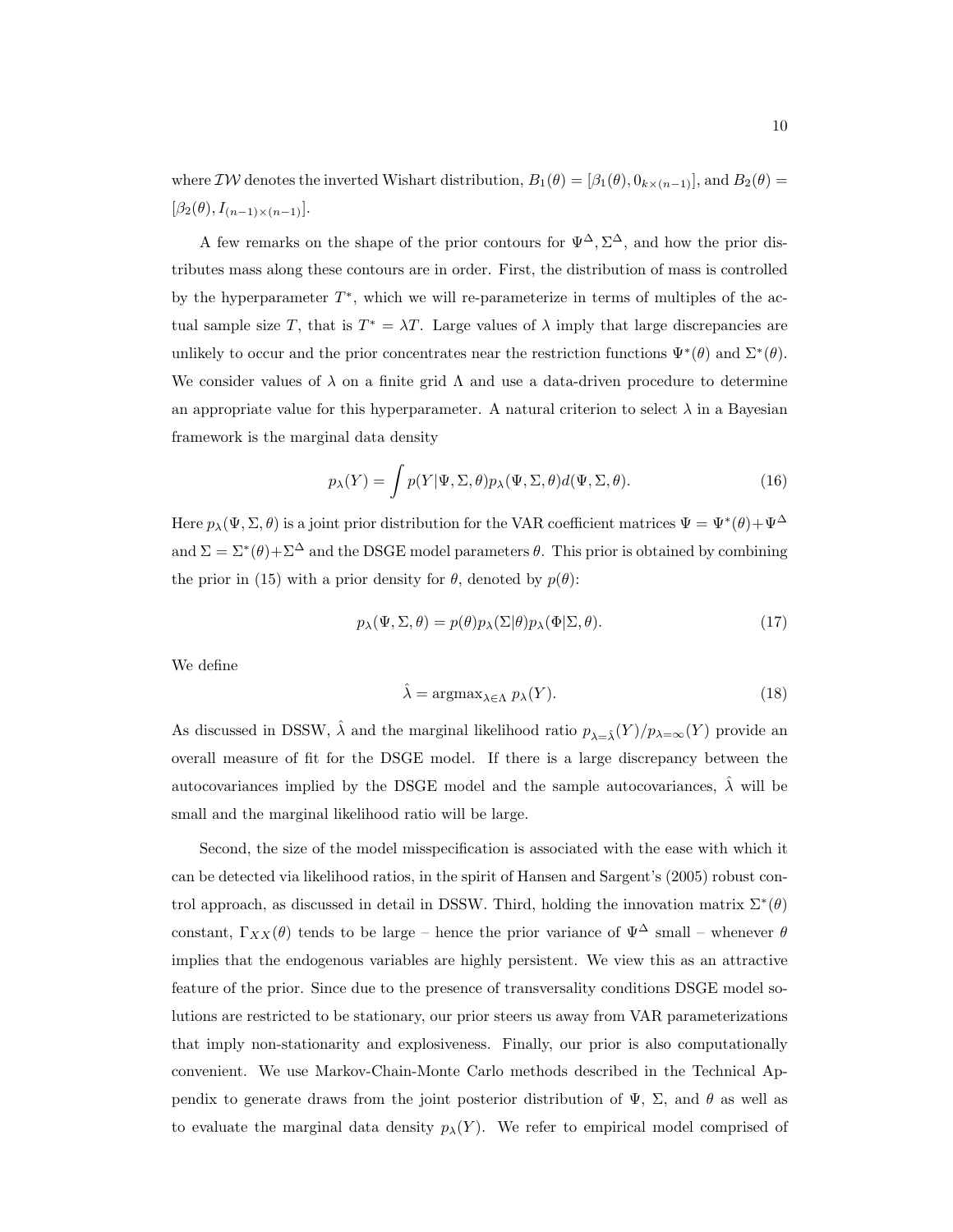the likelihood function associated with the restricted VAR in Equation (14) and the prior distributions  $p_{\lambda}(\Psi, \Sigma | Y)$ , given in (15), and  $p(\theta)$  as DSGE-VAR( $\lambda$ ).

#### 2.1.2 Parameter Estimation

This subsection provides some intuition for how the parameters of the DSGE model are estimated under the DSGE-VAR procedure. To simplify the exposition, we will condition on the covariance matrix  $\Sigma$  and the hyperparameter  $\lambda$  that controls the magnitude of deviations from the DSGE model restrictions. Conforming with the partitioning of  $u_t$  into  $u_{1,t}$  and  $u_{2,t}$ , we partition the covariance matrix into the sub-matrices  $\Sigma_{11}$ ,  $\Sigma_{12}$ ,  $\Sigma_{21}$ , and  $\Sigma_{22}$ . Moreover, we define  $\Sigma_{11.22} = \Sigma_{11} - \Sigma_{12} \Sigma_{22}^{-1} \Sigma_{21}$ . The joint posterior density can be expressed as

$$
p(\Psi, \theta_{(p)}, \theta_{(np)} | Y)
$$
\n
$$
\propto |\Sigma_{22}|^{-T/2} \text{etr}\left[\Sigma^{-1} (Y_2 - X\Psi)'(Y_2 - X\Psi)\right]
$$
\n
$$
\times |\Sigma_{11.22}|^{-T/2} \text{etr}\left[\Sigma_{11.22}^{-1} \left(Y_1 - X\beta_1(\theta_{(p)}) - X\Psi\beta_2(\theta_{(p)}) - (Y_2 - X\Psi)\Sigma_{22}^{-1}\Sigma_{21}\right)'\right]
$$
\n
$$
\times \left(Y_1 - X\beta_1(\theta_{(p)}) - X\Psi\beta_2(\theta_{(p)}) - (Y_2 - X\Psi)\Sigma_{22}^{-1}\Sigma_{21}\right)\right]
$$
\n
$$
\times \text{etr}\left[\lambda T B_2 \Sigma^{-1} B_2' (\Psi - \Psi^*(\theta_{(p)}, \theta_{(np)}))' \Gamma_{XX} (\Psi - \Psi^*(\theta_{(p)}, \theta_{(np)}))\right]
$$
\n
$$
\times p(\theta_{(p)}, \theta_{(np)})
$$
\n(19)

where  $\text{etr}[A] = \exp\{-\text{tr}[A]/2\},\$  as denotes proportionality, and the columns of Y and X are composed of  $y'_t$  and  $x'_t$ , respectively.

We can draw several conclusions from the form of the posterior density. First, the policy parameters are essentially identified via exclusion restrictions. The functions  $\beta_1(\cdot)$ and  $\beta_2(\cdot)$  only depend on the policy parameters, the only DSGE model parameters that enter the monetary policy rule. Conditional on  $\Psi$  most of the information about the policy parameters stems from the contribution of  $Y_1$  to the likelihood function (lines 2 and 3 in (19)) as well as the prior  $p(\theta_{(p)}, \theta_{(np)})$ . The term  $(Y_2 - X\Psi)\Sigma_{22}^{-1}\Sigma_{12}$  corrects for the endogeneity of the contemporaneous regressors in the policy rule. Identification is achieved through an exclusion restriction embodied in  $\beta_2(\cdot)$ . In the above example no lagged endogenous variables enter the policy rule (1). In the empirical application we assume that only lagged interest rates enter the policy rule in addition to contemporaneous measures of inflation and output. These exclusion restrictions are consistent with the specification of the DSGE model and identify the monetary policy shock  $\epsilon_{1,t}$  in the DSGE-VAR.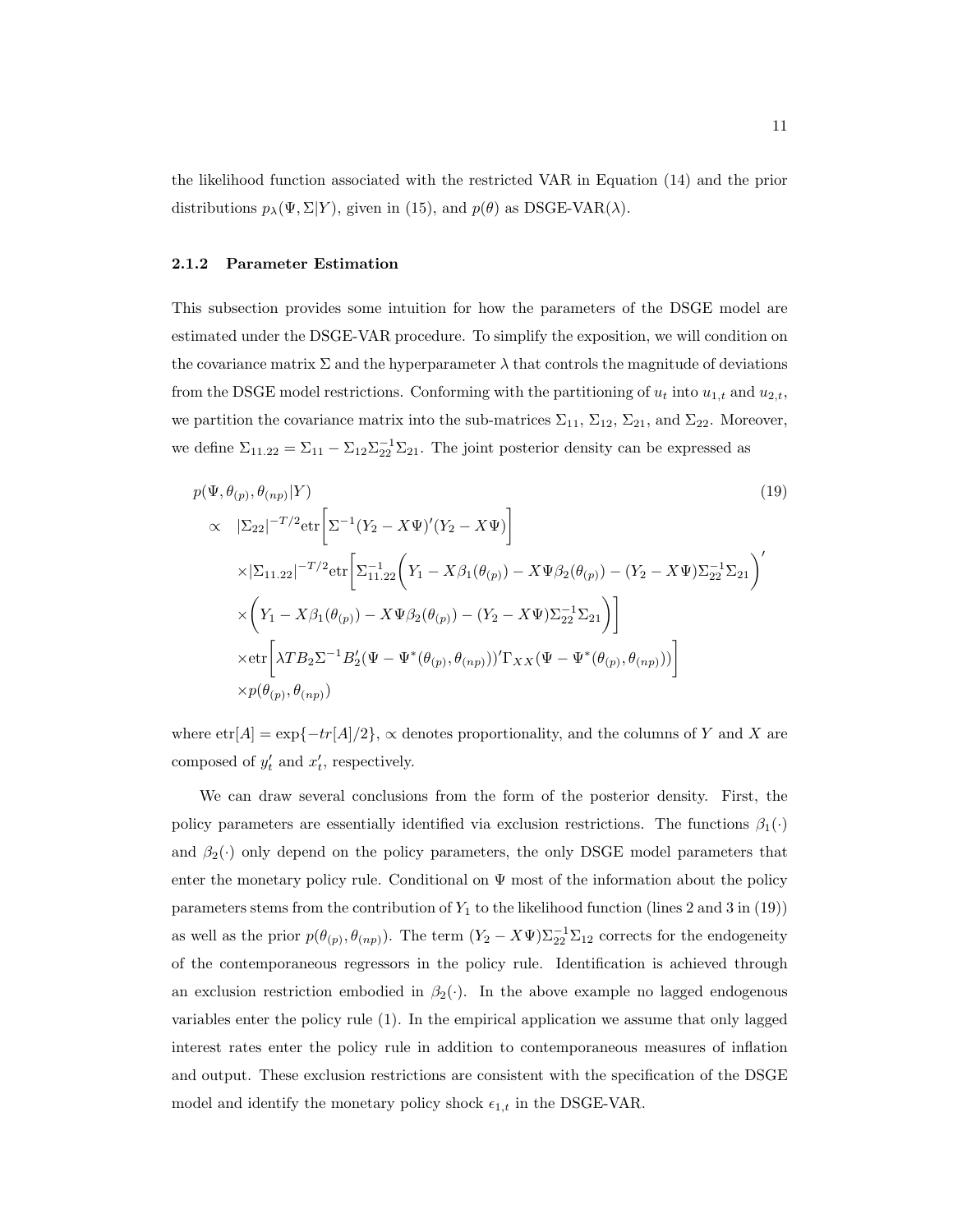Second, we discuss the estimation of the non-policy parameters. The value of  $\lambda$  – the extent to which we admit the presence of misspecification – plays an important role here. Conditional on  $\Psi$ , the shape of the posterior of  $\theta_{(np)}$  is determined by  $p(\Psi|\theta_{(p)}, \theta_{(np)})$ (line 4 in (19)) and the prior  $p(\theta_{(p)}, \theta_{(np)})$ . If the hyperparameter  $\lambda$  is small, the latter will dominate. For large values of  $\lambda$  the estimate of  $\theta_{(np)}$  has the flavor of a minimum distance estimate and is identified provided that different values of  $\theta_{(np)}$  imply different values for  $\Psi^*(\cdot)$  (see Smith 1993). The posterior density is high for values of  $\theta_{(np)}$  that imply a small discrepancy between  $\Psi$  and the restriction function  $\Psi^*(\theta_{(p)}, \theta_{(np)})$ . In summary, if we assume there is no misspecification ( $\lambda = \infty$ ), we force the  $\theta_{(np)}$  to generate all the dynamics observed in the data. As we lower  $\lambda$ , we relax this constraint and let our prior density  $p(\theta_{(p)}, \theta_{(np)})$  play a more important role in the formation of the posterior. Given that current macroeconomic practice puts emphasis on the prior information obtained from – say – microeconomic evidence (for example, on the degree of price stickiness), this reliance on the prior can be appealing.

Third, conditional on  $\theta_{(p)}$  and  $\theta_{(np)}$ , the shape of the posterior for  $\Psi$  is mostly determined by the contribution of  $Y_2$  to the likelihood function (line 1 in (19)). The prior density  $p(\Psi|\theta_{(p)}, \theta_{(s)})$  serves as a penalty function, that penalizes values of  $\Psi$  that deviate strongly from the restriction function  $\Psi^*(\theta_{(p)}, \theta_{(np)})$ . In fact, we show in a slightly different setup in Del Negro and Schorfheide (2004) that the VAR is estimated subject to the restriction  $\Psi = \Psi^*(\theta_{(p)}, \theta_{(np)}),$  if  $\lambda = \infty$ .

### 2.1.3 Policy Analysis

The challenge in the evaluation of monetary policy rules is to predict the private sector's behavioral responses to policy regime changes, which are captured by the coefficient matrix  $\Psi$  and the elements of  $\Sigma$  that are unrelated to the monetary policy shock. We will describe four types of analysis that differ according to the assumptions that are being made about the policy-invariance of private agents' behavior and model misspecification.

Forward-looking Analysis: One can decide to use the DSGE-VAR framework only to obtain estimates of  $\theta_{(np)}$  that in the presence of misspecification do not force the DSGE model to capture all the dynamics in the data. Conditional on these parameter estimates, the policy analysis is conducted directly with the DSGE model.

Backward-looking Analysis: At the other extreme, one can choose to conduct the exercise using DSGE-VAR as a structural VAR, as for instance in Sims (1999). This amounts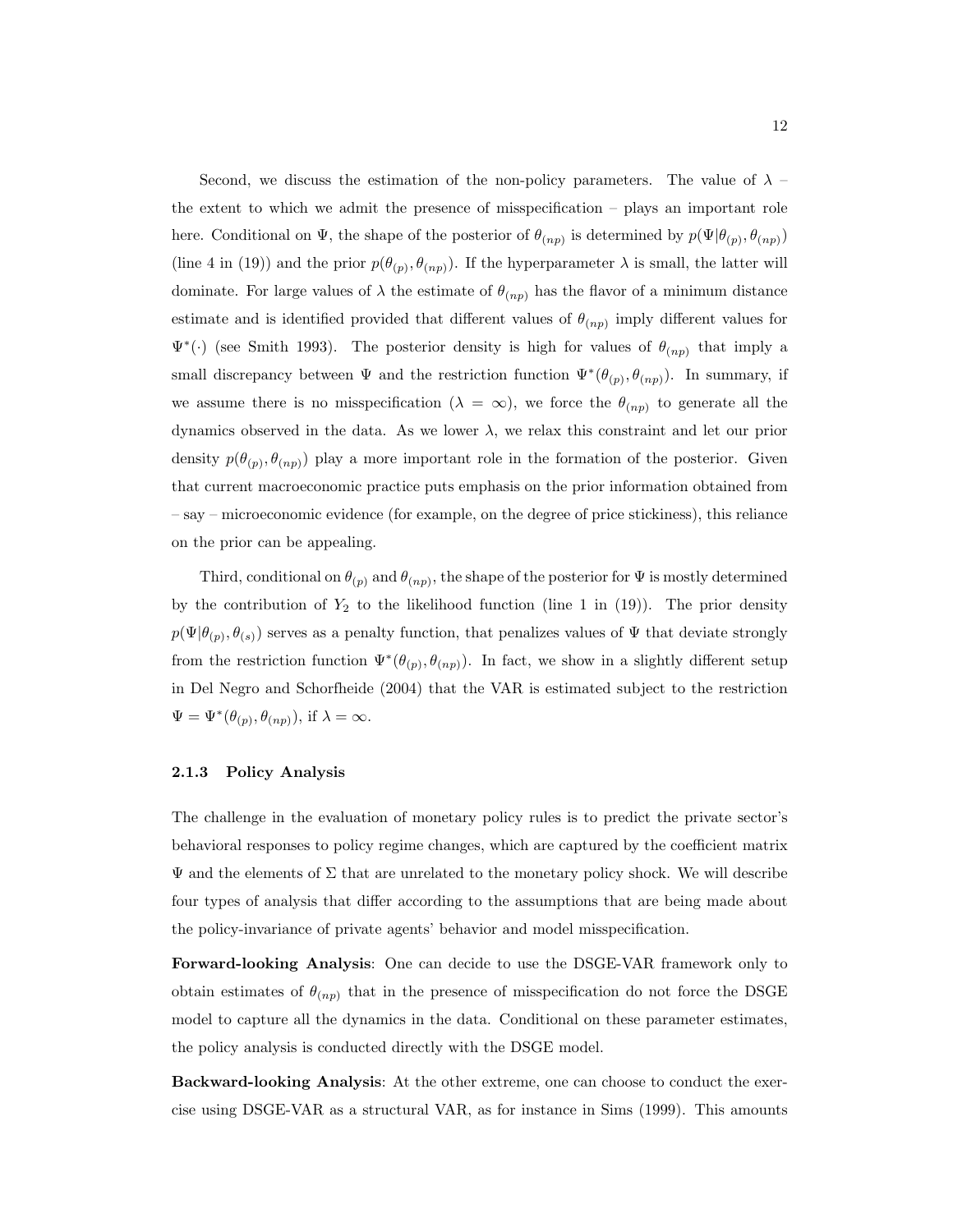to assuming that the decision rules of firms and households are unaffected by the policy change. The DSGE-VAR developed previously can be interpreted as a structural VAR in which the monetary policy rule is identified through exclusion restrictions:

$$
y_{1,t} = x'_t \beta_1(\theta_{(p)}) + [x'_t \Psi + u'_{2,t}] \beta_2(\theta_{(p)}) + \epsilon_{1,t} \sigma_R
$$
  

$$
y'_{2,t} = x'_t \Psi + u'_{2,t}.
$$

According to the underlying DSGE model,  $u_{2,t}$  is a function of the monetary policy shock  $\epsilon_{1,t}$  and other structural shocks  $\epsilon_{2,t}$ . We assume that the shocks  $\epsilon_{2,t}$  have unit variance and are uncorrelated with each other and the monetary policy shock. We express  $u_{2,t}$  as

$$
u'_{2,t} = \epsilon_{1,t}A_1 + \epsilon'_{2,t}A_2.
$$
\n(20)

Straightforward matrix algebra leads to the following formulas for the effect of the structural shocks on  $u'_{2,t}$ :

$$
A_1 = \left[ \Sigma_{11} - \beta_2' \Sigma_{22} \beta_2 - 2(\Sigma_{12} - \beta_2' \Sigma_{22}) \beta_2 \right]^{-1} (\Sigma_{12} - \beta_2' \Sigma_{22}) \tag{21}
$$

$$
A'_2 A_2 = \Sigma_{22} - A'_1 \left[ \Sigma_{11} - \beta'_2 \Sigma_{22} \beta_2 - 2(\Sigma_{12} - \beta'_2 \Sigma_{22}) \beta_2 \right] A_1.
$$
 (22)

While this decomposition of the forecast error covariance matrix identifies  $A_1$ , it does not uniquely determine the matrix  $A_2$ . Let  $A_{2,tr}$  be a Cholesky factor of  $A'_2A_2$  and  $\tilde{u}_{2,t}$  be a vector of innovations with mean zero and unit variance, that is uncorrelated with the monetary policy shock  $\epsilon_{1,t}$ . Following Sims (1986), we express the private sector equations as follows:

$$
y'_{2,t}(I+\beta_2 A_1) - y_{1,t}A_1 = x'_t(\Psi - \beta_1 A_1) + \tilde{u}'_{2,t}A_{2,tr}.
$$
 (23)

In the backward-looking analysis we use posterior draws of  $(\theta, \Psi, \Sigma)$  to determine  $\beta_1$ ,  $\beta_2$ ,  $A_1$ , and  $A_{2,tr}$  and assume that the coefficients in (23) are policy-invariant. The counterfactual law of motion of  $y_t$  under a new policy  $\tilde{\theta}_{(p)}$  is obtained from

$$
y_{1,t} - y'_{2,t}\beta_2(\tilde{\theta}_{(p)}) = x'_t\beta_1(\tilde{\theta}_{(p)}) + \epsilon_{1,t}\sigma_R
$$
  
\n
$$
y'_{2,t}(I + \beta_2 A_1) - y_{1,t}A_1 = x'_t(\Psi - \beta_1 A_1) + \tilde{u}'_{2,t}A_{2,tr}.
$$
\n(24)

The first equation represents the new monetary policy rule, whereas the second equation captures the (unchanged) law of motion for the private-sector variables.

Acknowledge Misspecification We use the historical sample to estimate the non-policy parameters  $\theta_{(np)}$  and the overall degree of misspecification measured by  $\hat{\lambda}$ . Starting from the forward-looking analysis we do acknowledge misspecification and hence introduce the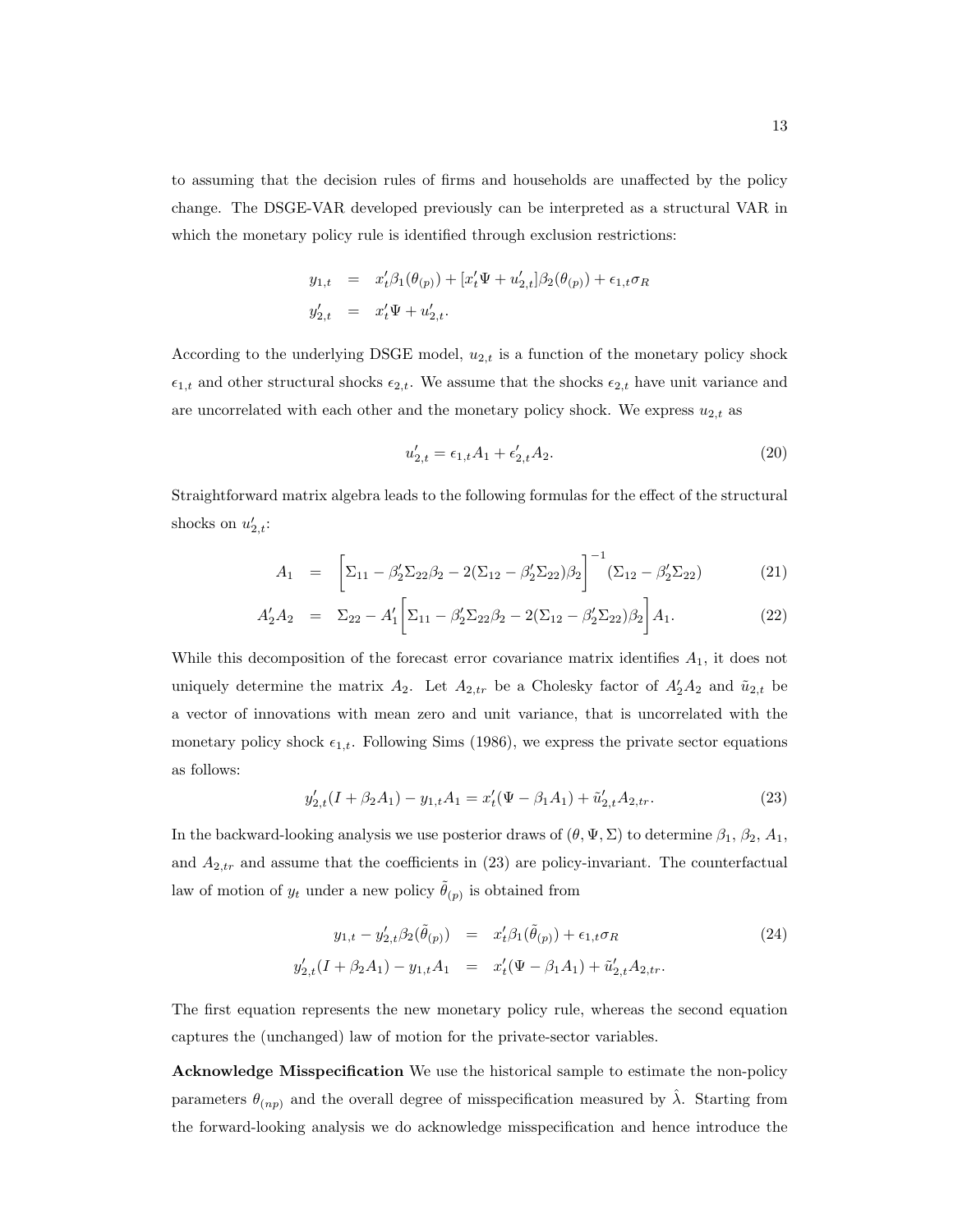matrices  $\Psi^{\Delta}$  and  $\Sigma^{\Delta}$  into the policy analysis step. The DSGE-VAR framework is used to predict policy outcomes:

$$
y_{1,t} = x'_t \beta_1(\tilde{\theta}_{(p)}) + x'_t (\Psi^*(\tilde{\theta}_{(p)}, \theta_{(np)}) + \Psi^{\Delta}) \beta_2(\tilde{\theta}_{(p)}) + u_{1,t}
$$
  
\n
$$
y'_{2,t} = x'_t (\Psi^*(\tilde{\theta}_{(p)}, \theta_{(np)}) + \Psi^{\Delta}) + u'_{2,t},
$$
\n(25)

where the covariance matrix of  $u_t$  is given by  $\Sigma^*(\tilde{\theta}_{(p)}, \theta_{(np)}) + \Sigma^{\Delta}$ . In the absence of a firm theory that explains how the discrepancy matrices respond to policy changes, we use the prior distribution (15) to characterize beliefs about post-intervention model misspecification. This analysis reflects the belief that the sample, and hence the posterior of  $\Psi^{\Delta}$ and  $\Sigma^{\Delta}$  provides no information misspecification after a new policy has been implemented. This scepticism about the relevance of sample information is shared by the robust control approaches of Giannoni (2002), Onatski and Stock (2002), Onatski and Williams (2003), and Hansen and Sargent (2005). However, instead of using a minimax calculation we rely on a prior probability distribution  $p(\Psi^{\Delta}, \Sigma^{\Delta}|\theta, \lambda)$  to cope with misspecification uncertainty.

Policy-Invariant Misspecification To characterize the degree of misspecification in an estimated DSGE model, DSSW compare impulse response functions from the DSGE-VAR( $\hat{\lambda}$ ) to those from a DSGE-VAR( $\infty$ ). If the DSGE model is well specified,  $\hat{\lambda}$  is likely to be large and the discrepancy among the impulse response functions is small. If on the other hand, the misspecification is substantial and  $\lambda$  is small, then the discrepancy between the impulse response functions can be used to diagnose in which dimension the DSGE model is misspecified. We will now assume that the estimated discrepancy, in terms of impulse response functions, is policy invariant.

For the impulse response functions to be interpretable, it is useful to apply an identification scheme that links them to the structural shocks in the underlying DSGE model. Recall that the monetary policy shock has been identified through an exclusion restriction. However, we still have to identify the matrix  $A_2$  in (20). We follow the approach taken in Del Negro and Schorfheide (2004). Let  $A'_{2,tr}A_{2,tr} = A'_{2}A_{2}$  be the Cholesky decomposition of  $A'_2A_2$ . The relationship between  $A_{2,tr}$  and  $A_2$  is given by  $A'_2 = A'_{2,tr}\Omega$ , where  $\Omega$  is an orthonormal matrix that is not identifiable based on the estimates of  $\beta(\theta)$ ,  $\Psi$ , and  $\Sigma$ . However, we are able to calculate an initial effect of  $\epsilon_{2,t}$  on  $y_{2,t}$  based on the DSGE model, denoted by  $A_2^D(\theta)$ . This matrix can be uniquely decomposed into a lower triangular matrix and an orthonormal matrix:

$$
A_2^{D'}(\theta) = A_{2,tr}^{D'}(\theta)\Omega^*(\theta). \tag{26}
$$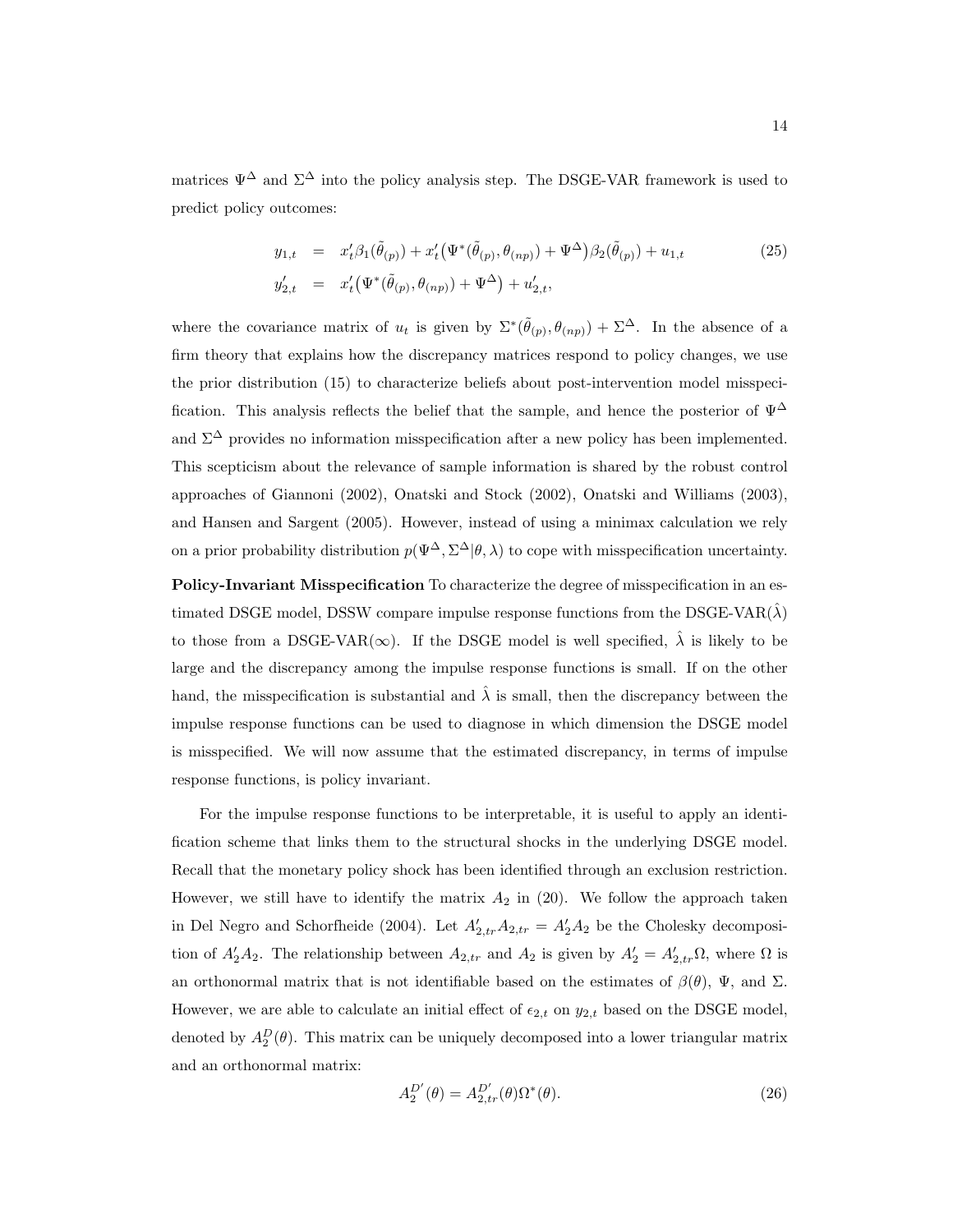To identify  $A_2$  above, we combine  $A'_{2,tr}$  with  $\Omega^*(\theta)$ .<sup>6</sup> Loosely speaking, the rotation matrix is constructed such that in the absence of misspecification the DSGE model's and the DSGE-VAR's impulse responses to  $\epsilon_{2,t}$  coincide. To the extent that misspecification is mainly in the dynamics as opposed to the covariance matrix of innovations, the identification procedure can be interpreted as matching, at least qualitatively, the short-run responses of the VAR with those from the DSGE model.

In order to implement the policy analysis, we use posterior draws of  $(\theta, \Psi, \Sigma)$  to create two moving average representations for  $y_{2,t}$ :

$$
\sum_{j=0}^{\infty} \widetilde{D}_j^*(\theta) u_{2,t-j} = \sum_{j=0}^{\infty} \widetilde{D}_j^*(\theta) \left( A_1^*(\theta)' \epsilon_{1,t-j} + A_2^*(\theta)' \epsilon_{2,t-j} \right)
$$
  

$$
\sum_{j=0}^{\infty} \widetilde{D}_j(\Psi) u_{2,t-j} = \sum_{j=0}^{\infty} \widetilde{D}_j \left( A_1(\theta, \Sigma)' \epsilon_{1,t-j} + A_2(\theta, \Sigma)' \epsilon_{2,t-j} \right).
$$

The first representation is calculated from the VAR approximation of the DSGE model  $\Psi^*(\theta)$  and  $\Sigma^*(\theta)$ . The second representation is obtained from the estimated DSGE-VAR specification. The impulse response function discrepancies ( $DSGE-VAR(\hat{\lambda})$  versus DSGE-VAR( $\infty$ ) are given by

$$
IRF_j^{\Delta} = \widetilde{D}_j(\Psi) [A_1(\theta, \Sigma)', A_2(\theta, \Sigma)'] - \widetilde{D}_j^*(\theta) [A_1^*(\theta)', A_2^*(\theta)'].
$$

We consider the following post-intervention law of motion for  $y_{2,t}$ :

$$
y_{2,t} = \sum_{j=0}^{\infty} \left[ \widetilde{D}_j^*(\widetilde{\theta}_{(p)}, \theta_{(np)}) \left[ A_1^*(\widetilde{\theta}_{(p)}, \theta_{(np)})', \ A_2^*(\widetilde{\theta}_{(p)}, \theta_{(np)})' \right] + IRF_j^{\Delta} \right] \begin{bmatrix} \epsilon_{1,t-j} \\ \epsilon_{2,t-j} \end{bmatrix} . \tag{27}
$$

If we were endowed with with a credible model of how  $\Psi^{\Delta}$  and  $\Sigma^{\Delta}$  vary with policy, we should of course use such model, and the DSGE-VAR analysis would lose its appeal. In the absence of such a model our forward-looking analysis, the backward-looking analysis, and the policy-invariant misspecification analysis take different attitudes toward the Lucas critique in that they assume that certain coefficients in the empirical model are policy invariant. The acknowledge-misspecification analysis is more agnostic in that it places a probability distribution over the post-intervention misspecification matrices.

### 2.2 Relaxing Restrictions on the Exogenous Shocks

Equation  $(4)$  in our example restricts the exogenous shocks to follow  $AR(1)$  processes that are uncorrelated with each other at all leads and lags. While this assumption is common

<sup>&</sup>lt;sup>6</sup>The calculation is easily implementable in a MCMC analysis. For every draw of  $(\theta, \Psi^{\Delta}, \Sigma^{\Delta})$  from their joint posterior distribution we compute  $\Omega^*(\theta)$  and  $A_2$ .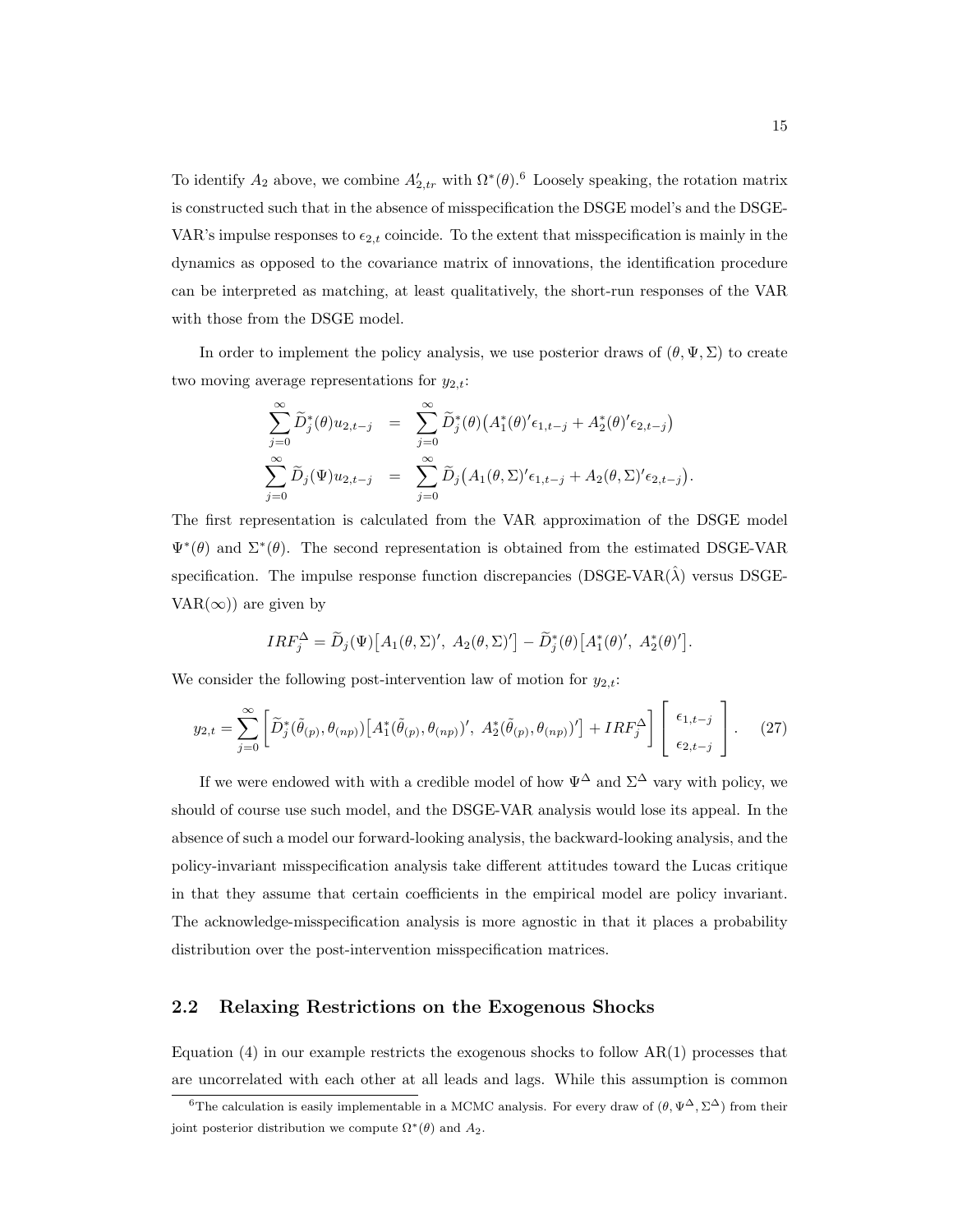in the literature on estimated DSGE models, it is also arbitrary. For instance, there is no theory that implies that technology shocks have to follow  $AR(1)$  processes. In general, the literature strives to build models in which persistence and co-movements are generate endogenously, through some economic mechanism, rather than exogenously. This pursuit favors specification in which shocks are indeed uncorrelated with each other and have fairly simple dynamics. However, once taken to the data, these specifications often miss important aspects, which has lead researchers to consider more general shock processes.

The generalization of the exogenous shocks takes in most cases the form of additional AR(1) processes. For instance, Smets and Wouters (2003) fit a model with 10 exogenous shocks to seven macroeconomic variables. Several of these shocks have been added in the model building process to overcome specification problems. More recently, a number of authors including Chari, Kehoe, and McGrattan (2007) and Primiceri, Schaumburg, and Tambalotti (2006) have studied the extent to which intra- and intertemporal optimality conditions implied by DSGE models are consistent with the data. If they are not, the resulting "wedges" are represented by stochastic shocks, underlining that the proliferation of exogenous shocks in empirical DSGE models can be thought of as an attempt to overcome specification problems. Alternatively, Smets and Wouters (2006) are using ARMA(1,1) processes to describe the law of motion of price and wage mark-up shocks in their DSGE model. We show that this approach is simply another ways of allowing for deviations  $D_j^{\Delta}$  from the cross-equation restrictions  $D_j^*(\theta_{(p)}, \theta_{(np)})$  in (7). Unlike in the DSGE-VAR framework, these deviations are introduced in the structural form rather than the reduced form. But when it comes to policy analysis, this approach shares the same conceptual difficulties as the DSGE-VAR: One needs to assume that the  $D_j^{\Delta}$ 's are policy invariant.

Suppose we generalize (4) in our example as follows

$$
\begin{bmatrix} g_t \\ z_t \end{bmatrix} = \sum_{j=0}^{\infty} \left( \underbrace{\begin{bmatrix} \rho_g^j \sigma_g & 0 \\ 0 & \rho_z^j \sigma_z \end{bmatrix}}_{C_j^* (\theta_{(x)}^*)} + C_j^{\Delta} \right) \epsilon_{2,t-j}.
$$
 (28)

and partition the vector of non-policy parameters  $\theta_{(np)} = [\theta'_{(s)}, \theta^{*'}_{(s)}]$  $(\begin{array}{c} \ast'\\ (x), \theta_{(x)}^{\Delta'} \end{array})'$ , where  $\theta_{(s)} =$  $[\beta, \kappa]'$ ,  $\theta_{(x)}^* = [\rho_g, \rho_z, \sigma_g, \sigma_z]'$ , and  $\theta_x^{\Delta}$  is composed of the non-redundant elements of the lag polynomial  $\sum_{j=0}^{\infty} C_j^{\Delta} L^j$ . It follows from Sims (2002) that the law of motion of  $y_{2,t}$  can then be expressed as

$$
y_{2,t} = \sum_{j=0}^{\infty} \left[ D_j^*(\theta_{(p)}, \theta_{(s)}, \theta_{(x)}^*) + D_j^{\Delta}(\theta_{(p)}, \theta_{(s)}, \theta_{(x)}^{\Delta}) \right] \epsilon_{t-j}.
$$
 (29)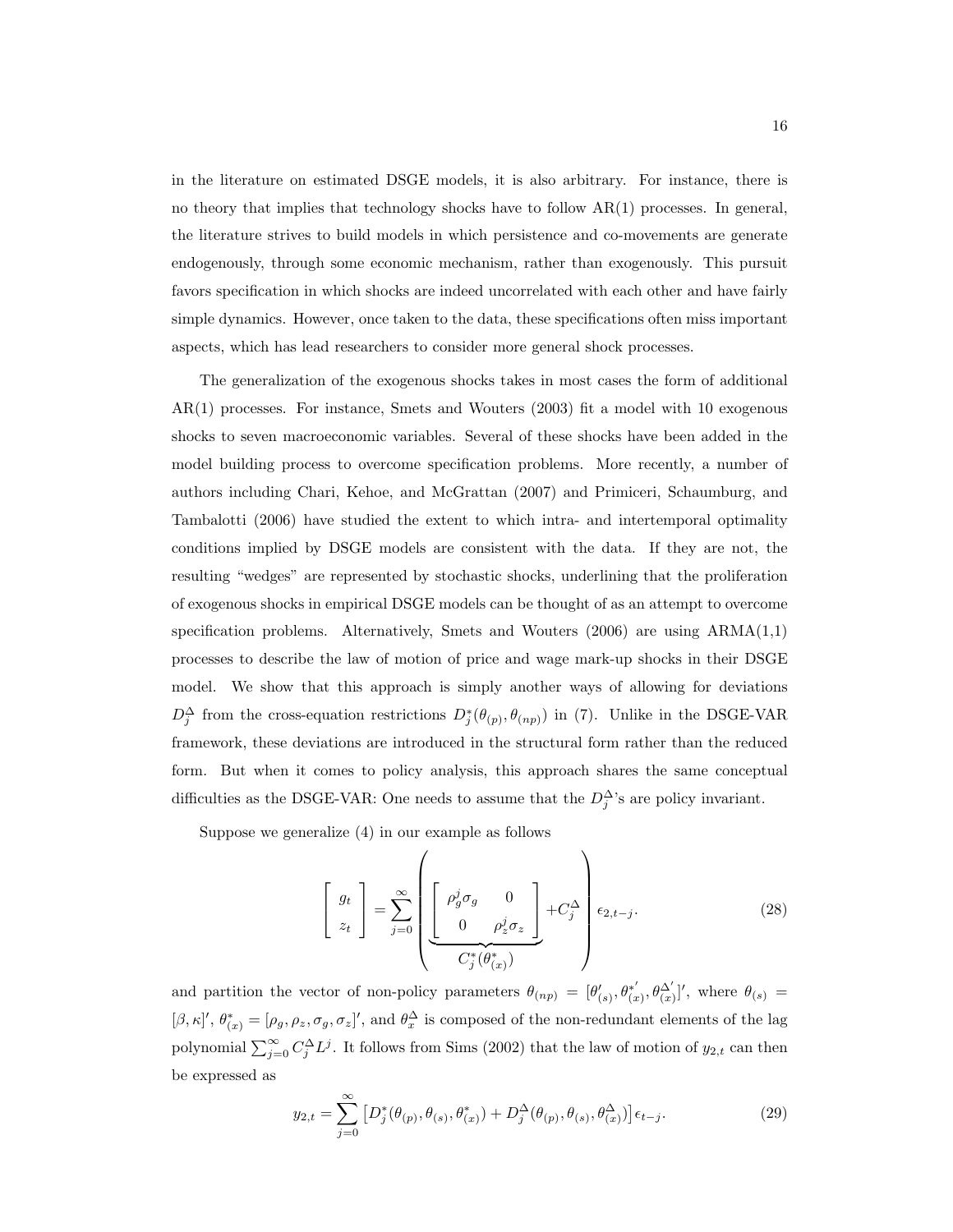Hence, this approach generates a representation for the discrepancy matrices  $D_j^{\Delta}$  in (7), and links them to the policy parameters  $\theta_{(p)}$  under the assumption that  $\theta_{(x)}^{\Delta}$  is policy invariant.

#### 2.2.1 Implementation

As in Section 2.1 it is more convenient to work with vector autoregressive representations when implementing the analysis in practice. In the context of our example we stack the exogenous processes in the vector  $\tilde{z}_t = [g_t, z_t]'$  and consider a general representation of the form

$$
\widetilde{z}_t = \Phi_1 \widetilde{z}_{t-1} + \ldots + \Phi_p \widetilde{z}_{t-1} + \widetilde{\epsilon}_t.
$$
\n(30)

The innovations  $\tilde{\epsilon}_t$  are not normalized and have a covariance matrix  $\Sigma_{\epsilon}$ . Let  $x'_t = [\tilde{z}_{t-1}, \ldots, \tilde{z}_{t-p}]'$ ,  $\Phi' = [\Phi'_1, \ldots, \Phi'_p],$  and write

$$
\tilde{z}'_t = x'_t \Phi + \tilde{\epsilon}'_t. \tag{31}
$$

Notice that (31) mirrors (9). From the restricted moving-average representation  $\tilde{z}_t$  =  $\sum_{j=0}^{\infty} C_j^*(\theta_{(x)}^*) \epsilon_{t-j}$  we can derive the moment matrices  $\Gamma_{ZZ}(\theta_{(x)}^*)$ ,  $\Gamma_{XX}(\theta_{(x)}^*)$ , and  $\Gamma_{XZ}(\theta_{(x)}^*)$ . Following the steps in Section 2.1, we can define the restriction functions  $\Phi^*(\theta^*_{(x)})$  and  $\Sigma_{\epsilon}^{*}(\theta_{(x)}^{*})$ . Then let  $\Phi = \Phi^{*}(\theta_{(x)}^{*}) + \Phi^{\Delta}$ , and  $\Sigma_{\epsilon} = \Sigma_{\epsilon}^{*}(\theta_{(x)}^{*}) + \Sigma_{\epsilon}^{\Delta}$ . Finally, we can use a prior of the form

$$
\Sigma_{\epsilon}^{\Delta}|\theta_{(x)}^{*} \sim \mathcal{IW}\left(T^{*}\Sigma_{\epsilon}^{*}(\theta_{(x)}^{*}), T^{*}-m\right) - \Sigma_{\epsilon}^{*}(\theta_{(x)}^{*})
$$
\n
$$
\Phi^{\Delta}|\Sigma_{\epsilon}^{\Delta}, \theta_{(x)}^{*} \sim \mathcal{N}\left(0, \frac{1}{T^{*}}\left[\left(\Sigma_{\epsilon}^{*}(\theta_{(x)}^{*}) + \Sigma_{\epsilon}^{\Delta}\right)^{-1} \otimes \Gamma_{XX}(\theta_{(x)}^{*})\right]^{-1}\right).
$$
\n(32)

The intuition for this prior is very simple. Suppose we are generating a prior for an  $AR(2)$ model from an AR(1). Given the parameters of the AR(1)  $(\theta_{(x)}^*)$  we can generate artificial observations from an  $AR(1)$  model. The expected moments of these observations are summarized in the matrices  $\Gamma_{ZZ}(\theta_{(x)}^*)$ ,  $\Gamma_{XX}(\theta_{(x)}^*)$ , and  $\Gamma_{XZ}(\theta_{(x)}^*)$  and serve as sufficient statistics for the estimation of the parameters of the  $AR(2)$  model. The posterior distribution from this (fictional) estimation is given by (32).

Under the generalized shocks, the DSGE model in our example would consist of Equations (1) to (3) and (30). The parameter vector is composed of  $\theta_{(p)}$ ,  $\theta_{(s)}$ ,  $\Phi$ , and  $\Sigma_{\epsilon}$ . Equation (32) generates a prior distribution for  $\Phi$  and  $\Sigma_{\epsilon}$  conditional on  $\theta_{(x)}^*$ , which can be combined with a prior on the hyperparameters  $\theta_{(x)}^*$  as in (17). Thus, the joint distribution of data and parameters has the following factorization

$$
p(Y|\theta_{(p)}, \theta_{(s)}, \Phi, \Sigma_{\epsilon}) p(\theta_{(p)}) p(\theta_{(s)}) p_{T^*}(\Phi, \Sigma_{\epsilon}|\theta_{(x)}^*) p(\theta_{(x)}^*).
$$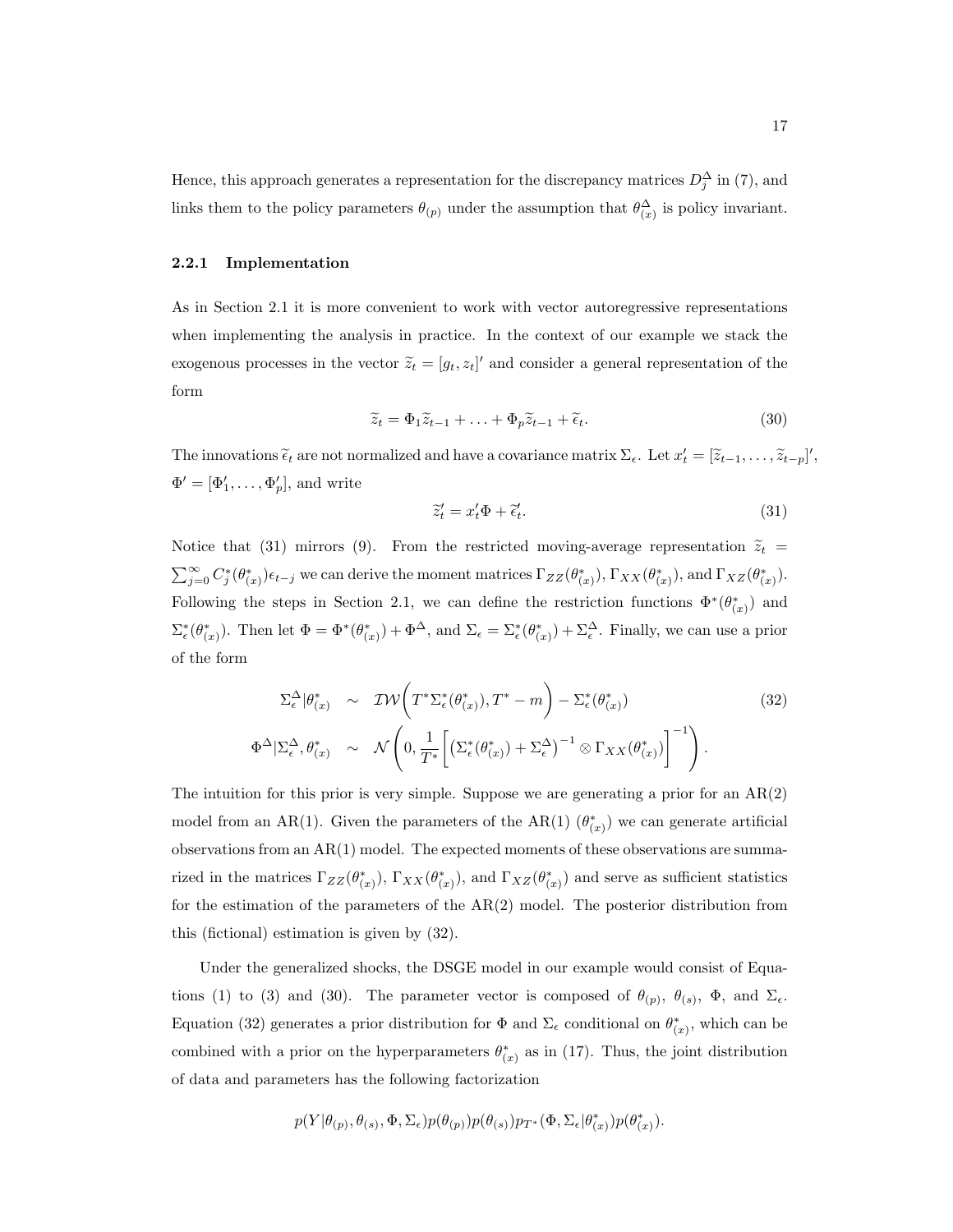#### 2.2.2 Parameter Estimation

Under the generalized shock structure the law of motion for the exogenous processes is parameterized in terms of  $\Phi$  and  $\Sigma_{\epsilon}$  instead of just  $\theta_{(x)}^*$ . Nevertheless, we can estimate the DSGE model with standard Bayesian methods. However, the less restrictive the specification for the exogenous shock processes, the more difficult it becomes to disentangle the taste-andtechnology parameters  $\theta(s)$  from the parameters that determine the evolution of  $\tilde{z}_t$ . From an econometric perspective, the likelihood function may flatten as we generalize the shock structure. It is well known that in a Bayesian framework, prior distributions will not be updated along directions in the parameter space in which the likelihood function is flat (see Poirier, 1998).

#### 2.2.3 Policy Analysis

If one is willing to assume that the generalized shocks are structural, in the sense that they are invariant to changes in economic policies, analyzing the effect of changing  $\theta_{(p)}$  remains straightforward:

$$
D_j^{\Delta}(\theta_{(p)}^{(1)}, \theta_{(s)}, \theta_{(x)}^{\Delta}) - D_j^{\Delta}(\theta_{(p)}^{(2)}, \theta_{(s)}, \theta_{(x)}^{\Delta})
$$

can be calculated by solving the DSGE model under the generalized shock structure for policy parameter settings  $\theta_{(n)}^{(1)}$  $\binom{(1)}{(p)}$  and  $\theta_{(p)}^{(2)}$  $\binom{2}{p}$ . However, to the extent that the lag polynomial  $\sum_{j=0}^{\infty} C_j^{\Delta} L^j$  has essentially been added to compensate for model misspecification, its policy invariance is not self-evident.

## 3 Model

For the empirical analysis we will use a model that is more sophisticated than the one used in Section 2. In addition to responding to inflation and output, the central bank also engages in interest rate smoothing:

$$
R_t = \rho_R R_{t-1} + (1 - \rho_R)(\psi_1 \pi_t + \psi_2 \tilde{y}_t) + \sigma_R \epsilon_{1,t}.
$$
 (33)

As before,  $R_t$  and  $\pi_t$  are the nominal interest rate and the inflation rate, respectively. The output gap  $\widetilde{y}_t$  represents output deviations from a smooth trend path. This notion is broadly consistent with the measure of potential output calculated by the Congressional Budget Office (CBO) and used historically in monetary policy making. While much of the theoretical literature defines potential output as the level of output that would prevail in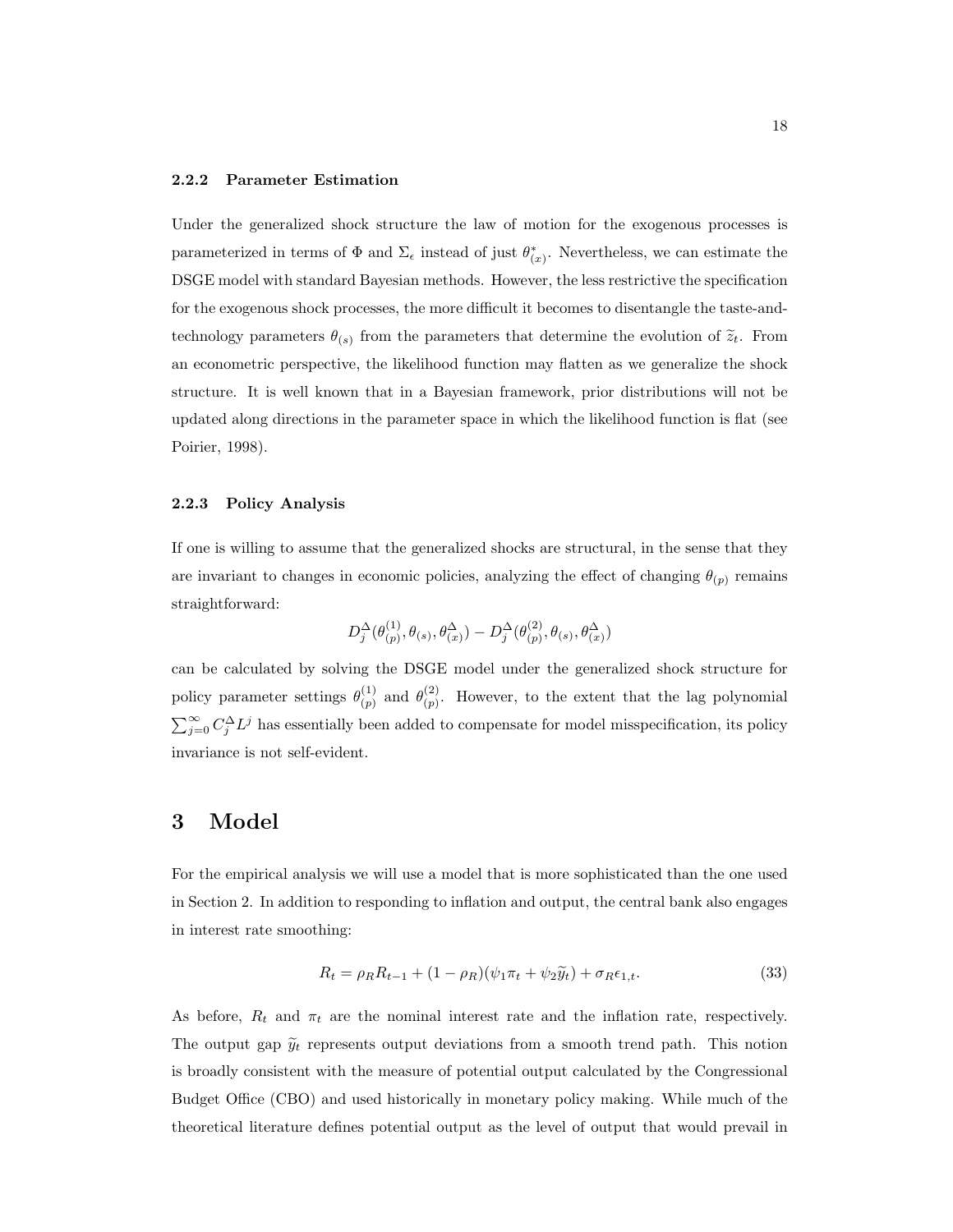the absence of nominal rigidities, we want (33) to closely resemble the specifications in the empirical literature on interest rate feedback rules (e.g. Taylor, 1993).

The remainder of the model is based on work by Smets and Wouters (2003) and Christiano, Eichenbaum, and Evans (2003) and is identical to the specification in DSSW with one exception. Since  $\widetilde{y}_t$  captures deviation from a long-run trend path we model technology shocks as a stationary process rather than a unit-root process. For brevity we only present the log-linearized equilibrium conditions and refer the reader to the above referenced papers for the derivation of these conditions from assumptions on preferences and technologies. All variables that appear subsequently are expressed as log-deviations from the steady state.

The economy is populated by a continuum of firms that combine capital and labor to produce differentiated intermediate goods. These firms have access to the same Cobb-Douglas production function with capital elasticity  $\alpha$  and total factor productivity  $z_t$ . The intermediate goods producers hire labor and rent capital in competitive markets and hence face identical real wages,  $w_t$ , and rental rates for capital,  $r_t^k$ . Cost minimization implies that all firms produce with the same capital-labor ratio

$$
k_t - L_t = w_t - r_t^k \tag{34}
$$

and have marginal costs

$$
mc_t = (1 - \alpha)w_t + \alpha r_t^k - (1 - \alpha)z_t.
$$
\n
$$
(35)
$$

The intermediate goods producers sell their output to perfectly competitive final good producers, which aggregate the inputs according to a CES function. Profit maximization of the final good producers implies that

implies that  
\n
$$
\widetilde{y}_t(j) - \widetilde{y}_t = -\left(1 + \frac{1}{\lambda_f e^{\widetilde{\lambda}_{f,t}}}\right)(p_t(j) - p_t).
$$
\n(36)

Here  $\tilde{y}_t(j) - \tilde{y}_t$  and  $p_t(j) - p_t$  are quantity and price for good j relative to quantity and price of the final good. The price  $p_t$  of the final good is determined from a zero-profit condition for the final good producers.

We assume that the price elasticity of the intermediate goods is time-varying. Since this price elasticity affects the mark-up that intermediate goods producers can charge over marginal costs, we refer to  $\lambda_{f,t}$  as mark-up shock. Following Calvo (1983), we assume that in every period a fraction of the intermediate goods producers  $\zeta_p$  is unable to re-optimize their prices. These firms adjust their prices mechanically according to the steady state inflation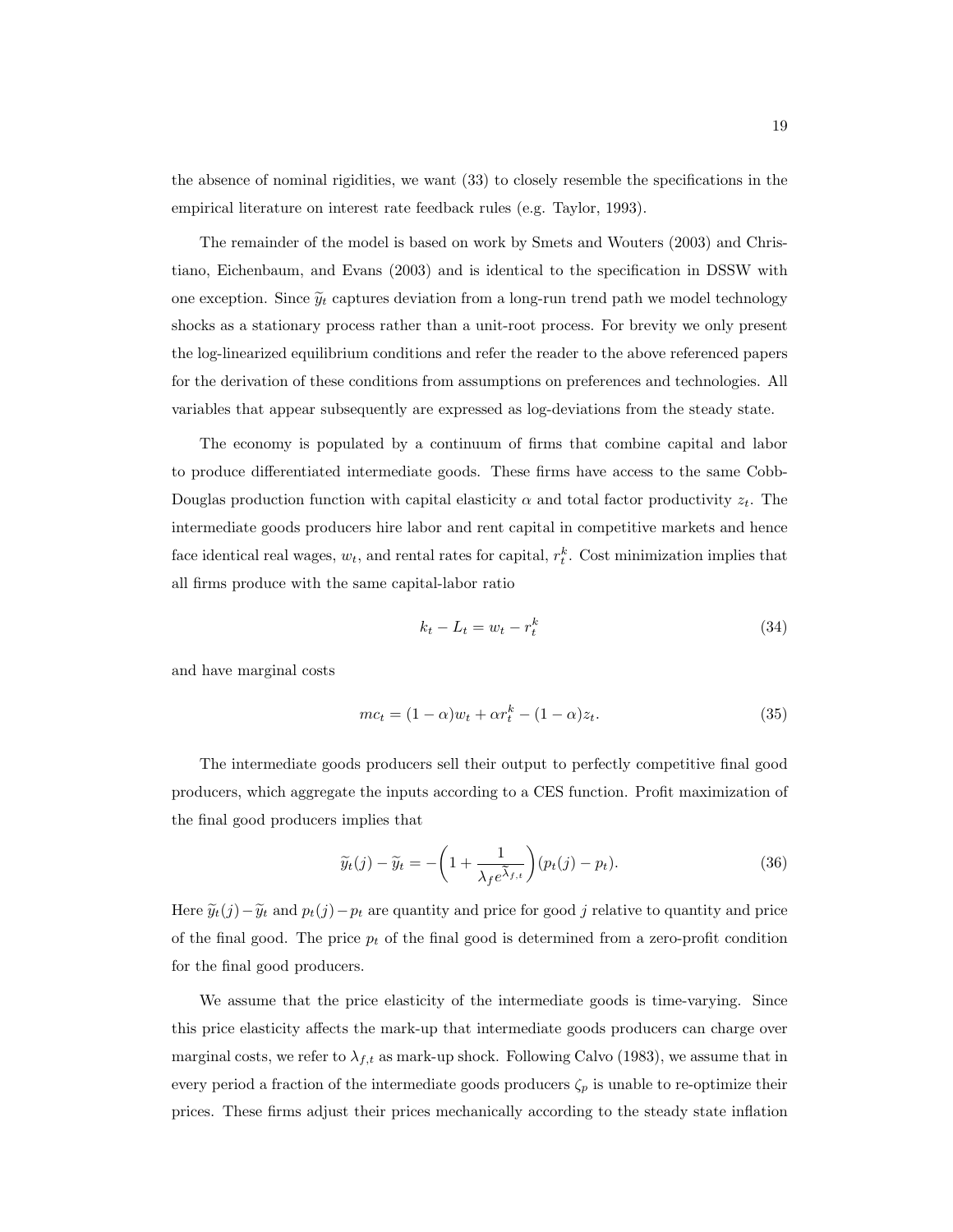$\pi^*$ .<sup>7</sup> All other firms choose prices to maximize the expected discounted sum of future profits, which leads to the following equilibrium relationship, known as New Keynesian Phillips curve:

$$
\pi_t = \beta E_t[\pi_{t+1}] + \frac{(1 - \zeta_p \beta)(1 - \zeta_p)}{\zeta_p} mc_t + \frac{1}{\zeta_p} \lambda_{f,t}
$$
\n(37)

where  $\beta$  is the discount rate.<sup>8</sup> Our assumption on the behavior of firms that are unable to re-optimize their prices implies the absence of price dispersion in the steady state. As a consequence, we obtain a log-linearized aggregate production function of the form

$$
\widetilde{y}_t = (1 - \alpha)L_t + \alpha k_t + (1 - \alpha)z_t.
$$
\n(38)

Equations (35), (34), and (38) imply that the labor share  $lsh_t$  equals marginal costs in terms of log-deviations:  $lsh_t = mc_t$ .

There is a continuum of households with identical preferences, which are separable in consumption, leisure, and real money balances. Households' preferences display (internal) habit formation in consumption, that is, period t utility is a function of  $\ln(C_t - hC_{t-1})$ . Households supply monopolistically differentiated labor services. These services are aggregated according to a CES function that leads to a demand elasticity  $1 + 1/\lambda_w$  (see Equation (36)). The composite labor services are then supplied to the intermediate goods producers at real wage  $w_t$ . To introduce nominal wage rigidity, we assume that in each period a fraction  $\zeta_w$  of households is unable to re-optimize their wages. These households adjust their  $t-1$  nominal wage by  $\pi^*e^{\gamma}$ , where  $\gamma$  represents the average growth rate of the economy. All other households re-optimize their wages. First-order conditions imply that

$$
\left(1 + \nu_l \frac{1 + \lambda_w}{\lambda_w}\right) \tilde{w}_t + \left(1 + \zeta_w \beta \nu_l \frac{1 + \lambda_w}{\lambda_w}\right) w_t
$$
\n
$$
= \zeta_w \beta \left(1 + \nu_l \frac{1 + \lambda_w}{\lambda_w}\right) E_t \left[\tilde{w}_{t+1} + w_{t+1} + \pi_{t+1}\right]
$$
\n
$$
+ (1 - \zeta_w \beta) \left(\nu_l L_t - \xi_t + \frac{e^\gamma (e^\gamma - h)}{(e^{2\gamma} + \beta h^2)} b_t + \frac{1}{1 - \zeta_w \beta} \phi_t\right),
$$
\n(39)

where  $\tilde{w}_t$  is the optimal real wage relative to the real wage for aggregate labor services,  $w_t$ , and  $\nu_l$  would be the inverse Frisch labor supply elasticity in a model without wage

<sup>7</sup>An alternative assumption is what Eichenbaum and Fisher (2003) refer to as "dynamic indexation," where these firms' prices grow at the previous period's inflation. In Del Negro and Schorfheide (2006), we discuss the extent to which a model with dynamic indexation is roughly observationally equivalent to one with autocorrelated mark-up shock, using a similar framework and the same set of observables. Of the two alternatives, here we use the one with autocorrelated mark-up shocks. It is beyond the scope of this paper to investigate the implications of this choice for policy questions.

<sup>&</sup>lt;sup>8</sup>We used the following re-parameterization:  $\lambda_{f,t} = (1 - \zeta_p \beta)(1 - \zeta_p)\lambda_f/(1 + \lambda_f)\tilde{\lambda}_{f,t}$ .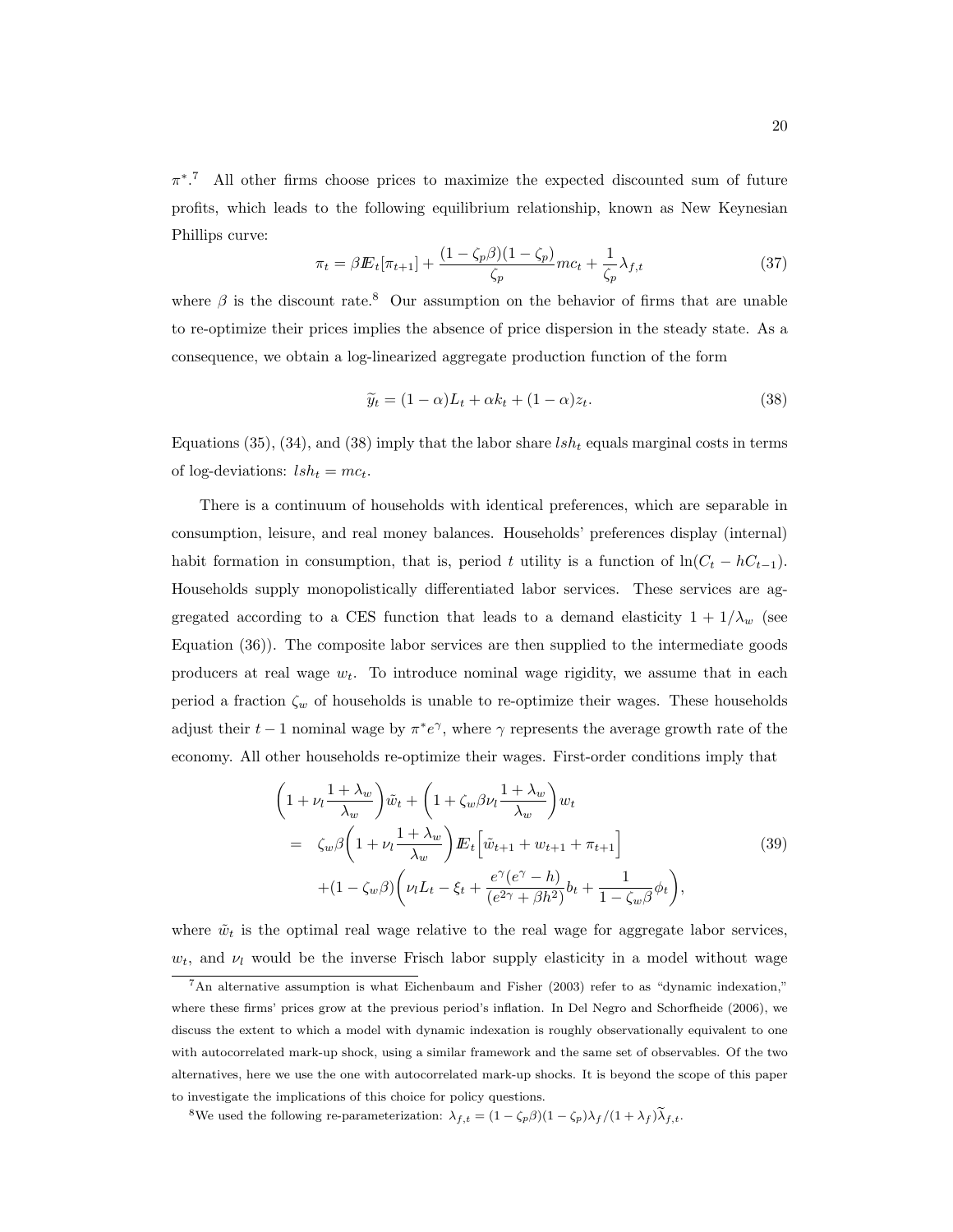rigidity ( $\zeta_w = 0$ ) and differentiated labor. Moreover,  $\phi_t$  is a preference shock that affects the intratemporal substitution between consumption and leisure and  $b_t$  is a discount rate shock that shifts the intertemporal substitution. The real wage paid by intermediate goods producers evolves according to

$$
w_t = w_{t-1} - \pi_t + \frac{1 - \zeta_w}{\zeta_w} \tilde{w}_t.
$$
\n(40)

Households are able to insure the idiosyncratic wage adjustment shocks with state contingent claims. As a consequence they all share the same marginal utility of consumption  $\xi_t$ , which is given by the expression:

$$
(e^{\gamma} - h\beta)(e^{\gamma} - h)\xi_t = -(e^{2\gamma} + \beta h^2)c_t + \beta h e^{\gamma} E_t[c_{t+1}] + h e^{\gamma} c_{t-1}
$$
(41)  
 
$$
+ (e^{2\gamma} + \beta h^2)b_t - \beta h e^{-\gamma} (e^{2\gamma} + \beta h^2) E_t[b_{t+1}],
$$

where  $c_t$  is consumption. In addition to state-contingent claims households accumulate three types of assets: one-period nominal bonds that yield the return  $R_t$ , capital  $\bar{k}_t$ , and real money balances. Since preferences for real money balances are assumed to be additively separable and monetary policy is conducted through a nominal interest rate feedback rule, money is block exogenous and we will not use the households' money demand equation in our empirical analysis.

The first order condition with respect to bond holdings delivers the standard Euler equation:

$$
\xi_t = \mathbb{E}_t[\xi_{t+1}] + R_t - \mathbb{E}_t[\pi_{t+1}]. \tag{42}
$$

Capital accumulates according to the following law of motion:

$$
\bar{k}_t = (2 - e^{\gamma} - \delta)\bar{k}_{t-1} + (e^{\gamma} + \delta - 1)[i_t + S''e^{2\gamma}(1 + \beta)\mu_t],
$$
\n(43)

where  $i_t$  is investment,  $\delta$  is the depreciation rate of capital, and  $\mu_t$  is a stochastic disturbance to the price of installed capital relative to consumption. Investment in our model is subject to adjustment costs, and  $S''$  denotes the second derivative of the investment adjustment cost function at steady state. Optimal investment satisfies the following first-order condition:

$$
i_t = \frac{1}{1+\beta}i_{t-1} + \frac{\beta}{1+\beta}E_t[i_{t+1}] + \frac{1}{(1+\beta)S''e^{2\gamma}}(\xi_t^k - \xi_t) + \mu_t,
$$
\n(44)

where  $\xi_t^k$  is the value of installed capital and evolves according to:

$$
\xi_t^k - \xi_t = \beta e^{-\gamma} (1 - \delta) \mathbb{E}_t \left[ \xi_{t+1}^k - \xi_{t+1} \right] + \mathbb{E}_t \left[ (1 - (1 - \delta) \beta e^{-\gamma}) r_{t+1}^k - (R_t - \pi_{t+1}) \right]. \tag{45}
$$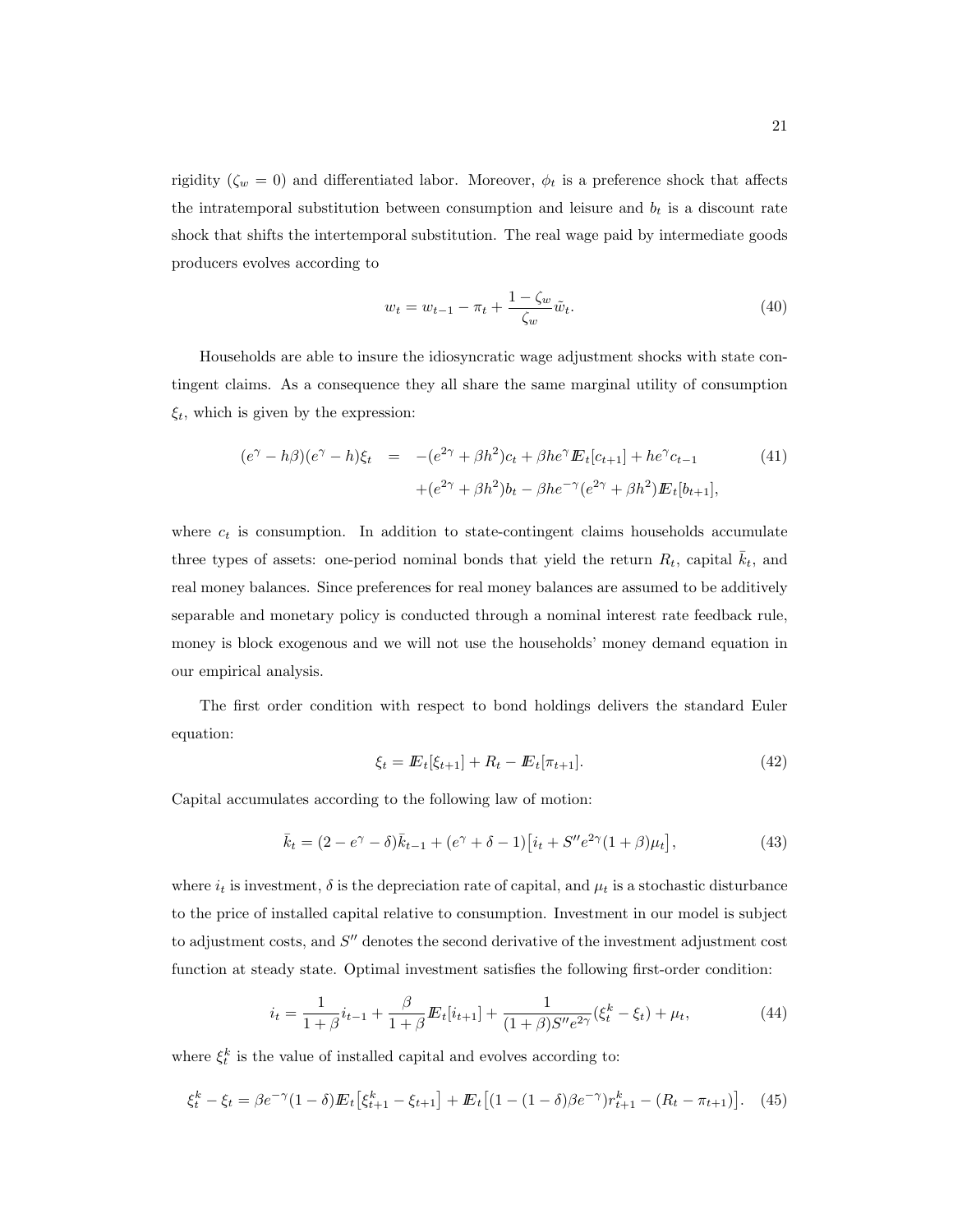Capital utilization  $u_t$  in our model is variable and  $r_t^k$  in the previous equation represents the rental rate of effective capital  $k_t$ , which is given by

$$
k_t = u_t + \bar{k}_{t-1}.\tag{46}
$$

The optimal degree of utilization is determined by

$$
u_t = \frac{r_*^k}{a'} r_t^k. \tag{47}
$$

Here  $a'$  is the derivative of the per-unit-of-capital cost function  $a(u_t)$  evaluated at the steady state utilization rate.

The aggregate resource constraint is given by:

$$
\widetilde{y}_t = (1+g_*) \left[ \frac{c_*}{y_*} c_t + \frac{i_*}{y_*} \left( i_t + \frac{r_*^k}{e^{\gamma} - 1 + \delta} u_t \right) \right] + g_t. \tag{48}
$$

Here  $c_*/y_*$  and  $i_*/y_*$  are the steady state consumption-output and investment-output ratios, respectively, and  $g_*/(1+g_*)$  corresponds to the government share of aggregate output. The process  $g_t$  can be interpreted as exogenous government spending shock. It is assumed that fiscal policy is passive in the sense that the government uses lump-sum taxes to satisfy its period budget constraint. In addition to the monetary policy shock  $\epsilon_{1,t}$  the DSGE model has six exogenous shocks  $z_t$ ,  $g_t$ ,  $\phi_t$ ,  $\lambda_{f,t}$ ,  $b_t$ , and  $\mu_t$ . In the benchmark specification we assume that  $b_t$  and  $\mu_t$  are equal to zero and that the other four shocks follow AR(1) processes. We use the method in Sims  $(2002)$  to solve the DSGE model.<sup>9</sup> We collect all the DSGE model parameters in the vector  $\theta$  and stack the normalized innovations of the structural shocks in the vector  $\epsilon_t$ .

### 4 Empirical Results

The goal of our empirical analysis is to study the effects of changes in the coefficients of the monetary policy rule,  $\theta_{(p)}$ , on the dynamics of the output gap, inflation, and nominal interest rates. In addition to these three key macroeconomic variables we include the labor share and hours worked in our estimation sample because these series can provide additional information about the degree of price and wage rigidity. Our interest and inflation rates are measured as annualized percentages. Within the model,  $\widetilde{y}_t$  denotes the percentage deviation of output from its trend path  $\gamma(t)y_*$ . We interpret the potential output series published

<sup>&</sup>lt;sup>9</sup>The simplified model in Section 2 is obtained by setting  $\alpha = 0$ ,  $h = 0$ ,  $\nu_l = 0$ ,  $\zeta_w = 0$ ,  $\rho_R = 0$ ,  $1/a' = 0$ ,  $S'' = 0, \gamma = 0, k_t = 0, b_t = 0, \mu_t = 0, \phi_t = 0, \lambda_{f,t} = 0.$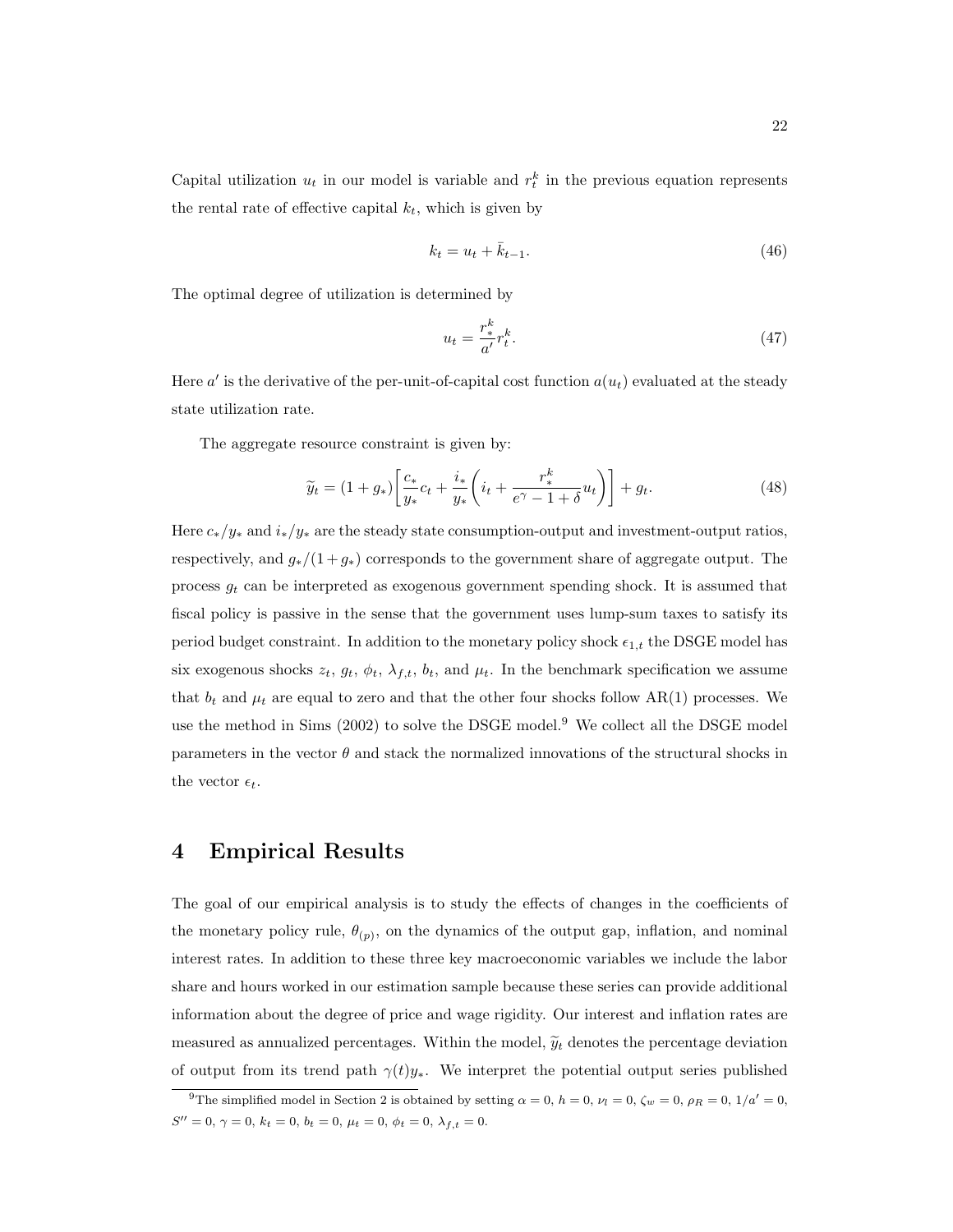by the Congressional Budget Office (CBO) as a measure of  $\gamma(t)y_*$ . Hence, the output gap, computed as log difference of real and potential GDP provides us with a measure of  $\tilde{y}_t$ . We scale the output gap, labor share, and log hours worked by a factor of 100 to obtain percentages. Further details about the data are provided in the Appendix. The empirical results reported subsequently are based on a quarterly sample from 1982:Q4 to 2005:Q4. Following Clarida, Gali, and Gertler (2000) the beginning of the sample is chosen to exclude the high inflation episode of the 1970s as well as Volcker's disinflation.

The relationships between the deviations from steady state that appear in the model description of Section 3 and the observables  $y_t$  are given by the following measurement equation:

$$
y_{1,t} = r_*^a + 400\gamma + \pi_*^a + 4R_t, \quad y_{2,t} = \begin{bmatrix} \pi_*^a + 4\pi_t \\ \widetilde{y}_t \\ 100\ln(1-\alpha)/(1+\lambda_f) + lsh_t \\ L_t \end{bmatrix} . \tag{49}
$$

Here, we have partitioned  $y_t$  such that  $y_{1,t}$  corresponds to the policymaker's instrument (the interest rate), and  $y_{2,t}$  is a vector that includes the remaining four observables. The steady state (net) real interest rate in our model is given by  $r_*^a + 400\gamma$ . The parameter  $r_*^a$ is related to the discount rate  $\beta$  according to  $\beta = 1/(1 + r_*^a/400)$ , and  $\pi_*^a = 400\pi^*$  denotes steady state annualized inflation.

The remainder of this section is organized as follows. As a benchmark we use the DSGE model of Section 3 with four exogenous shocks that follow independent  $AR(1)$  processes (technology  $z_t$ , government spending  $g_t$ , labor supply  $\phi_t$ , mark-up  $\lambda_{f,t}$ ) and the serially uncorrelated monetary policy shock  $\epsilon_{1,t}$ . First, we will present evidence of misspecification in the benchmark DSGE model by comparing its fit to the fit of a DSGE-VAR that relaxes the DSGE model implied restrictions. Discrepancies in the dynamics of DSGE model and DSGE-VAR are used to motivate generalizations of the shock structure in the theoretical model. Overall, we will consider three alternative empirical models that are meant to capture some of the misspecification present in the benchmark DSGE model. These are: (i) a DSGE-VAR with four lags that relaxes the cross-equation restrictions implied by the rational expectations solution of the DSGE model; and two versions of the DSGE model in which we generalize the exogenous shock structure prior to solving the model, namely, (ii) a version in which the  $AR(1)$  government spending shock is replaced by an  $AR(2)$  process  $(AR(2)-in-g_t);$  (iii) a version that contains two additional AR(1) shocks: an investmentspecific technology shock  $\mu_t$  and a shock to the discount factor  $b_t$  (7-shocks).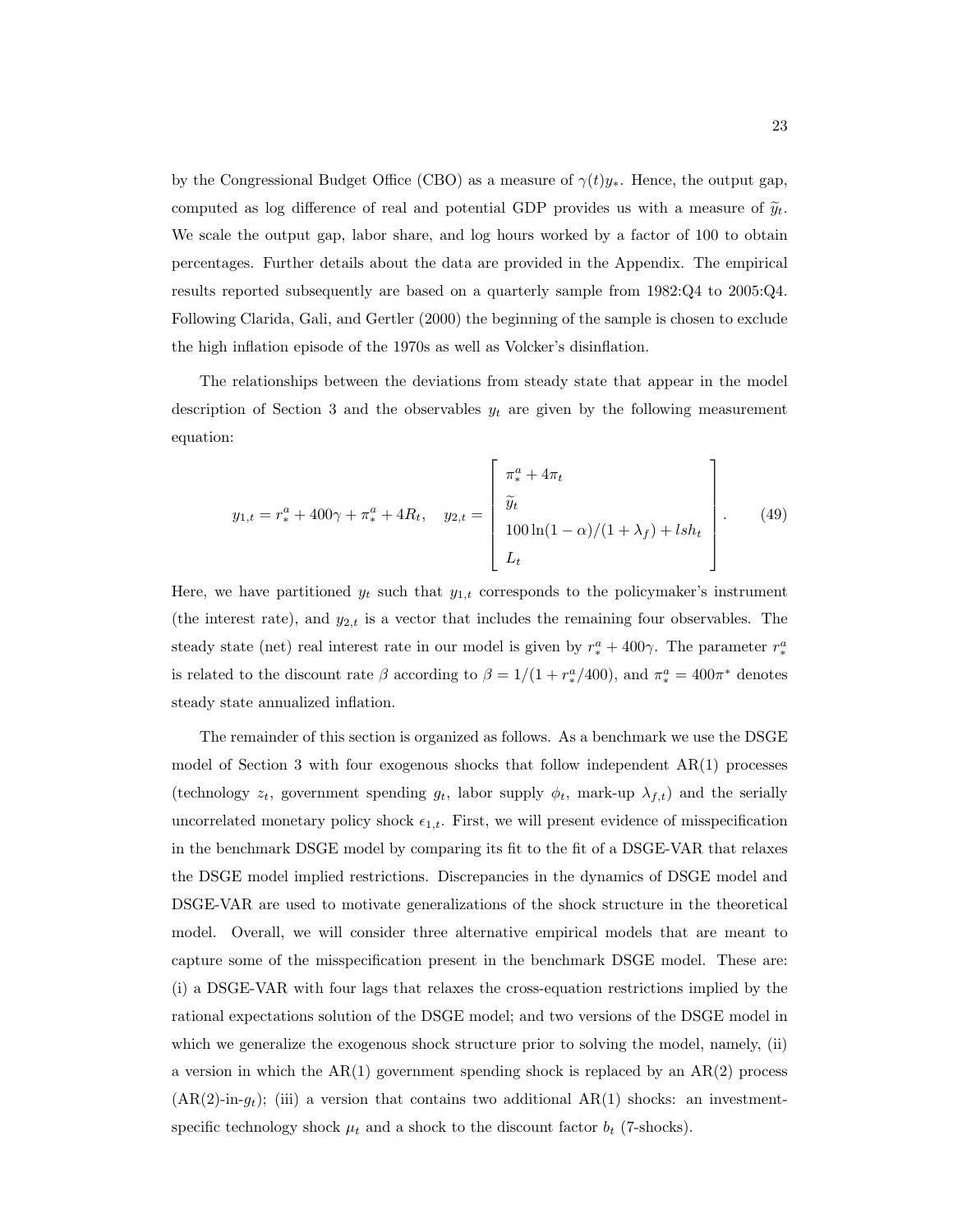Second, we document how the treatment of misspecification will affect the estimation of preference and technology parameters in the underlying DSGE model. In particular, we compare the estimates obtained from the four empirical specifications and study how differences in parameter estimates translate into differences in policy predictions with the underlying DSGE model. Finally, we conduct the policy analysis using the benchmark DSGE model, the AR(2)-in- $q_t$  and the 7-shocks DSGE models, and the DSGE-VAR (backwardlooking analysis, policy-invariant misspecification, and acknowledge misspecification). We show that the policy implications of the DSGE model are by and large robust to the treatment of misspecification.

### 4.1 Assessing Misspecification

The first step in our empirical analysis is the specification of a prior distribution for the parameters of the DSGE model. Columns 2 and 3 of Table 1 contain prior means and standard deviations. The prior distribution for the policy parameters  $\psi_1$  and  $\psi_2$  is approximately centered at Taylor's (1993) values, whereas the smoothing parameter lies in the range from 0.18 to 0.83. The prior for the Calvo parameters  $\zeta_p$  and  $\zeta_w$ , which characterize the nominal rigidities in prices and wages, respectively, are centered at 0.6 with a standard deviation of 0.15. This is a fairly diffuse distribution that encompasses findings in micro-level studies of price adjustments such as Bils and Klenow  $(2004)$ .<sup>10</sup> The priors for the autocorrelation and standard deviation of the shocks processes are chosen with two criteria in mind. First, we want to be close to previous studies in the literature, such as Smets and Wouters (2003), DSSW, and Levin, Onatski, Williams, and Williams (2005). Second, we want to make sure that the second moments (especially volatility and autocorrelation) of the endogenous variables are roughly in line with the evidence from the pre-sample (1955:Q3 and 1982:Q3). Further details about the prior are provided in the Technical Appendix.

We proceed by computing log marginal likelihood values for our four empirical model specifications. The marginal likelihoods provide an overall measure of relative fit that tradesoff in-sample fit with model complexity. Log marginal likelihoods and posterior odds relative to the DSGE-VAR (assuming that all four specifications receive equal prior probability)

<sup>&</sup>lt;sup>10</sup>We have also estimated the same model under a prior for the Calvo parameters centered at the higher value of 0.75, with standard deviation of 0.1. Interestingly, the fit of the model under the two priors, one largely agnostic and one that assumes a high degree of nominal rigidities, is roughly comparable. In the interest of space we show only the results from the agnostic prior, which achieves slightly better fit. But most of the results are robust under the alternative prior view of the world.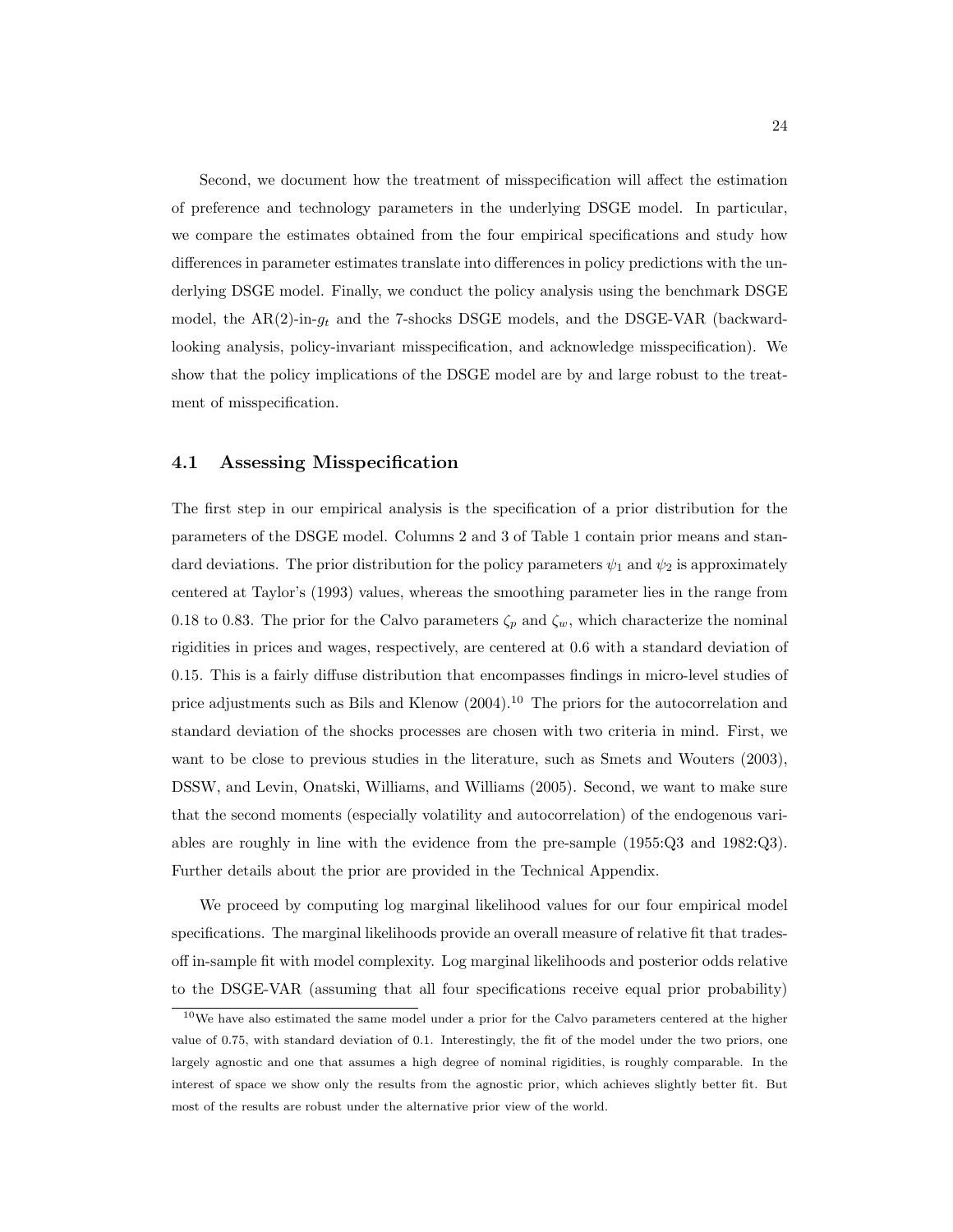are reported in Table 2. The fit of the DSGE-VAR crucially depends on the choice of hyperparameter  $\lambda$ . For  $\lambda = \infty$  we are dogmatically imposing all the restrictions of a VAR(4) approximation of the DSGE model, whereas for  $\lambda = 0$  these restrictions are ignored. We have estimated the DSGE-VAR model for the grid of  $\lambda$  values  $\{0.5, 0.75, 1, 1.5, 1, 2, 5\}.$ Consistent with the results in DSSW we find that the marginal likelihood of the DSGE-VAR as a function of  $\lambda$  has an inverted U-shape with a peak reached for  $\lambda = 0.75$ . The marginal likelihood of the DSGE-VAR reported in Table 2 as well as all DSGE-VAR results presented subsequently are therefore based on  $\lambda = 0.75$ .<sup>11</sup> The log marginal likelihood differential between the DSGE benchmark model and the DSGE-VAR is 109. We conclude that allowing for deviations from the restricted moving average representation associated with the DSGE benchmark DSGE model – we generically denoted these deviations by  $D_j^{\Delta}$  in Equation (7) – leads to a substantial improvement in the marginal likelihood. A generalization of the shock structure also leads to better fit: the marginal likelihood differentials relative to the DSGE-VAR shrink to 79  $(AR(2)-in-g_t)$  and 64 (7-shocks), respectively.

To gain insights into the misspecification of the DSGE model restrictions we examine the moving-average representation generated by the DSGE-VAR. More specifically, we use Equations (24) and (26) to compute DSGE-VAR impulse responses to technology, government spending, mark-up, labor supply, and monetary policy shock innovations. For exposition purposes we focus on those variables that are most important for the policy exercise: the interest rate, inflation, and the output gap. The following impulse-response functions are in principle of interest: the benchmark DSGE model, the VAR approximation of the DSGE model, that is, DSGE-VAR( $\lambda = \infty$ ), and the DSGE-VAR( $\lambda = 0.75$ ), which provides the best fit. A comparison of DSGE and DSGE-VAR( $\lambda = \infty$ ) documents the approximation error induced by potential lack of invertibility and truncation of VAR lags (see Fernandez-Villaverde, Rubio-Ramirez, Sargent, and Watson (2007)). We find that for our model and identification procedure the VAR approximation error is not a concern.<sup>12</sup> Hence, we will focus on a comparison of impulse-responses obtained from the DSGE-VAR( $\lambda = 0.75$ ) and the DSGE-VAR( $\lambda = \infty$ ) using the posterior draws of the DSGE model parameters  $\theta$  associated with the estimated DSGE-VAR( $\lambda = 0.75$ ). Figure 1 displays the posterior mean impulse responses and illustrates the effect of the misspecification matrices  $\Psi^{\Delta}$  and  $\Sigma^{\Delta}$  in (14).

<sup>&</sup>lt;sup>11</sup>Instead of conditioning on the value of  $\lambda$  that maximizes the marginal likelihood function, we could average all of our results with respect to the posterior probabilities of  $\lambda$ , which are proportional to the marginal likelihood values. However, since the marginal likelihood function is sharply peaked and the model predictions of interest tend to be smooth functions of  $\lambda$ , we believe that our simplification does not distort the empirical results.

<sup>&</sup>lt;sup>12</sup>A Figure with the relevant impulse response function comparison is provided in the Technical Appendix.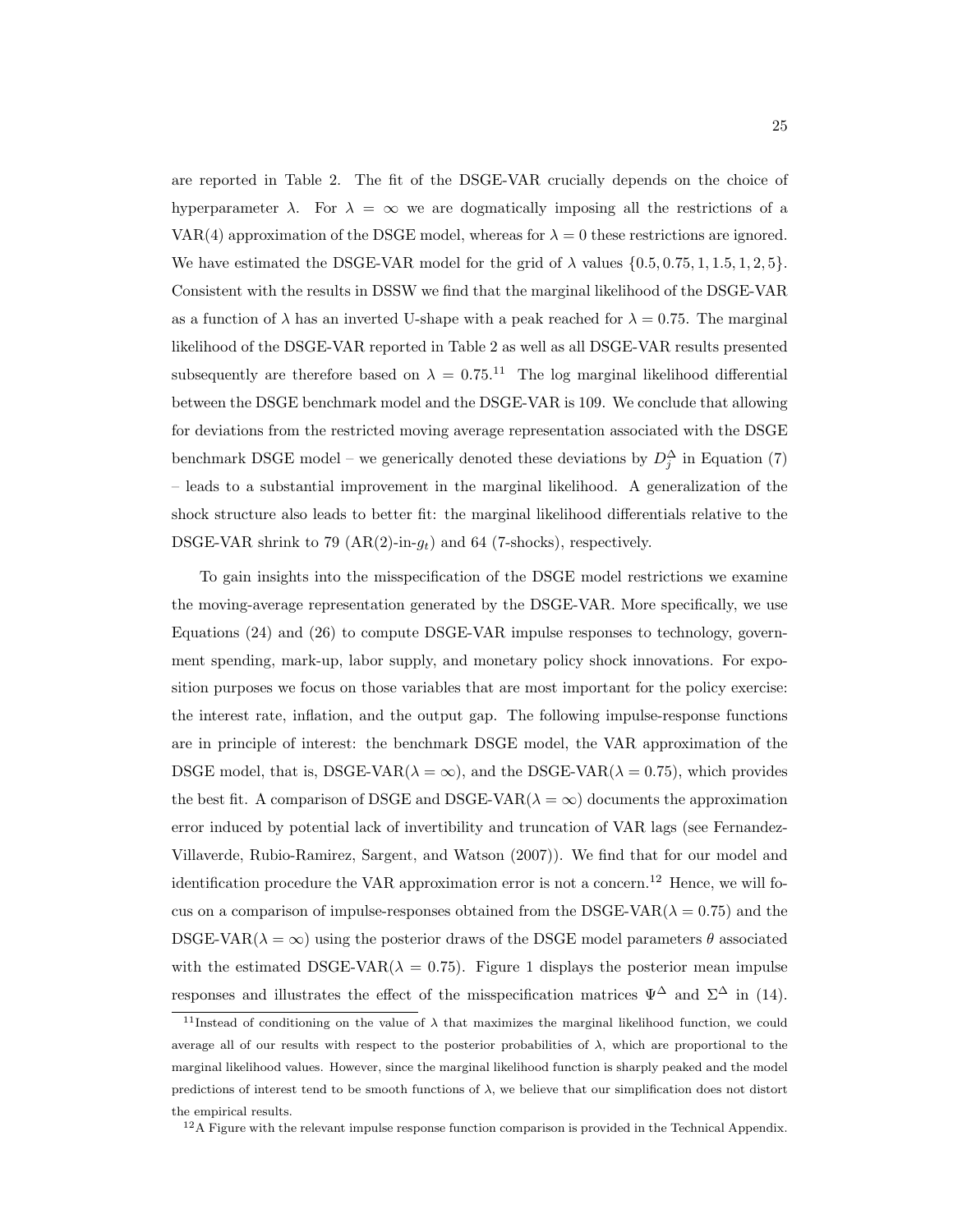Consistent with results reported in DSSW we find that the misspecification of the propagation mechanism for the technology shock is fairly small. The propagation of mark-up and labor supply shocks is also by and large not affected by the discrepancy matrices. Most of the misspecification is concentrated in the response to government spending/demand shocks  $(g_t)$ . The DSGE-VAR( $\lambda = 0.75$ ) responses are hump-shaped and much more persistent than the DSGE-VAR( $\lambda = \infty$ )'s.

The DSGE-VAR analysis provides some justification for the generalizations of the exogenous shock structure in the benchmark DSGE model that we are considering. Since it is the response to a government spending shock that appears to be most severely misspecified, we replace the AR(1) process for  $g_t$  with an AR(2) process using the hierarchical prior described in Section 4.4:

$$
g_t = \tilde{\rho}_{g,1}(1-\tilde{\rho}_{g,2})g_{t-1} + \tilde{\rho}_{g,2}g_{t-1} + \tilde{\sigma}_g \epsilon_t.
$$

The parameterization of the AR(2) process in terms of partial autocorrelations  $\tilde{\rho}_{g,1}$  and  $\tilde{\rho}_{g,2}$ guarantees that the process is stationary for  $\tilde{\rho}_j \in (-1,1)$  (see Barndorff-Nielson and Schou (1973)). We shrink the coefficients of this  $AR(2)$  process toward an  $AR(1)$  representation with autocorrelation  $\xi_g$  and innovation variance  $\omega_g$  (see Table 1). Overall, our prior takes the form  $p(\tilde{\rho}_{g,1}, \tilde{\rho}_{g,2}, \tilde{\sigma}_g | \xi_g, \omega_g)p(\xi_g, \omega_g)$ , where  $p(\tilde{\rho}_{g,1}, \tilde{\rho}_{g,2}, \tilde{\sigma}_g | \xi_g, \omega_g)$  is given in (32) and we set  $T^* = 70^{13}$  Figure 2 overlays the impulse responses for the AR(2)-in- $g_t$  DSGE model (black lines) with those from the benchmark specification (gray lines). A comparison with Figure 1 indicates that the responses to a demand shock in the  $AR(2)$ -in- $g_t$  model are indeed much closer to those of the DSGE-VAR than in the baseline specification. The responses of interest rates and the output gap are hump-shaped, whereas the response of inflation is more persistent under than under the baseline specification. The responses to the other shocks, on the other hand, appear essentially unaffected and closely resemble those of the benchmark DSGE model.

As an alternative to the DSGE model with AR(2) government spending shock we consider a version of the model with investment-specific technology shocks and shocks to the stochastic discount factor. Fisher (2006) documents that investment-specific technology shocks are an important source of business cycle fluctuations and Justiano and Primiceri (2006) argue that a reduction in the volatility of this shock can account for much of the great moderation observed since the mid 1980s. Numerous studies document that the asset pricing implications of models as the one used in this paper are at odds with the data.

<sup>&</sup>lt;sup>13</sup>We chose this value of  $T^*$  as it implies roughly the same prior weight as in the DSGE-VAR.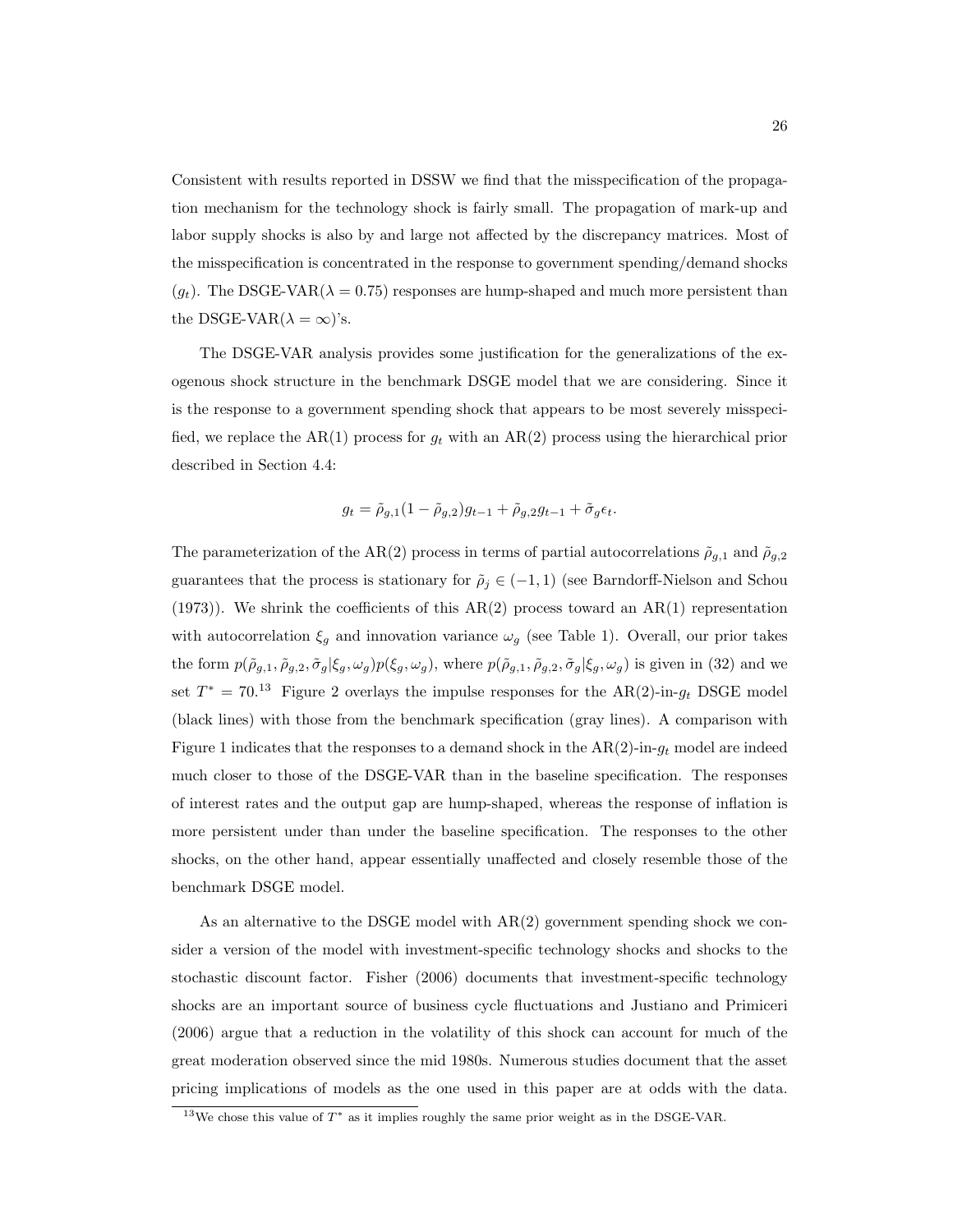The shock  $b_t$  exogenously modifies the model implied stochastic discount factor and hence can be viewed as a device that corrects misspecification in the consumption Euler equation. Figure 3 compares the impulse responses for this 7-shocks model (black lines) with those from the baseline specification (gray lines). The impulse responses to the two additional shocks are quite persistent, as confirmed by the estimates for the corresponding autocorrelation parameters  $\rho_b$  and  $\rho_\mu$  in Table 1. The additional shocks capture some of the dynamics previously captured by demand shocks. In particular, the responses of interest rates and the output gap to an investment-specific technology shock are hump-shaped, and the response to inflation is quite persistent. These impulse responses very much resemble the DSGE-VAR responses to a demand shock, much more so than the demand shock impulse responses in the baseline model (at least in terms of the variables considered here). In other words, introducing additional shocks captures some of the misspecification present in the benchmark specification of the DSGE model.

#### 4.2 Misspecification and Parameter Estimates

We will now examine to what extent the estimates of the DSGE model parameters differ across the four empirical models. Posterior means and standard deviations are reported in Table 1. We begin with the coefficients of the monetary policy rule. The posterior means of  $\psi_1$ , the central bank's reaction to inflation deviations from steady state range from 2.49  $(AR(2)-in-g_t DSGE)$  to 3.06 (7-shocks DSGE). Since the posterior standard deviations are about 0.35, there is considerable overlap of the credible intervals associated with these estimates. Posterior means of  $\psi_2$  range from 0.07 to 0.12 with standard deviations of approximately 0.05, indicating a modest response of the Federal Reserve to output gap movements. Finally, we find a fairly high degree of interest rate smoothing, with posterior mean estimates of  $\rho_R$  between 0.81 and 0.85. By and large, our policy rule estimates are in line with the numbers reported in DSSW, who find  $\hat{\psi}_1 = 2.21$ ,  $\hat{\psi}_2 = 0.07$ , and  $\hat{\rho}_R = 0.82$ . The estimates in DSSW are based on a slightly larger sample, starting in 1974:Q2, a broader set of observables that includes consumption and investment, and a different measure of output, namely real GDP growth rates. Finally, our estimates are also broadly consistent with numbers reported in Smets and Wouters (2006) for the 1984:Q1 to 2004:Q4 sample, who find a somewhat smaller response to inflation:  $\hat{\psi}_1 = 1.77$ . We conclude that the policy rule estimates are fairly insensitive to the adjustments that were made to the benchmark DSGE model to account for misspecification. Based on our estimates we use the values  $\psi_1 = 2.75, \psi_2 = 0.062, \text{ and } \rho_R = 0.8 \text{ as historical reference points in the evaluation of }$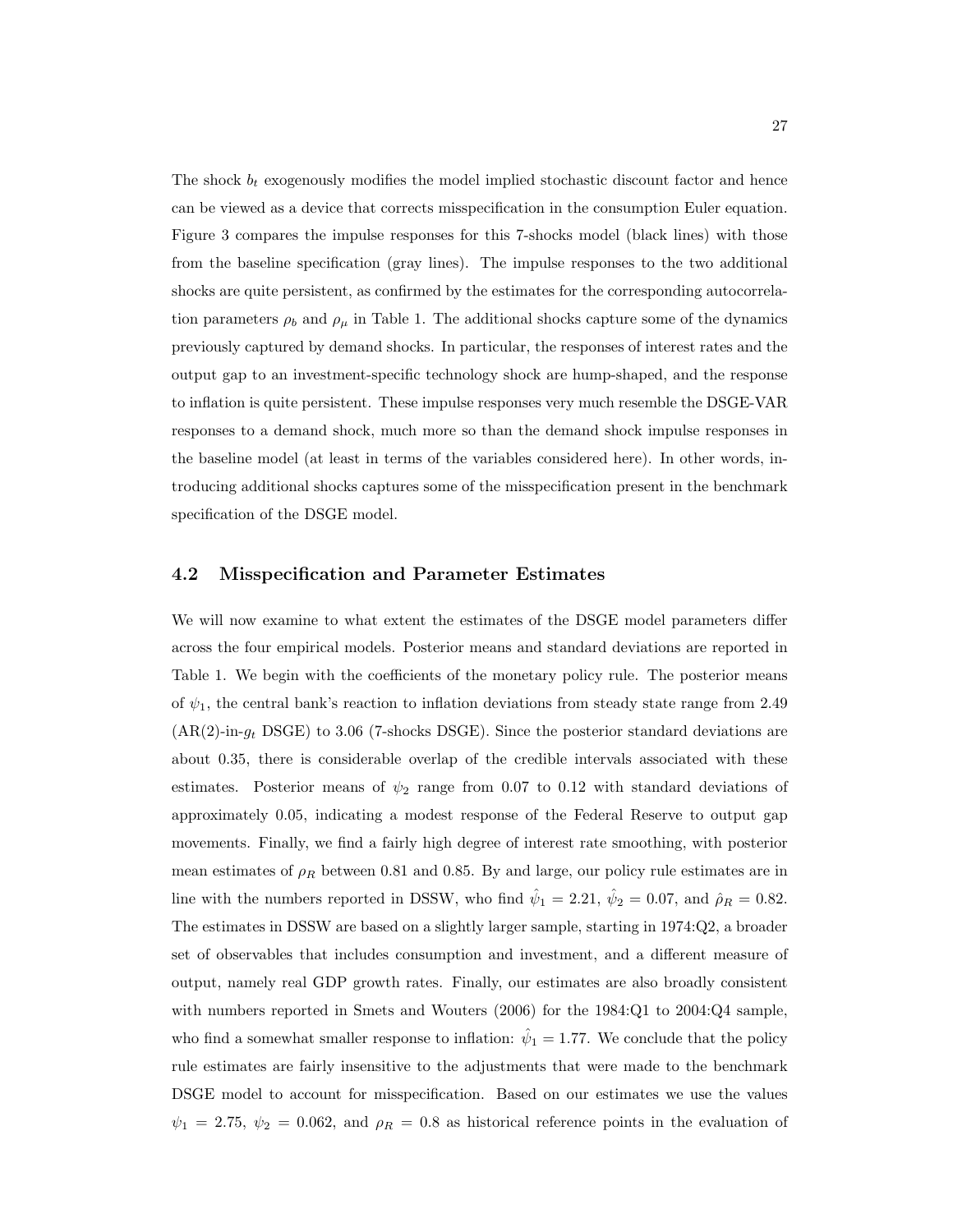monetary policy rules.

Important for the effects of monetary policy and the propagation of monetary policy shocks are the parameters  $\zeta_p$  and  $\zeta_w$ , which determine the degree of nominal rigidity in the DSGE model. For price stickiness the estimates range from 0.67 (7-shocks DSGE) to 0.76 (AR(2)-in- $g_t$  DSGE) with standard deviations of about 0.05 and considerable overlap in the posterior densities. Interestingly, there is more divergence in the estimated wage stickiness with posterior mean estimates between 0.34  $(AR(2)-in-g_t DSGE)$  and 0.77 (7shocks DSGE). As a reference point, we also provide estimates from DSSW:  $\hat{\zeta}_p = 0.83$  and  $\hat{\zeta}_w = 0.89$ ; Smets and Wouters (2006, post 1983 sample):  $\hat{\zeta}_p = 0.73$  and  $\hat{\zeta}_w = 0.74$ ; Levin, Onatski, Williams, and Williams (2006):  $\hat{\zeta}_p = 0.82$  and  $\hat{\zeta}_w = 0.80$ . In general, the analysis differs with respect to sample period and specification of the Phillips curve. Nevertheless, the dispersion suggests that the estimates are quite sensitive to auxiliary assumptions.

As was apparent from the impulse response functions discussed in the previous subsection, the estimated exogenous processes are highly serially correlated. Technology shocks are particularly persistent, with  $\rho_z$  tightly estimated around 0.97 in the three versions of the DSGE model. To provide a comparison, Smets and Wouters (2006) estimate  $\rho_z$  to be 0.97 for the 1966:Q1 to 1979:Q2 sample, 0.94 for the post 1983 sample, and 0.95 for the combined sample. Demand shocks appear to be strongly autocorrelated in the benchmark DSGE model ( $\hat{\rho}_g = 0.91$ ) and in the AR(2)-in- $g_t$  model, for which the estimated first-order partial autocorrelation of  $g_t$  is 0.97. Labor supply and mark-up shocks are less persistent with estimates ranging from 0.66 to 0.8 and 0.3 to 0.75, respectively.

Interestingly, the persistence of technology shocks under the DSGE-VAR is only about 0.89 and the standard deviation of the innovation is 0.42 as opposed to 0.72 in the benchmark DSGE model. Under DSGE-VAR model misspecification is partly captured by the deviations  $\Psi^{\Delta}$  and  $\Sigma^{\Delta}$  from the cross-equation restrictions. This leads to smaller forecast errors and ultimately to smaller shock volatility estimates. If the DSGE model restrictions are not relaxed, then the misspecification has to be absorbed by some of the structural shocks, which may result in highly persistent and fairly volatile processes. For instance, while in the 7-shock DSGE model the estimated autocorrelations for the government spending, the labor supply, and the mark-up shock are not as high as in the benchmark DSGE model, the additional investment-specific technology shock and the discount factor shock appear to be highly serially correlated:  $\hat{\rho}_{\mu} = 0.91$  and  $\hat{\rho}_{b} = 0.94$ .

In general, the posterior estimates for the non-policy parameters  $\theta_{(np)}$  obtained from the DSGE-VAR lie between the prior and the benchmark DSGE posterior. This finding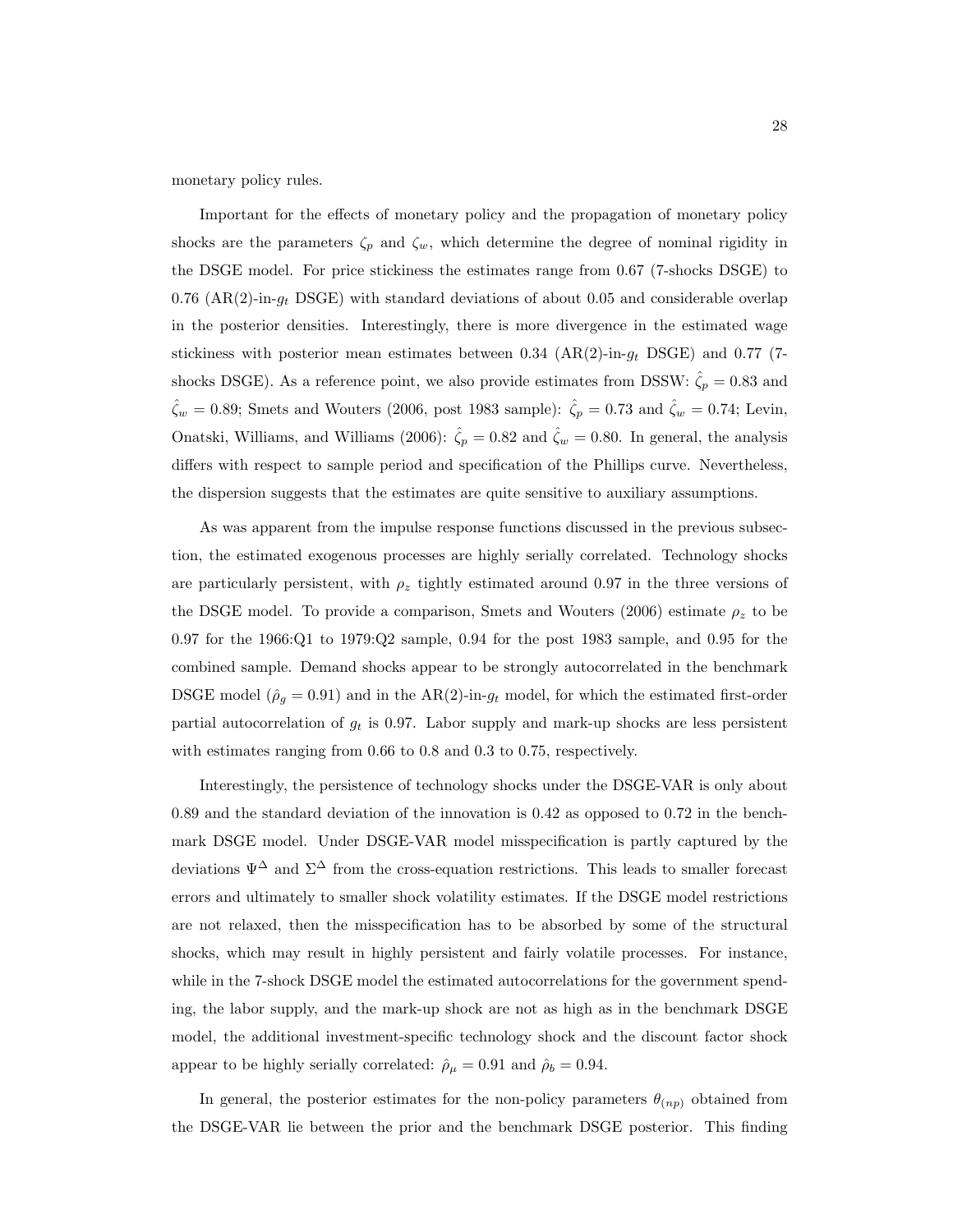is consistent with Equation (19) and the theory presented in Section 2.1.2. For moderate values of  $\lambda$ , indicating the presence of misspecification, less weight is placed on the likelihood function and more weight on the prior distribution when determining the posterior.

### 4.3 Policy Implications of Estimates

With the parameter estimates in hand, we will now explore how the volatility of the output gap, inflation, and interest rates is affected by changes in the coefficients  $\psi_1$ ,  $\psi_2$ , and  $\rho_R$  of the monetary policy rule (33). In this subsection we will compute unconditional variances with the benchmark DSGE model using (i) the estimates of the non-policy parameters  $\theta_{(np)}$ obtained when fitting the state-space representation of the benchmark DSGE models to the data (columns 4 and 5 of Table 1), and (ii) the estimates of  $\theta_{(np)}$  obtained from the DSGE-VAR analysis conditional on  $\lambda = 0.75$  (columns 6 and 7 of Table 1). For brevity we will refer to (i) as the direct DSGE model estimates and to (ii) as the DSGE-VAR estimates.

We consider a two-dimensional grid for the policy rule coefficients:  $\psi_1$  takes nine values ranging from 1.001 to 3 in intervals of 0.25;  $\psi_2$  takes six different values, computed taking the Taylor's (1993) value  $\psi_2^T = 0.125$  as a reference, namely  $0, \frac{1}{2}\psi_2^T = 0.062, \psi_2^T = 0.125$ ,  $\frac{3}{2}\psi_2^T = 0.188, 2\psi_2^T = 0.250, 3\psi_2^T = 0.375$ . We set the interest rate smoothing coefficient  $\rho_R = 0.8$ . We will report variance differentials relative to the baseline policy rule  $\psi_1 = 2.75$ ,  $\psi_2 = 0.062$ ,  $\rho_R = 0.8$ . These values are chosen based on the parameter estimates reported in Section 4.2 and roughly correspond to the historical Volcker-Greenspan policy rule.

As in Section 2, we use  $\mathbb{V}(\theta_{(p)}, \theta_s, \Psi^{\Delta}, \Sigma^{\Delta})$  to generically denote the covariance matrix of the output gap, inflation, and interest rates associate with an empirical model. Mainly for expositional convenience we summarize the covariance matrix  $\mathbb{V}(\cdot)$  through the (loss) function

$$
\min \{ tr[\mathcal{W} \mathbb{V}(\theta_{(p)}, \theta_s, \Psi^{\Delta}, \Sigma^{\Delta})], \mathcal{B} \},
$$

where the upper bound  $\beta$  ensures that the posterior expected value of the variance is well defined when averaging over  $\theta_s$ ,  $\Psi^{\Delta}$ , and  $\Sigma^{\Delta}$ , regardless of the shape of the posterior distribution. The upper bound  $\beta$  is set to 100. This value is substantially larger than the sample variances of the output gap, inflation, and interest rates, which are approximately 4.1, 1, and 6.5, respectively, in our estimation sample. The weighting matrix for this summary measure is diagonal with entries 1/4 (annualized interest rates), 1 (annualized inflation rates), and 1/4 (output gap, percentage deviations from potential output). Since misspecification is a serious concern in our subsequent analysis, we decided not to use the expected utility of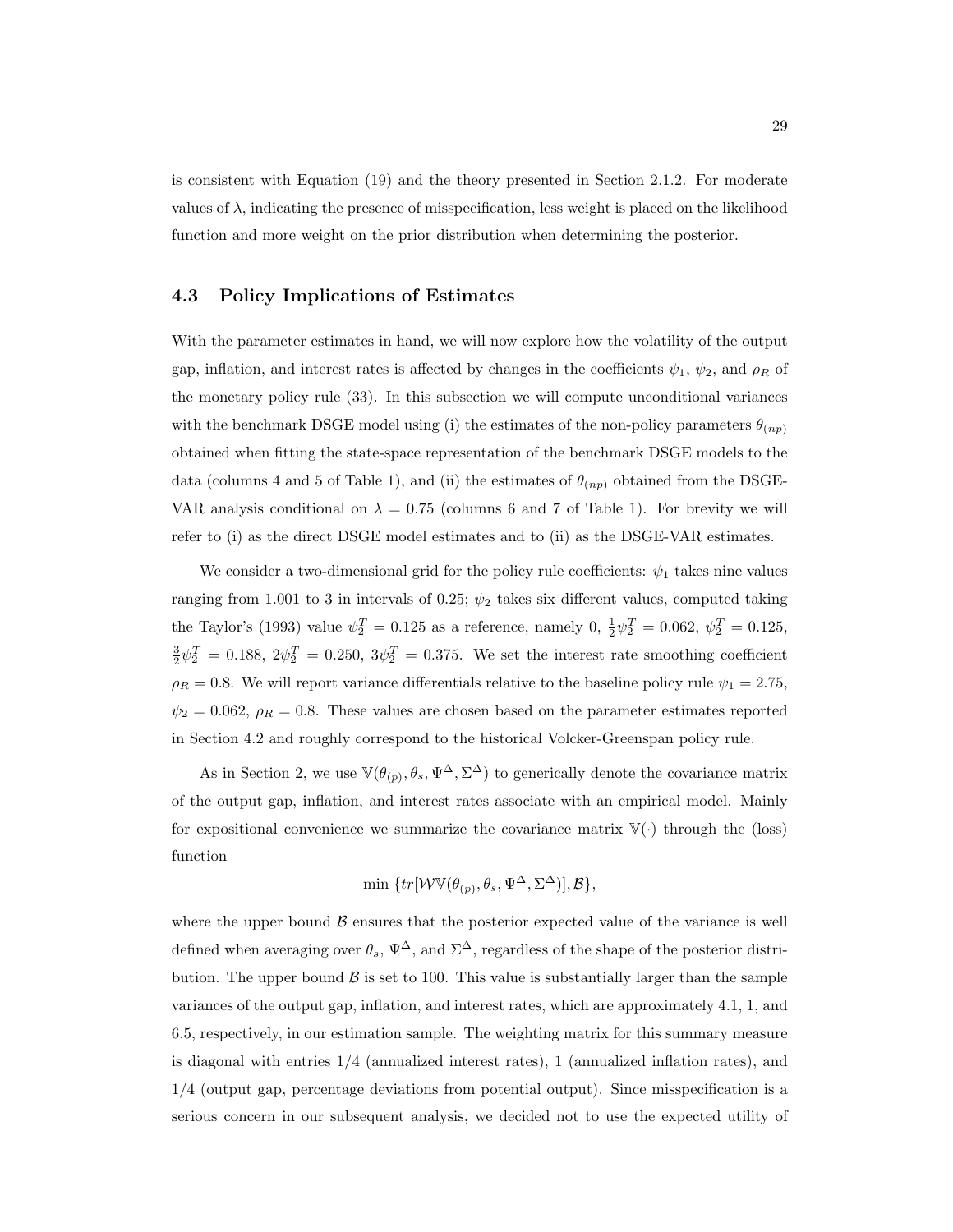the representative household in the underlying DSGE model as a measure of policy performance. While not welfare-based, our performance measure is of interest to many central bankers, who are generally concerned with the stabilization of output and inflation fluctuations. Moreover, it is widely used for the comparison of policy rules across broad classes of models (see for instance Taylor's (1999) volume).

To understand how changes in the policy rule affect the volatility of the output gap, inflation, and interest rates it is instructive to explore how the propagation of the structural shocks is altered. Using the benchmark DSGE model and its direct parameter estimates for the non-policy parameters  $\theta_{(np)}$  we compute impulse response functions for three different values of the response to inflation in the policy rule,  $\psi_1$ : 2.75, 2, and 1.25, while fixing  $\psi_2 = 0.0625$ . Posterior mean responses are plotted in Figure 4. The lines' darkness is proportional to the magnitude of the response. Since the estimated  $\psi_1$  is approximately 2.75, the dark impulse responses in Figure 4 are essentially identical to the posterior estimates of the impulse responses for the DSGE model. The propagation of the technology shock is most sensitive to changes in the central bank's reaction to inflation. Since the estimated autocorrelation of the technology shock is near unity, a decrease in  $\psi_1$  from 2.75 to 1.25 results in a large and prolonged response of inflation and the interest rate.

Figure 5 shows two surfaces summarizing the posterior expected differentials of the weighted variances as a function of the responses to inflation  $(\psi_1)$  and the output gap  $(\psi_2)$ . The black surface is based on the direct estimates of the parameters  $\theta_{(np)}$  whereas the gray surface is based on the DSGE-VAR estimates. For both surfaces the variance differentials are computed from the state space representation of the benchmark DSGE model. The loss differential shown by the black surface reflect the impulse responses in Figure 4: As  $\psi_1$ decreases from its historical value the variance of inflation and the interest rate increase. The increase is first gradual, but then quite dramatic as  $\psi_1$  approaches 1. Under the DSGE-VAR posterior distribution (gray) the loss differential also rises as  $\psi_1$  declines, but the increase is not nearly as stark.

The difference in the surfaces is due to one element of the  $\theta_{(np)}$  vector: the persistence of the technology shock  $\rho_z$ . Recall from Section 4.2 that the direct estimate of  $\rho_z$  is 0.97, whereas the DSGE-VAR estimate is 0.89. Indeed, if we recompute the loss surface for the DSGE-VAR estimates subject to the restriction that  $\rho_z = 0.97$  and  $\sigma_z = 0.72$  the two loss surfaces are almost identical. Hence, the differences in the remaining non-policy parameters matter very little in explaining the different shape of the loss differentials in Figure 5.

To understand how  $\rho_z$  affects the volatility of output and inflation, it is instructive to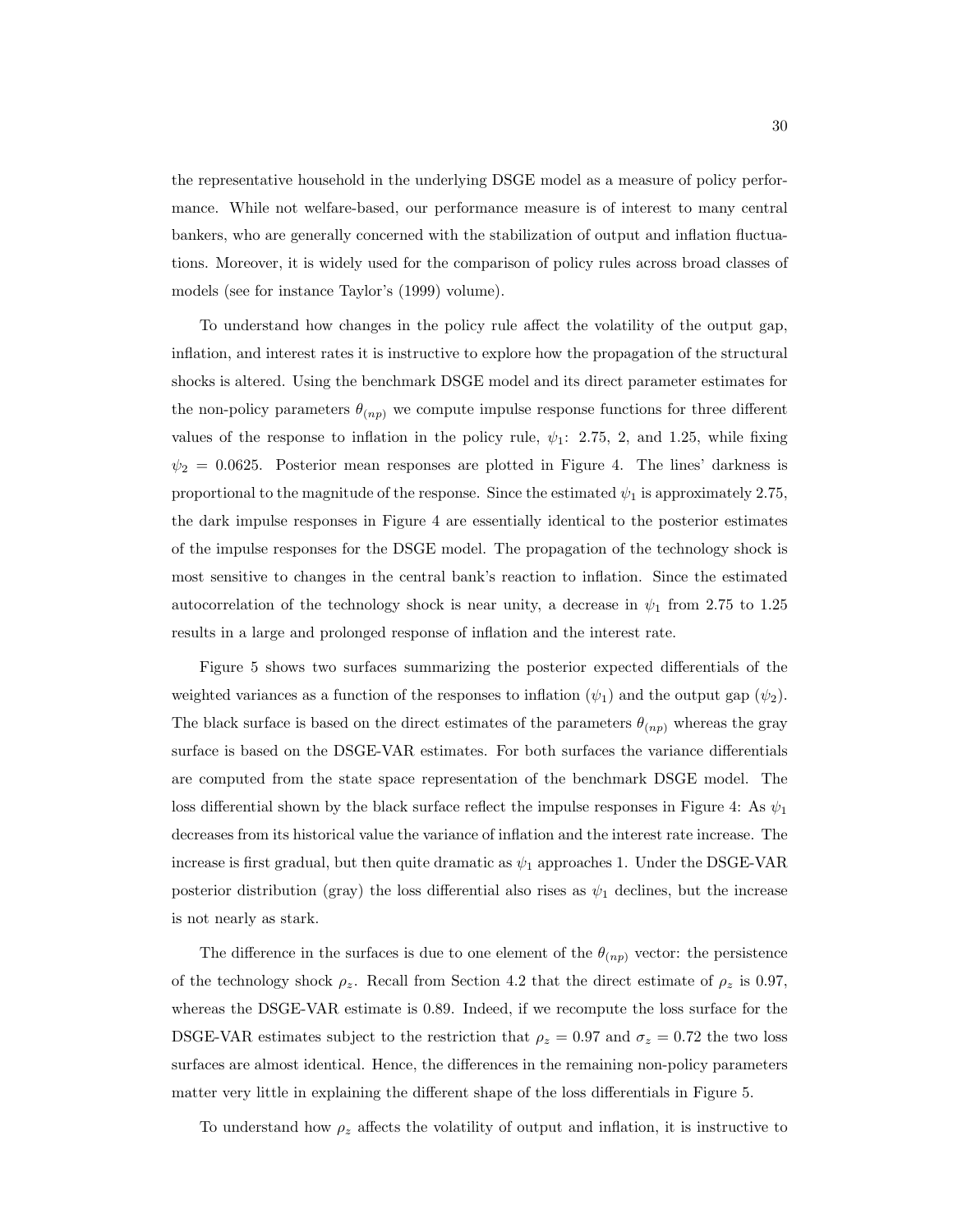consider the simplified version of the DSGE model introduced in Section 2. If we restrict  $\psi_1 = 1/\beta$ , it becomes straightforward to calculate impulse response functions for output and inflation analytically based on Equations (1) to (4):

$$
\frac{\partial \widetilde{y}_{t+h}}{\partial \epsilon_{z,t}} = \frac{\kappa/\beta}{\kappa/\beta + \psi_2 + 1 - \rho_z} \rho_z^h \sigma_z, \quad \frac{\partial \pi_{t+h}}{\partial \epsilon_{z,t}} = -\frac{\psi_2 + 1 - \rho_z}{(1/\beta + (\psi_2 + 1 - \rho_z)/\kappa)(1 - \beta \rho_z)} \rho_z^h \sigma_z. \tag{50}
$$

In the simple model, for  $\psi_2 > 0$  real marginal costs fall below steady state in response to a positive technology shock:

$$
\frac{\partial mc_{t+h}}{\partial \epsilon_{z,t}} = -\frac{\psi_2 + 1 - \rho_z}{\kappa/\beta + 1 - \rho_z} \rho_z^h \sigma_z.
$$

The autocorrelation of the technology shock has two effects. Since the impulse responses decay at the rate  $\rho_z^h$ , the more persistent the technology shock, the longer it takes for marginal costs, output, and inflation to revert back to their steady state levels. Second,  $\rho_z$ affects the magnitude of the fall in real marginal costs. For values of  $\psi_2 > \kappa/\beta$  an increase in  $\rho_z$  raises the initial response of real marginal costs to a technology shock. Since inflation is given by the sum of discounted future marginal costs, its response is amplified. We see this mechanism at work in Figure 5. For a fixed value of  $\psi_1$  the loss increases much more rapidly as a function of  $\psi_2$  under the benchmark DSGE model estimates (high  $\hat{\rho}_z$ ) than under the DSGE-VAR parameter estimates (moderate  $\hat{\rho}_z$ ).

As the central bank increases its reaction to output gap movements, the response of  $\widetilde{y}_{t+h}$ is dampened. Since marginal costs in this simple model are given by the difference between output and the technology shock, the volatility of marginal costs and inflation increases. For many reasonable weight functions, the rise in inflation fluctuations outweighs the reduction in output volatility and the overall loss increases as a function of  $\psi_2$ , which explains the shape of loss surface in Figure 5. In short, a strong response to output is undesirable under the DSGE model – more so if the technology shock is highly persistent.

The theoretical literature (e.g., Woodford (2003)) emphasizes that the central bank should not respond to output but rather to deviations of output from the level that would prevail in the absence of nominal rigidities. In the simple model of Section 2, this flexible price output is given by  $\tilde{y}_t^{(fp)} = z_t + g_t$  and the flexible price output gap equals marginal costs. If we change the monetary policy rule (1) to

$$
R_t = \psi_1 \pi_t + \psi_2 mc_t + \sigma_R \epsilon_{1,t},
$$

we can show that in the simple model an increase in  $\psi_2$  leads to more stable marginal costs and inflation. In our estimated DSGE model marginal costs correspond to the labor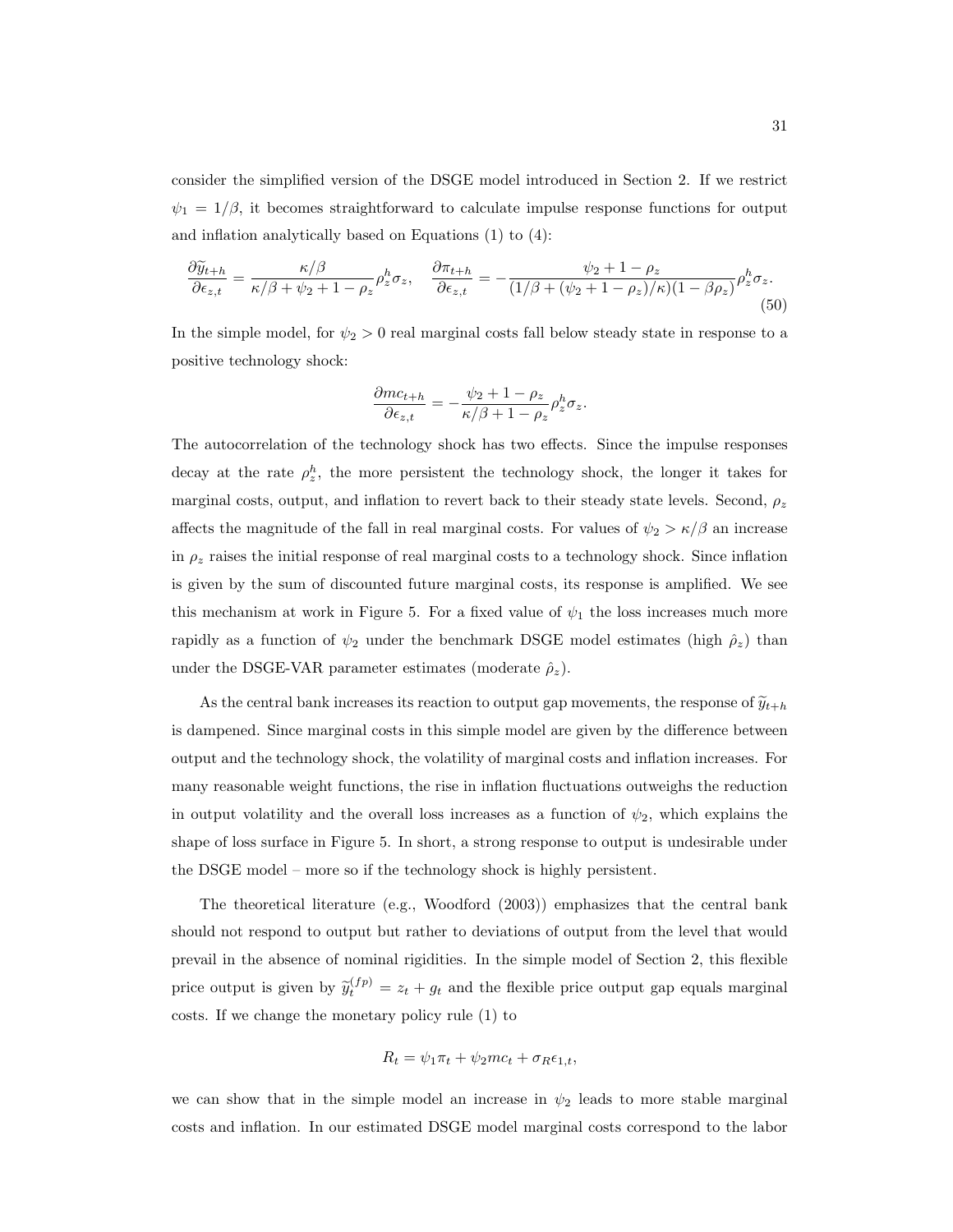share, which we include as observable variable in the estimation. However, the flexible price output gap is not simply given by marginal costs. Moreover, once misspecification of the DSGE model is a concern, the concept of flexible price output is not well defined anymore. We recomputed the loss surfaces depicted in Figure 5 under a policy rule in which the central bank responds to the labor share instead of our measure of output. Since inflation in the larger DSGE model is also the expected sum of discounted future marginal costs, a stabilization of marginal costs leads to a reduction of inflation volatility. Thus, according to the estimated DSGE model, a response to the labor share instead of output does neither lead to a performance deterioration, nor does it generate any improvements over a policy that strongly responds to inflation. This conclusion holds for both the DSGE model and the DSGE-VAR based parameter estimates, as well as for the case where misspecification is taken into account.

### 4.4 Relaxing the Restrictions on the Exogenous Shocks

The policy analysis in Section 4.3 was based on the benchmark DSGE model and ignored the model misspecification documented in Section 4.2. Subsequently, we will incorporate concern about model misspecification into the policy analysis. We begin by studying the policy implications for the two versions of the DSGE model with a generalized exogenous shock structure.

It is common in the literature on policy analysis with DSGE models to assume that the exogenous shocks are policy invariant. This assumption is plausible in so far the shocks truly capture fundamental shifts in preferences and technologies. If, on the other hands, the shocks partly capture model misspecification, their policy-invariance is not self-evident. In computing the subsequent results, we assume that the (generalized) shocks are indeed policy invariant.

Figure 6 depicts the loss surfaces associated with the  $AR(2)$ -in- $q_t$  model (black) and the 7-shocks model (gray). To compute the policy performance measure we use the posterior parameter distributions associated with the two models, summarized in columns (7,8) and (9,10) of Table 1. Both loss functions have roughly the same shape as under the benchmark specification: the loss increases quite rapidly as  $\psi_1$  decreases or  $\psi_2$  increases. Thus, addressing the misspecification in the benchmark model by relaxing the restrictions on the process for the exogenous shocks results in empirical specifications that fit the data better but have qualitatively similar policy implications.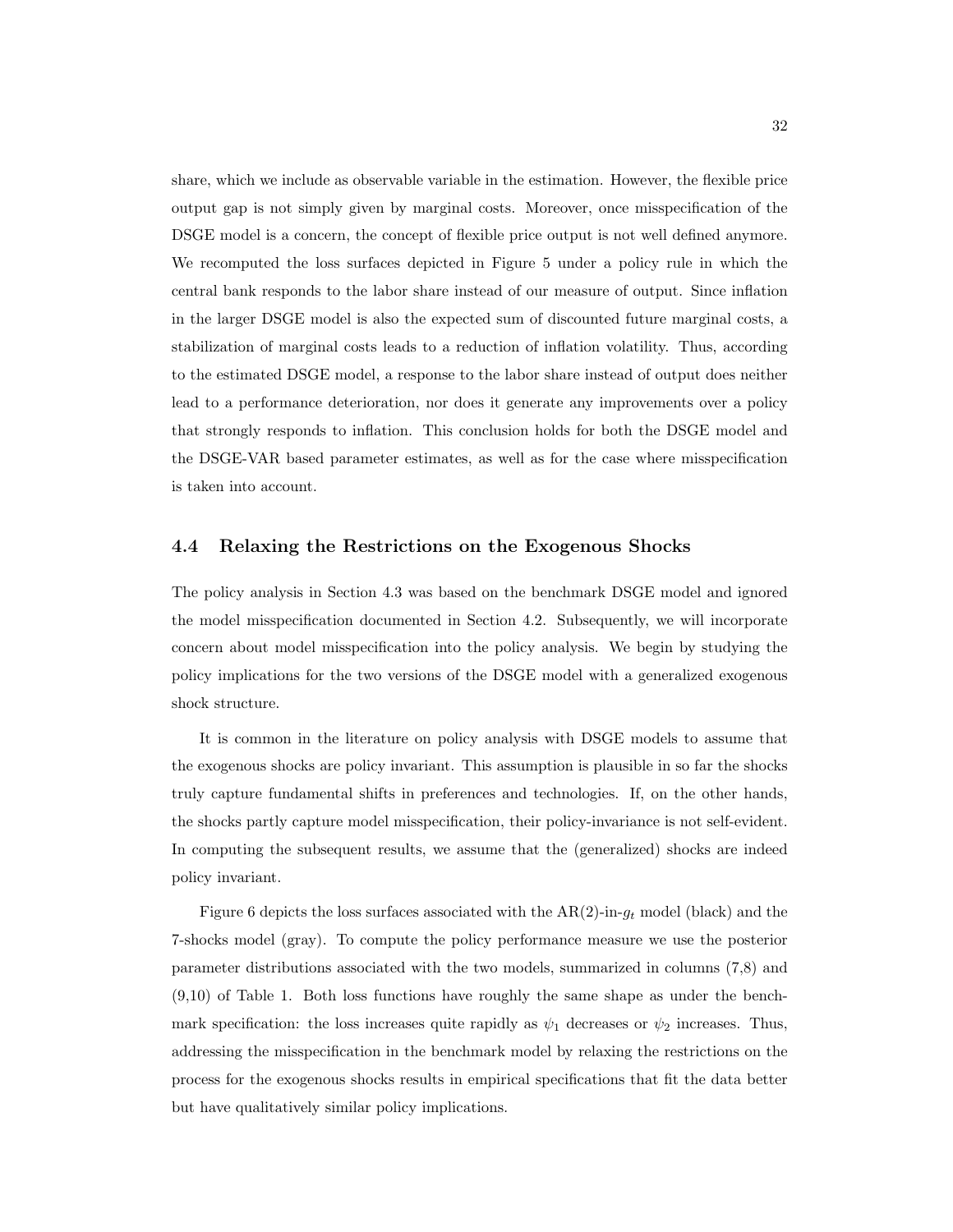The main reason for the similarity of the loss surfaces is that neither for the  $AR(2)$ -in $g_t$  nor for the 7-shocks specification, the generalization of the shock structure significantly affects the estimated persistence  $\rho_z$  of the technology shock. Under the benchmark DSGE model  $\hat{\rho}_z = 0.97$ , whereas for the two alternative specifications  $\hat{\rho}_z = 0.96$ . As we argued in Section 4.3, it is the persistence of the technology shock that drives the policy implications of the DSGE model. One can interpret this finding as stating that the 'true' technology process is indeed highly persistent or, alternatively, that this persistence is a symptom of model misspecification. In the latter case one should interpret the policy recommendations from all three DSGE models (benchmark,  $AR(2)$ -in- $g_t$ , and 7-shocks) with caution.

#### 4.5 Relaxing Restrictions on the VAR Representation

We now proceed by directly relaxing the restrictions that the benchmark DSGE model imposes on the (approximate) vector autoregressive representation (9) for our observables. To account for model misspecification, the DSGE-VAR approach introduces discrepancy matrices  $\Psi^{\Delta}$  and  $\Sigma^{\Delta}$  into the law of motion (14). We established in Section 4.2 that a deviation from the restriction functions  $\Psi^*(\theta)$  and  $\Sigma^*(\theta)$  improves the log marginal likelihood by 109 points. To conduct policy analysis with the DSGE-VAR we have to make assumptions about the post-intervention values of the discrepancy matrices and will in turn implement the approaches discussed in Section 2.1.3.

Sims (1999) uses a structural VAR framework to study whether a modern interestrate feedback rule could have prevented the great depression. He estimates the VAR on pre World War II data and replaces the actual policy rule by a hypothetical one. Similarly, Rudebusch and Svenson (1999) fit a small scale backward looking model to output, inflation, and interest rate data and assess the performance of different, hypothetical interest rate feedback rules in the context of the estimated model. In the context of the DSGE-VAR framework this backward-looking analysis amounts to treating the estimated empirical model as a structural VAR and conducting policy analysis by changing the interest-rate feedback rule under the assumption that the decision rules of the private sector remain unchanged (see Equation (24)).

Again, the simple model of Section 2 can be used to shed light on the analysis. Suppose that  $g_t = 0$ ,  $\epsilon_{1,t} = 0$ , and all fluctuations are due to the technology shock. Moreover, past policy is given by  $\psi_1^* = 1/\beta$  and  $\psi_2^* = 0$ . According to (50), the conditional expectations  $E_t[\widetilde{y}_{t+1}]$  and  $E_t[\pi_{t+1}]$  under the historical policy are given by  $\rho_z\widetilde{y}_t$  and  $\rho_z\pi_t$ , respectively.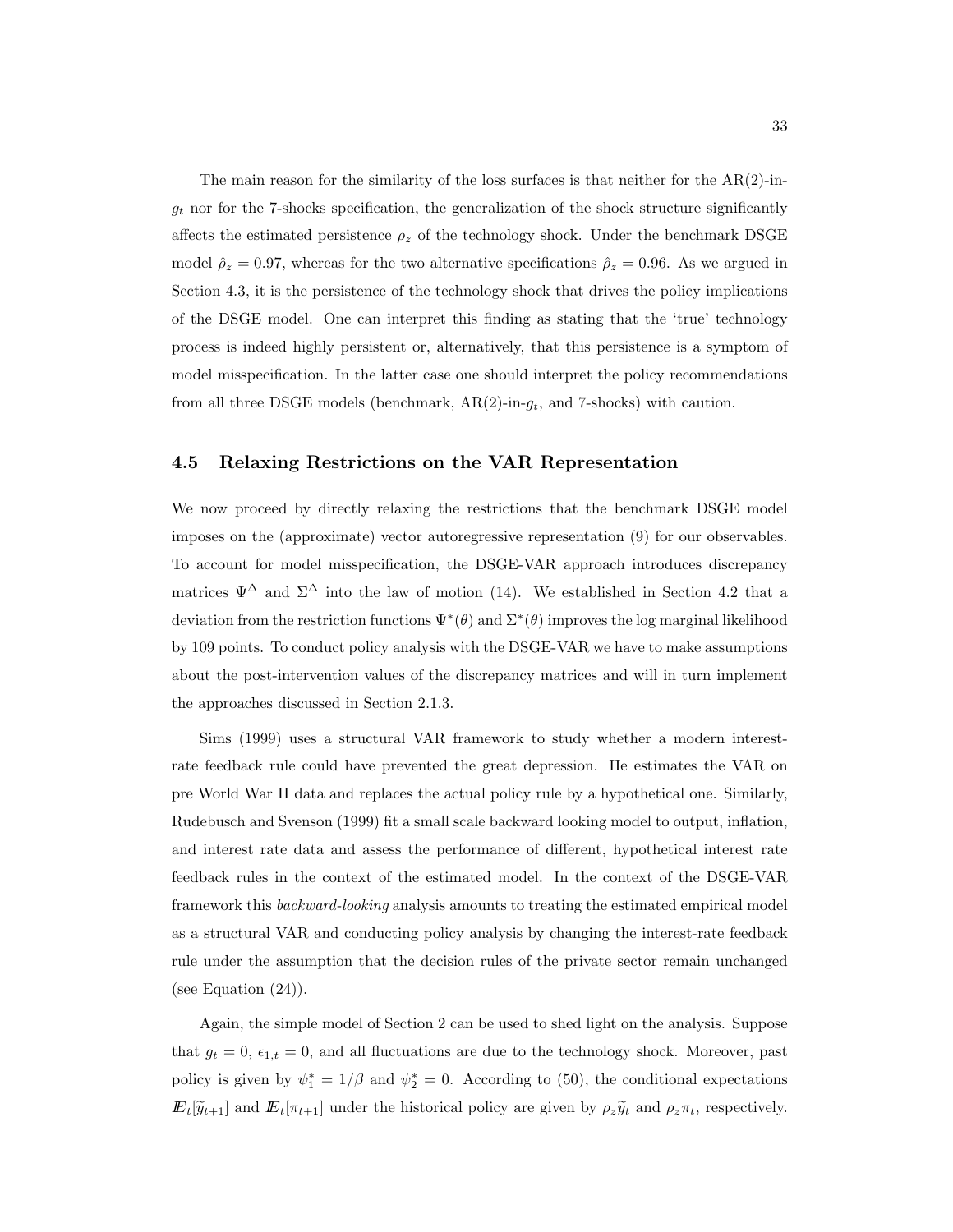If we plug the conditional expectations into  $(2)$  and  $(3)$  and quasi-difference  $(3)$  we obtain the following backward-looking system

$$
R_t - \psi_1 \pi_t - \psi_2 \widetilde{y}_t = 0
$$
\n
$$
(1 - \rho_z) \widetilde{y}_t - \rho_z \pi_t + R_t = 0
$$
\n
$$
-\kappa \widetilde{y}_t + (1 - \beta \rho_z) \pi_t = -\rho_z \kappa \widetilde{y}_{t-1} + \rho_z (1 - \beta \rho_z) \pi_{t-1} - \kappa \sigma_z \epsilon_{z,t},
$$
\n(51)

which is a special case of our general representation  $(24)$ . It is straightforward to show that inflation and output evolve according to

$$
\pi_t = \rho_z \pi_{t-1} - \kappa \frac{1 - \rho_z + \psi_2}{(1 - \beta \rho_z)(1 - \rho_z + \psi_2) + (\psi_1 \beta - \rho_z \beta) \kappa / \beta} \sigma_z \epsilon_{z,t}
$$
\n
$$
\widetilde{y}_t = -\frac{\psi_1 - \rho_z}{1 - \rho_z + \psi_2} \pi_t.
$$
\n(52)

If we keep  $\psi_1$  at the historical value  $1/\beta$ , then (52) is identical to the rational expectations solution for a wide range of values of  $\psi_2$  because the conditional expectations of output and inflation are independent of  $\psi_2$ . For other values of  $\psi_1$ , we deduce from (52) that the backward-looking system inherits a key feature of the rational expectations system: a stronger response to inflation tends to reduce the volatility of inflation.

Our empirical analysis is of course more complex. The vector autoregressive law of motion of the endogenous variables is altered by  $\Psi^{\Delta}$  and  $\Sigma^{\Delta}$  (see Equation (24)). The backward-looking analysis is essentially based on two assumptions: (i) private agents' expectations of future variables as functions of current and past observables are not affected by changes in the monetary policy rule; and (ii) the discrepancy matrices are policy invariant. The expected loss differentials as a function of  $\psi_1$  and  $\psi_2$  based on the backward-looking analysis are shown in Figure 7 (dark surface). We also plot the loss-differential obtained under the benchmark DSGE model (gray surface), using the posterior parameter estimates of the DSGE-VAR( $\lambda = 0.75$ ).<sup>14</sup> In line with the implications of the simplified model (51), the outcomes under the backward-looking analysis resemble the forward-looking analysis with the benchmark DSGE model, at least qualitatively. Small values of  $\psi_1$  tend to generate more volatility and strong responses to output tend to destabilize the economy. Quantitatively, the loss differentials are much larger for high values of  $\psi_2$ . This is because the system becomes explosive in that region, which is a common issue with backward looking analysis.

The backward-looking approach is appealing if the degree of DSGE model misspecification (captured by  $\Psi^{\Delta}$  and  $\Sigma^{\Delta}$ ) is so large that the DSGE model structure (captured by

<sup>14</sup>The gray surfaces in Figure 7 is identical to the gray surface in Figure 5.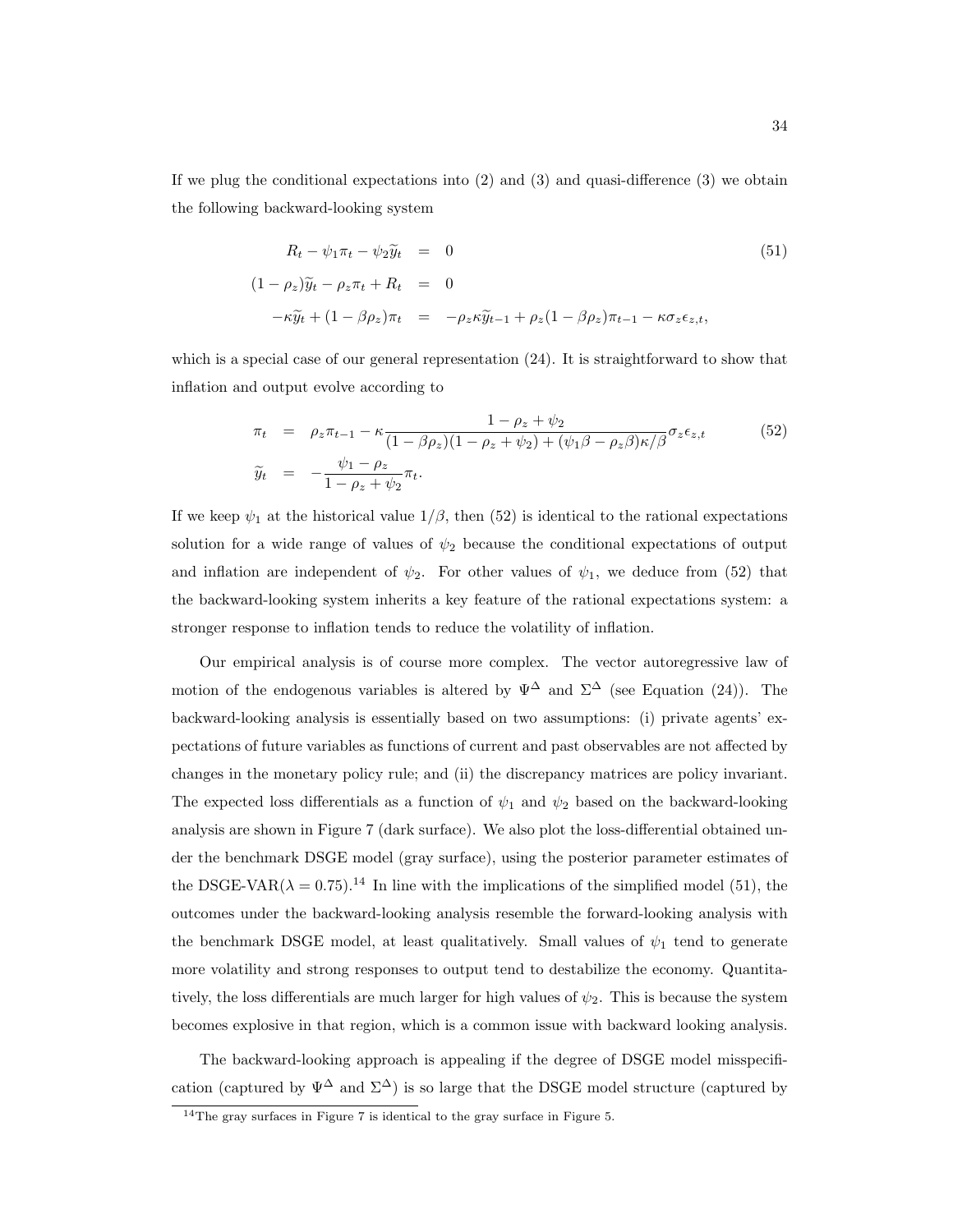$\Psi^*(\theta_{(p)}, \theta_{(np)})$  and  $\Sigma^*(\theta_{(p)}, \theta_{(np)}))$  is unable to explain the dynamics in the data. In this case, one might call into question information coming from the DSGE model, that is, how the  $\Psi^*(\theta_{(p)}, \theta_{(np)})$  and  $\Sigma^*(\theta_{(p)}, \theta_{(np)})$  matrices change with policy, and decide to completely ignore it in carrying out the policy analysis. Is the backward-looking approach justified in the context of the estimated DSGE-VAR? Arguably, the answer is no. According to Figure 1 the DSGE model captures the dynamic responses to a technology shock quite well. We have also shown that much of the shape of the loss surface is due to the contribution of the technology shock to our weighted average of variances. Hence the rationale for ignoring the impact of the policy parameters on  $\Psi^*(\theta_{(p)}, \theta_{(np)})$  and  $\Sigma^*(\theta_{(p)}, \theta_{(np)})$  is not very strong, at least in those dimensions where the model fits well. For this reason we consider two alternative approaches for dealing with model misspecifications.

The first approach – *policy-invariant misspecification* – amounts to assuming that the misspecification matrices are invariant to the policy parameters. As described in (27), we compute impulse response functions from the DSGE-VAR for  $\lambda = 0.75$  and  $\lambda = \infty$ . These impulse responses deliver us discrepancies  $IRF_j^{\Delta}$  that capture deviations of the estimated from the restricted moving average representation. The  $IRF_j^{\Delta}$ 's are displayed in Figure 1 as the discrepancies between the DSGE-VAR impulse responses for  $\lambda = 0.75$  and  $\lambda = \infty$ . In terms of the notation developed in Section 2.1 we will essentially let  $\widetilde{D}^*_{j}(\theta_{(p)}, \theta_{(np)})$  vary with the policy parameters  $\theta_{(p)}$  and assume that the discrepancies  $IRF_j^{\Delta}$  are policy invariant. Hence, if according to the DSGE-VAR analysis the response to a particular shock, for instance the technology shock, is well captured by the underlying DSGE model, then we recover the policy prediction of the DSGE model. If the DSGE-VAR analysis implies that the propagation of a particular shock is poorly captured by the DSGE model, e.g., the demand shock, then our policy predictions are potentially different from those of the DSGE model.

The gray surface in Figure 8 shows the expected loss differential under the assumption that moving-average discrepancies are policy invariant. One can readily see that these loss differentials are almost identical to the DSGE model's loss differentials, shown in Figure 7. According to (27) we can write

$$
I\!\!E[y_{2,t}y'_{2,t}] = \sum_{j=0}^{\infty} \bigg[ \widetilde{D}_j^* \widetilde{D}_j^{*'} + \widetilde{D}_j^* I R F_j^{\Delta'} + I R F_j^{\Delta} \widetilde{D}_j^{*'} + I R F_j^{\Delta} I R F_j^{\Delta'} \bigg].
$$

While the last term affects the overall variance, it does not alter variance differentials across policies. Large values of  $IRF_j^{\Delta}$  only matter if they interact with model-implied moving average coefficient matrices  $\widetilde{D}_j^*$  that are sensitive to changes in monetary policy. We deduce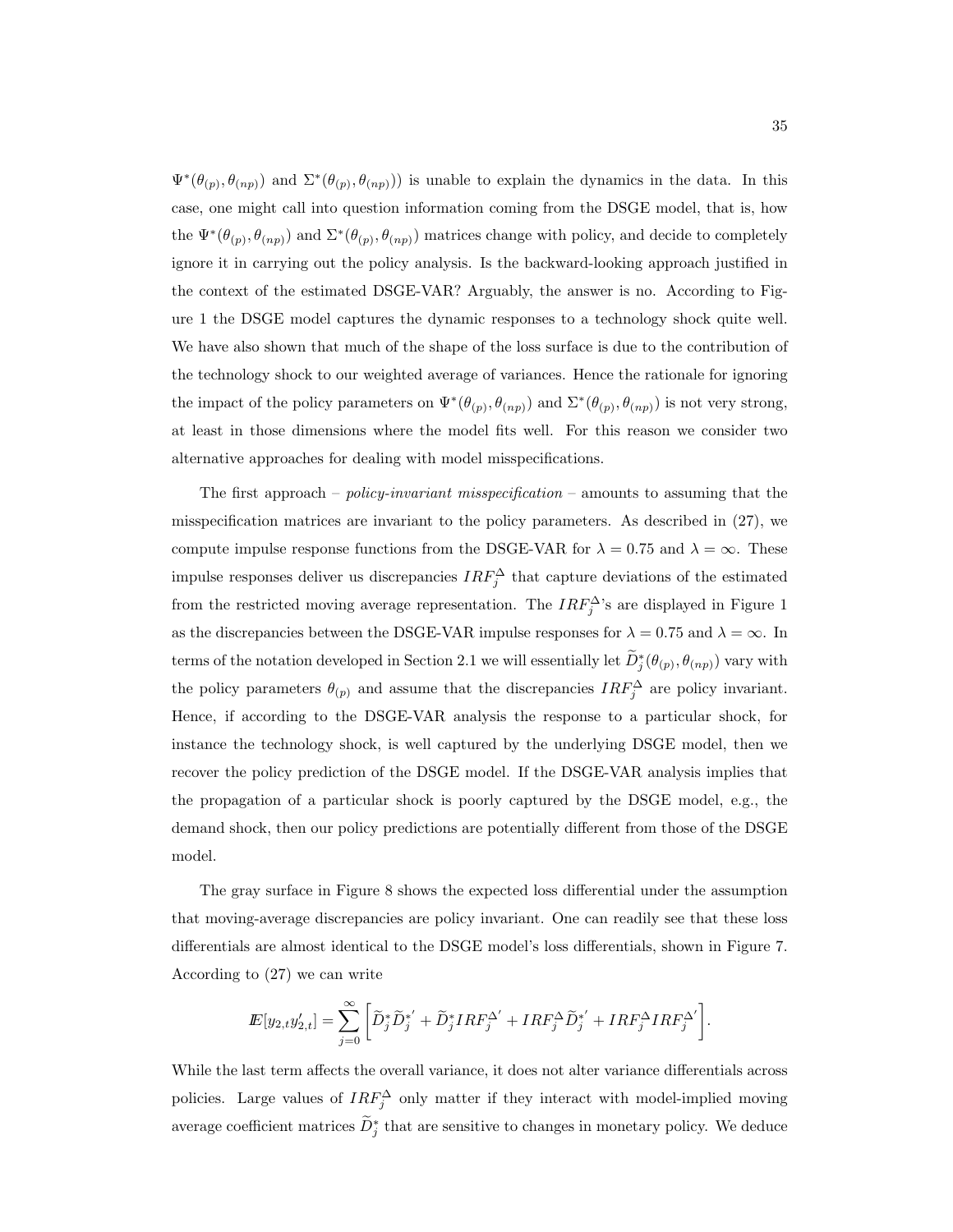from Figures 1 and 4 that the discrepancies  $IRF_j^{\Delta}$  are large for the demand shock, but the response to the demand shock is according to the DSGE model not very sensitive to changes in  $\psi_1$  and  $\psi_2$ . Hence, overall the presence of misspecification does not change the policy implications under the assumption that the moving-average discrepancies  $IRF_j^{\Delta}$  are policy-invariant.

The second approach – *acknowledge misspecification* – is closer to the robust control literature in that the policy-maker refuses to estimate the misspecification matrices using past data. The data are only used to assess the overall magnitude of the discrepancies, as our analysis is conditional on the value of  $\lambda$  that maximizes the marginal likelihood function associated with the DSGE-VAR. The smaller the estimated  $\lambda$ , the more diffuse the prior covariance matrix for  $\Psi^{\Delta}$  and  $\Sigma^{\Delta}$ . We generate draws draws from the DSGE-VAR based posterior distribution of  $\theta_{(np)}$  and the prior distribution of  $\Psi^{\Delta}, \Sigma^{\Delta}$  conditional on  $\theta_{(np)}$  and the counterfactual policy parameter  $\tilde{\theta}_{(p)}$  to compute expected values for our performance measure. The dark surface in Figure 8 shows the expected loss differential. A comparison with Figure 5 (gray surface) indicates that the shape of the loss surface under the acknowledge-misspecification analysis closely resembles the loss surface associated with the benchmark DSGE model. The reason for this similarity is that under the prior distribution the discrepancy matrices have essentially mean zero. However, the uncertainty surrounding the outcomes is quite different in the two cases, as we now proceed to show.

A robust control analysis can typically be represented as a Nash equilibrium between a policy maker and an evil adversary who chooses model misspecifications to harm the policy maker. Bayesian analysis, on the other hand emphasizes the calculation of expected losses and place less weight on extreme forms of model misspecification. So far, we have essentially conducted policy analysis under the assumption of risk-neutrality. That is, we focused on expected variance differentials, ignoring the uncertainty associated with these differentials. Figure 9 presents pointwise 90% credible intervals (dotted) for the weighted variance differentials as a function of  $\psi_1$ . The solid gray and black lines correspond to the expected values that have been depicted in Figure 8. While the mean differentials obtained from the acknowledge misspecification analysis are similar to those from the analysis that ignores model misspecification, the uncertainty is much larger in the former case. Hence, a risk-averse policy maker has an additional rationale for avoiding a weak response to inflation. She also has a much smaller incentive to increase the inflation response beyond the baseline value of 2.75 because the expected gains in performance are outweighed by the uncertainty once potential misspecification is taken into account.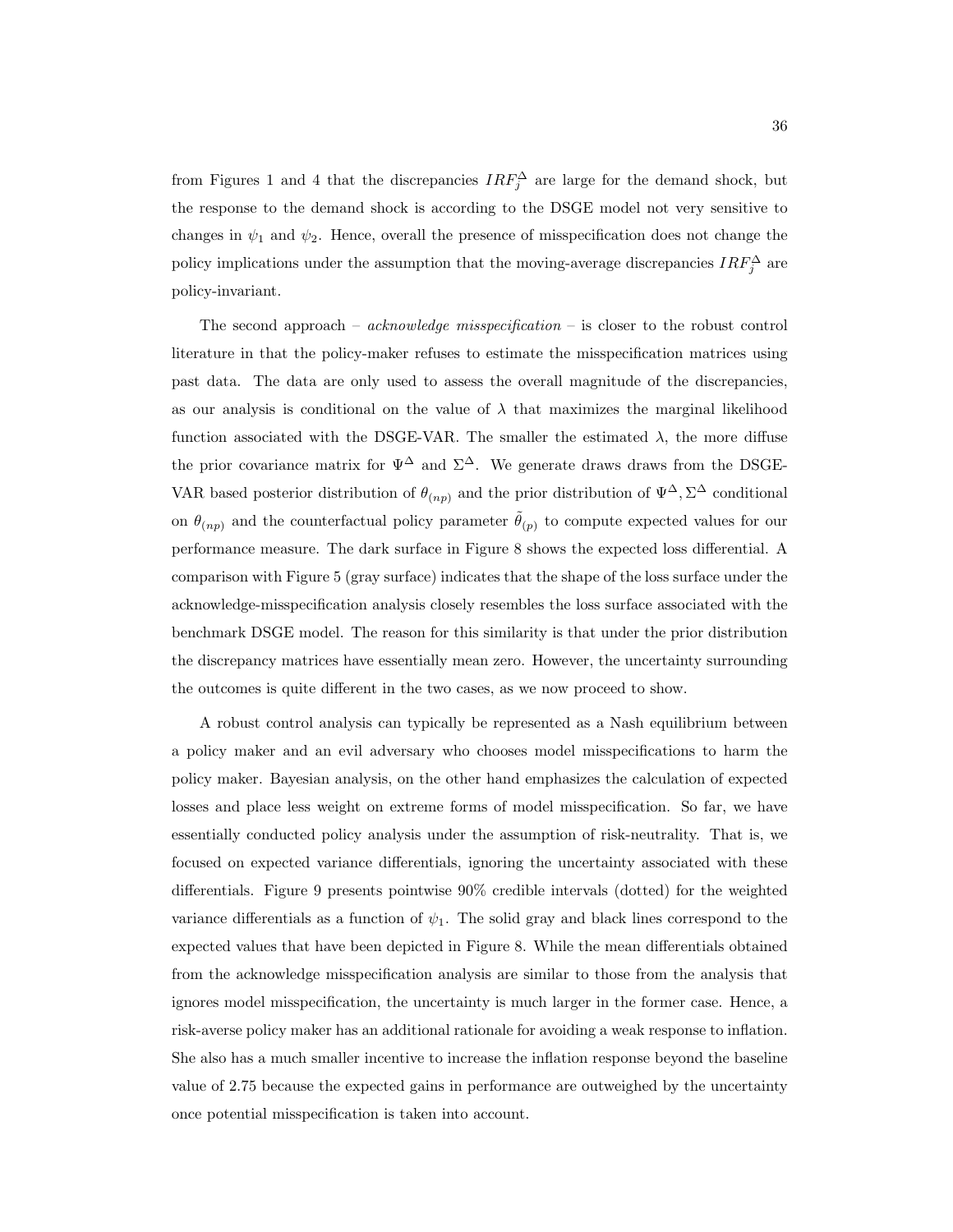## 5 Conclusion

The presence of misspecification in DSGE models raises two challenges for policymakers. The first challenge is recovering the structural (non-policy) parameters. Direct estimation of the DSGE model is generally conducted under the assumption that the DSGE is the data generating process, e.g. that there are no serious misspecification issues. When this assumption is violated, the parameter estimates can be misleading. In the case considered here, a key non-policy parameter is the persistence of technology shocks  $\rho_z$ . DSGE model estimation delivers an estimate of  $\rho_z$  close to one. If we believe that technology shocks are in reality extremely persistent, direct estimation of the DSGE model is fine and we can proceed with the policy analysis. If on the other hand we suspect that this estimate of  $\rho_z$  results from misspecification, we may be suspicious of the policy implications. These implications are that if the reaction to inflation in the policy rule drops below 1.5, and at the same time the reaction to the output gap rises much above the historical value, the outcomes in terms of the volatility of inflation and the interest rate are simply disastrous.

DSGE-VAR provides the policymakers with an alternative set of estimates. Under DSGE-VAR, the DSGE is treated as a reference model around which the more loosely parameterized VAR is centered. While the non-policy parameters are still estimated as to minimize deviations from the cross-equation restrictions, the penalty attached to these deviations  $(\lambda)$  is not infinity. As a consequence, the DSGE-VAR parameter estimates are more influenced by the prior distribution than in the case of direct DSGE model estimation. This is an advantage of the DSGE-VAR procedure to the extent that the underlying prior distribution for the DSGE model parameters has been specified in a careful manner, drawing information about key structural parameters from a larger set of observations that are excluded from the likelihood function. Thus, in the presence of misspecification the determination of the structural parameters in the DSGE model to some extent resembles parameterization strategies favored by the calibration literature, which emphasizes the careful use of data sources that provide prima facie evidence on the model parameters.

A popular approach to DSGE model estimation in presence of misspecification is to relax the cross-equation restrictions by adding free parameters to the model. This can be done by adding more shocks, or by enriching the dynamics of the existing shocks. We pursue both approaches and find that they indeed improve fit. They do not however affect the estimates of  $\rho_z$ , that remain very close to 1. This could be seen as indirect evidence that neither approach fully addresses the misspecification issue. In any case, this estimate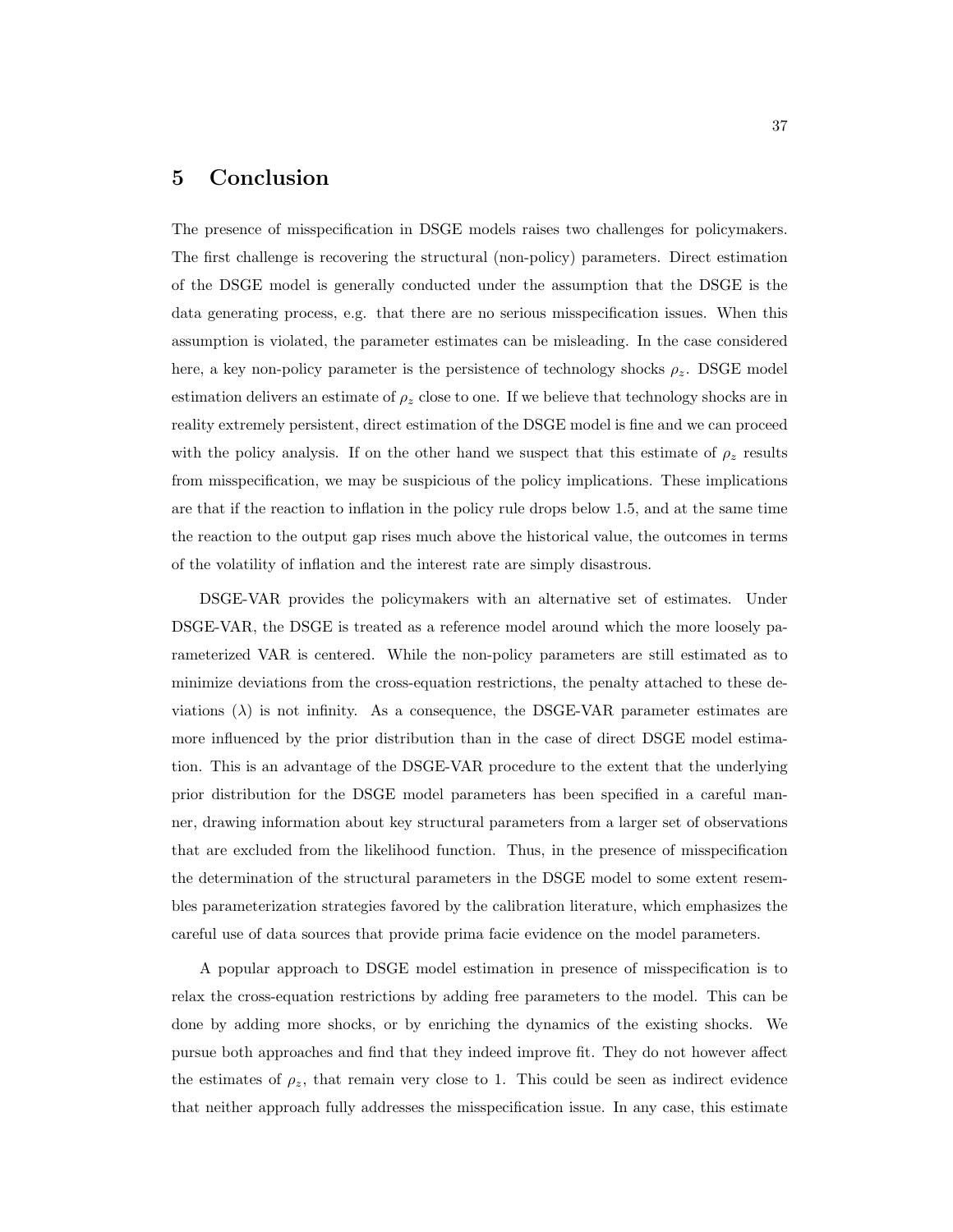of  $\rho_z$  implies that the policy prescriptions remain very close to those of the DSGE model.

The second challenge is to address misspecification in the policy analysis. If we are confident that the DSGE model at hand, in spite of being misspecified, captures the relevant policy trade-offs (see for instance the example in Kocherlakota (2006)), then misspecification might not be a concern. If one option is to ignore misspecification completely, an alternative option is to ignore the cross-equation restrictions, and conduct policy analysis with a backward-looking model. Our empirical analysis with the DSGE-VAR framework casts some doubts on both extremes. On the one hand, we document that misspecification is present and likely affects the key policy trade-offs. On the other hand, we find that in dimensions that are important for policy analysis, such as the propagation of technology shocks, the misspecification does not seem to be a concern.

If we decide to explicitly model misspecification, either in the structural (adding free parameters) or in the vector autoregressive (DSGE-VAR) form, the key question is how misspecification interacts with policy. The structural approach treats the additional free parameters as policy invariant. Our DSGE-VAR approach treats misspecification matrices either as policy invariant (policy-invariant misspecification analysis) or uses a prior distribution for the post-intervention misspecification matrices that is centered at zero (acknowledgemisspecification analysis). The approaches considered in this paper capture different attitudes toward the Lucas critique. The structural approach makes sense only if the exogenous dynamics are truly exogenous. The DSGE-VAR/policy-invariant misspecification analysis is appealing only if one believes that the discrepancy matrices capture adjustments to the dynamics that are insensitive to policy interventions. The DSGE-VAR/acknowledge misspecification approach is more agnostic, as it refuses to learn from past data about the misspecification matrices, but shares the view that these matrices are not something we can model explicitly. To some extent, this view can be justified by the following argument: If we knew how to change the model to address misspecification, we should have done it already.

We have documented the challenges of performing policy analysis with a state-of-theart, albeit misspecified DSGE model and developed a framework that allows researchers and policy makers to explore the sensitivity of policy predictions under a variety of assumptions about the policy invariance of discrepancies between theory and data. Two lessons are robust across all modes of policy analysis considered in this paper. First, deviating from the baseline parameters of the feedback rule is unlikely to provide substantial improvements over the estimated Volcker-Greenspan policy. Second, it appears undesirable to decrease the response to inflation, or increasing the reaction to deviations of output from a long-run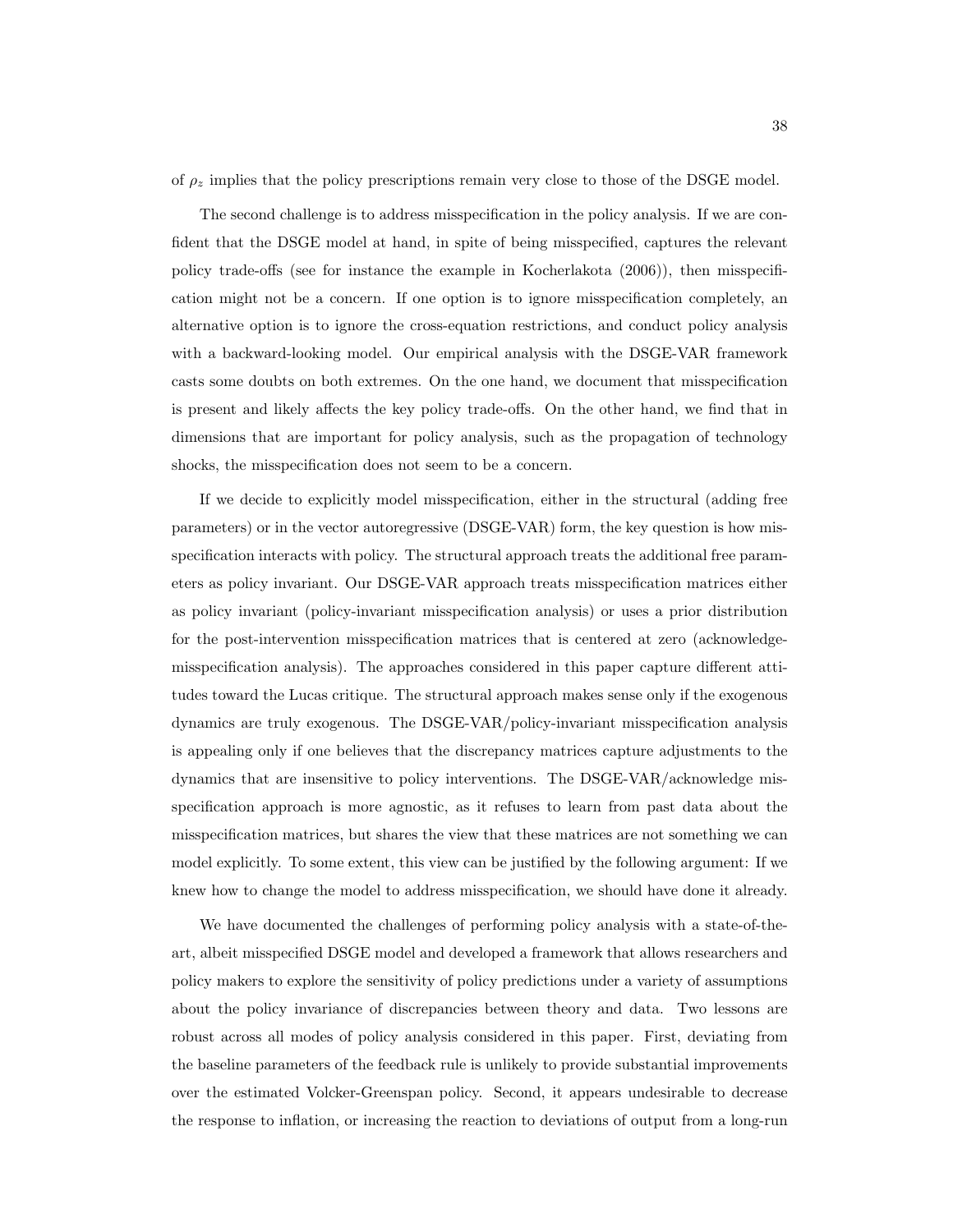trend path.

# References

- Adalid, Ramon, Günter Coenen, Peter McAdam, and Stefano Siviero (2005): "The Performance and Robustness of Interest-Rate Rules in Models of the Euro Area," ECB Working Paper, 479.
- Altig, David, Lawrence J. Christiano, Martin Eichenbaum, and Jesper Linde (2002): "Technology Shocks and Aggregate Fluctuations," Manuscript, Northwestern University.
- An, Sungbae and Frank Schorfheide (2007): "Bayesian Analysis of DSGE Models," Econometric Reviews, forthcoming.
- Barndorff-Nielsen, O. and G. Schou (1973): "On the Parameterization of Autoregressive Models by Partial Autocorrelations," Journal of Multivariate Analysis, 3, 408-419.
- Bils, Mark, and Peter Klenow (2004): "Some Evidence on the Importance of Sticky Prices," Journal of Political Economy, 112, 947-985.
- Brainard, William (1967): "Uncertainty and the Effectiveness of Policy," American Economic Review, 57, 411-25.
- Brock, William A., Steven N. Durlauf, and Kenneth D. West, 2004, "Model Uncertainty and Policy Evaluation: Some Theory and Empirics." Mimeo. University of Wisconsin.
- Calvo, Guillermo (1983): " Staggered Prices in a Utility-Maximizing Framework," Journal of Monetary Economics, 12, 383-398.
- Chari, V.V., Patrick Kehoe, Ellen McGrattan (2007): "Business Cycle Accounting," Econometrica, forthcoming.
- Chow, Gregory C. (1975): Analysis and Control of Dynamic Economic Systems, John Wiley & Sons, New York.
- Christiano, Lawrence J., Martin Eichenbaum, and Charles Evans (2005): "Nominal Rigidities and the Dynamic Effects of a Shock to Monetary Policy," Journal of Political Economy, 113, 1-45.
- Coenen, Günter (2003): "Inflation Persistence and Robust Monetary Policy Design," ECB Working Paper, 290.
- Cogley, Timothy, and Thomas Sargent (2005): "The Conquest of U.S. Inflation: Learning and Robustness to Model Uncertainty," Review of Economic Dynamics, 8, 528-563.
- Craine, Roger (1979): "Optimal Monetary Policy with Uncertainty," Journal of Economic Dynamics and Control, 1, 59-83.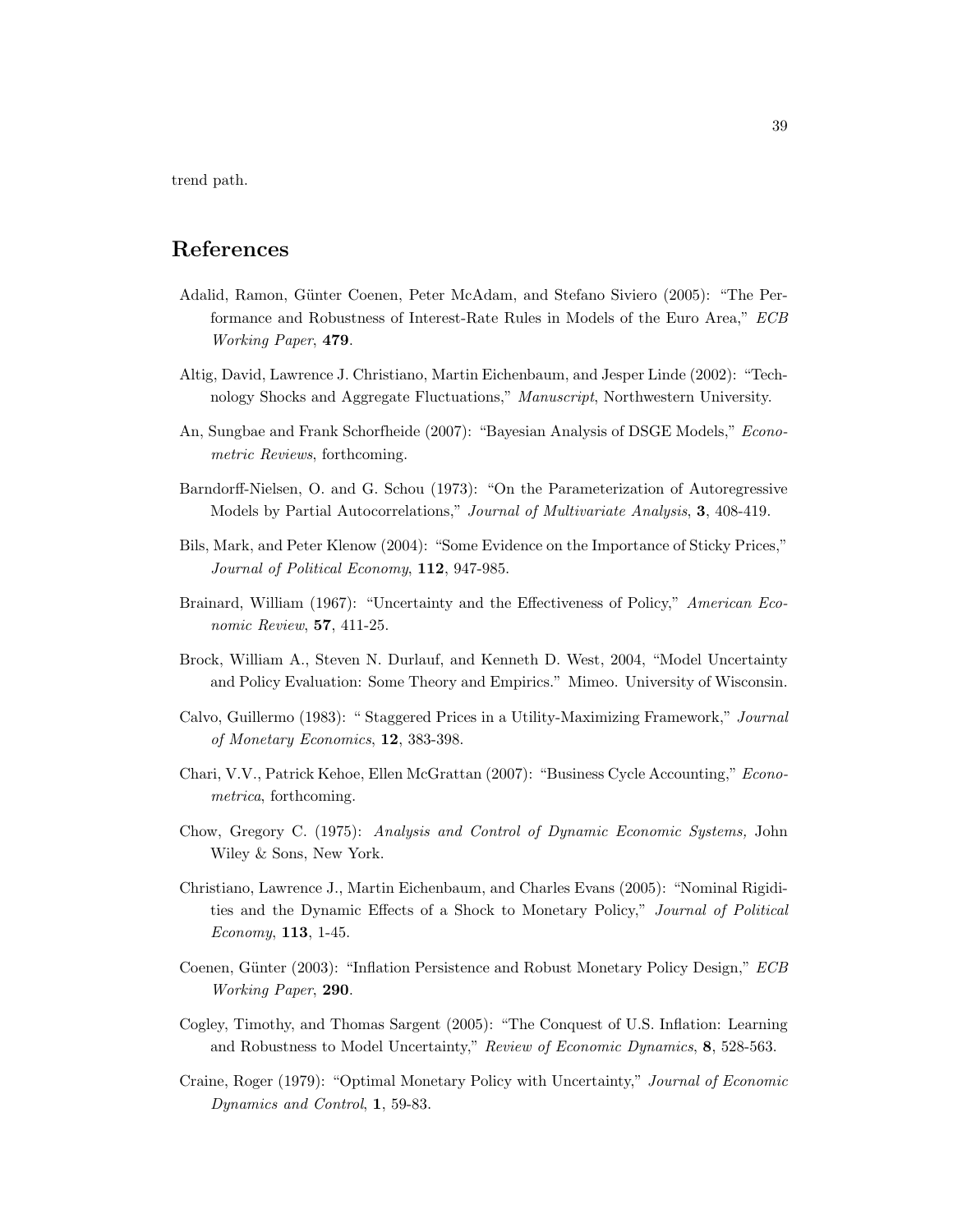- Del Negro, Marco, and Frank Schorfheide (2004): "Priors from Equilibrium Models for VARs," International Economic Review, 45, 643-673.
- Del Negro, Marco, and Frank Schorfheide (2005): "Policy Predictions if the Model Doesn't Fit," Journal of the European Economic Association, Papers and Proceedings, 3, 434- 443.
- Del Negro, Marco, and Frank Schorfheide (2006): "Forming Priors for DSGE Models (And How it Affects the Assessment of Nominal Rigidities)," FRB Atlanta Working Paper, 2006-16.
- Del Negro, Marco, Frank Schorfheide, Frank Smets, and Rafael Wouters (2007): "On the Fit of New Keynesian Models," Journal of Business and Economics Statistics, 25, 123-143.
- Eichenbaum, Martin and Jonas D.M. Fisher (2003): "Evaluating the Calvo Model of Sticky Prices," Federal Reserve Bank of Chicago Working Paper 2003-23.
- Fernandez-Villaverde, Jesus, Juan Rubio-Ramirez, Thomas J. Sargent, and Mark Watson (2007): "The A, B, C (and D's) of VARs," American Economic Review, forthcoming.
- Giannoni, Marc (2002): "Does Model Uncertainty Justify Caution? Robust Optimal Monetary Policy in a Forward-Looking Model," Macroeconomic Dynamics, 6, 111-144.
- Hansen, Lars P., and Thomas J. Sargent (2005): "Misspecification in Recursive Macroeconomic Theory," Manuscript, New York University, Department of Economics.
- Ireland, Peter (2004): "A Method for Taking Models to the Data," Journal of Economic Dynamics and Control, 28, 1205-1226.
- Justiniano, Alejandro and Giorgio E. Primiceri (2006): "The Time Varying Volatility of Macroeconomic Fluctuations," Manuscript, Northwestern University, Department of Economics.
- Kydland, Finn, and Edward Prescott (1982): "Time to Build and Aggregate Fluctuations," Econometrica, 50, 1345-70.
- Kocherlakota, Narayana (2006): "Model Fit and Model Selection." Federal Reserve Bank of St.Louis Review, forthcoming.
- Laforte, Jean-Phillipe (2003): "Comparing Monetary Policy Rules in an Estimated General Equilibrium Model of the U.S. Economy," Manuscript, Federal Reserve Board of Governors, Washington, DC.
- Levin, Andrew, Volker Wieland, and John C. Williams (1999): "Robustness of Simple Monetary Policy Rules under Model Uncertainty," in: John Taylor (ed): Monetary Policy Rules, NBER Business Cycle Series, 31.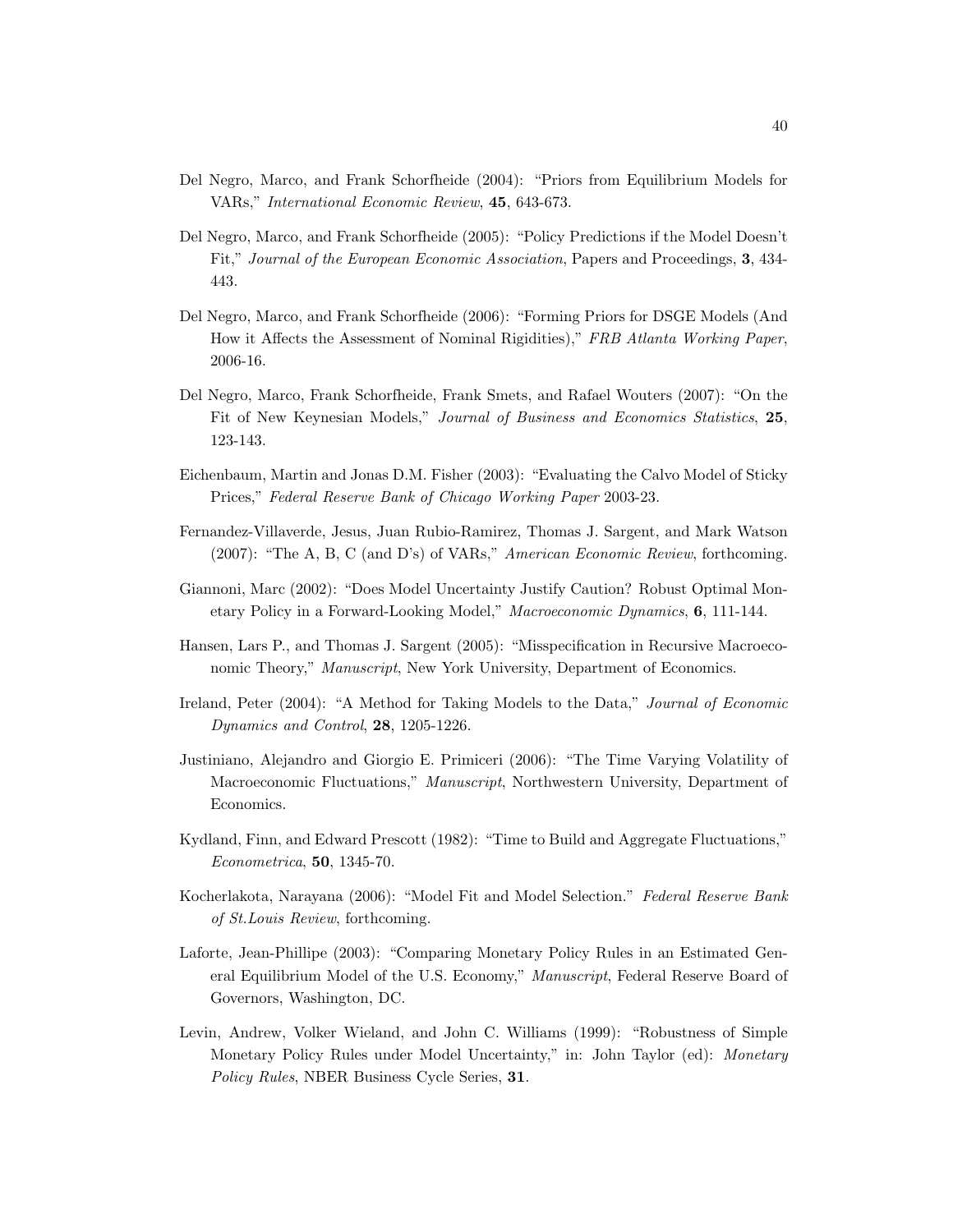- Levin, Andrew, Volker Wieland, and John C. Williams (2003): "The Performance of Forecast-Based Monetary Policy Rules Under Model Uncertainty," American Economic Review, **93**, 622-645.
- Levin, Andrew, and John C. Williams (2003): "Robust Monetary Policy with Competing Reference Models," Journal of Monetary Economics, 50, 945-975.
- Levin, Andrew, Alexei Onatski, John Williams, and Noah Williams (2006): "Monetary Policy Under Uncertainty in Micro-Founded Macroeconometric Models," in Mark Gertler and Kenneth Rogoff (eds.) NBER Macroeconomics Annual 2005, MIT Press, Cambridge, MA, forthcoming.
- McCallum, Bennett T. (1988): "Robustness Properties of a Rule for Monetary Policy," Carnegie-Rochester Conference Series on Public Policy, 29, 173-204.
- Onatski, Alexei and James H. Stock (2002): "Robust Monetary Policy under Model Uncertainty in a Small Model of the US Economy," Macroeconomic Dynamics, 6, 85-110.
- Onatski, Alexei, and Noah Williams (2003): "Modeling Model Uncertainty," Journal of the European Economic Association, 1, 1087-1022.
- Poirier, Dale (1998): "Revising Beliefs in Nonidentified Models," Econometric Theory, 14, 483-509.
- Primiceri, Giorgio, Ernst Schaumburg, and Andrea Tambalotti (2006): "Intertemporal Disturbances," NBER Working Paper No. 12243.
- Rudebusch, Glenn (2001): "Is the Fed Too Timid? Monetary Policy in an Uncertain World," The Review of Economics and Statistics, 83, 203-217.
- Rudebusch, Glenn (2002): "Assessing Nominal Income Rules for Monetary Policy with Model and Data Uncertainty," The Economic Journal, 112, 402-432.
- Rudebusch, Glenn, and Lars Svenson (1999): "Policy Rules for Inflation Targeting," in: John Taylor (ed): Monetary Policy Rules, NBER Business Cycle Series, 31.
- Sargent, Thomas (1989): "Two Models of Measurements and the Investment Accelerator," Journal of Political Economy, 97, 251-287.
- Schorfheide, Frank (2000): "Loss-Function Based Evaluation of DSGE Models," Journal of Applied Econometrics, 15, 645-70.
- Sims, Christopher A. (1986): "Are Forecasting Models Useable for Policy Analysis?" Federal Reserve Bank of Minneapolis Quarterly Review, Winter, 2-16.
- Sims, Christopher A. (1999): "The Role of Interest Rate Policy in the Generation and Propagation of Business Cycles: What Has Changed Since the 30's?," Proceedings of the 1998 Boston Federal Reserve Bank Annual Research Conference.
- Sims, Christopher A. (2002): "Solving Rational Expectations Models," Computational Economics,  $20(1-2)$ , 1-20.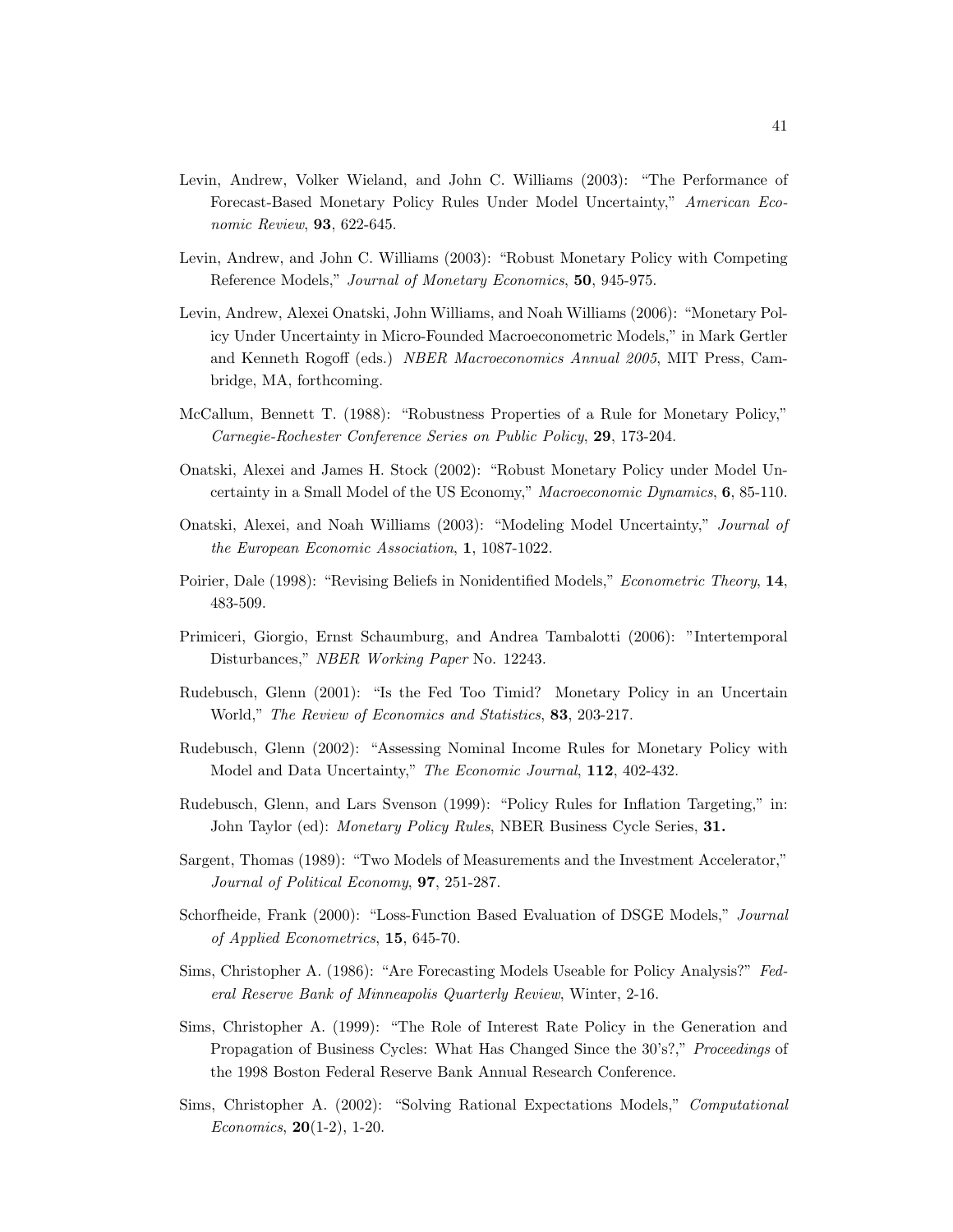- Smets, Frank, and Rafael Wouters (2003): "An Estimated Stochastic Dynamic General Equilibrium Model of the Euro Area," Journal of the European Economic Association, 1, 1123-75.
- Smets, Frank, and Rafael Wouters (2006): "Shocks and Frictions in U.S. Business Cycles: A Bayesian DSGE Approach," Manuscript, European Central Bank.
- Smith, Anthony (1993): "Estimating Nonlinear Time-Series Models Using Simulated Vector Autoregressions," Journal of Applied Econometrics, 8, S63-S84.
- Taylor, John B. (1993): "Discretion versus Policy Rules in Practice," Carnegie-Rochester Conference Series on Public Policy, 39, 195-214.
- Taylor, John B. (1999): Monetary Policy Rules, NBER Business Cycles Series, 31.
- Woodford, Michael (2003): Interest and Prices: Foundations of a Theory of Monetary Policy, Princeton University Press, Princeton.

# A Appendix

We obtain all other series from Haver Analytics (Haver mnemonics are in italics). The nominal rate corresponds to the annualized effective federal funds rate *(FED)*, in percent. Inflation is computed using quarter-to-quarter log-differences of the chained-price GDP deflator (*JGDP*), scaled by 400 to obtain annualized percentages. The output gap is defined as the log difference of real GDP (nominal GDP divided by the chained-price deflator) and the CBO's real potential output (*GDPPOTH*). The log differences are scaled by 100 to convert them to percentages. Our measure of hours worked is computed by taking total hours worked reported in the National Income and Product Accounts (NIPA), which is at annual frequency, and interpolating it using growth rates computed from hours of all persons in the non-farm business sector  $(LXNFH)$ . We divide hours worked by  $LN16N$  to convert them into per capita terms. We then take the log of the series multiplied by 100 so that all figures can be interpreted as percentage changes in hours worked. The labor share is computed by dividing total compensation of employees (YCOMP) obtained from the NIPA by nominal GDP. We then take the log of the labor share multiplied by 100.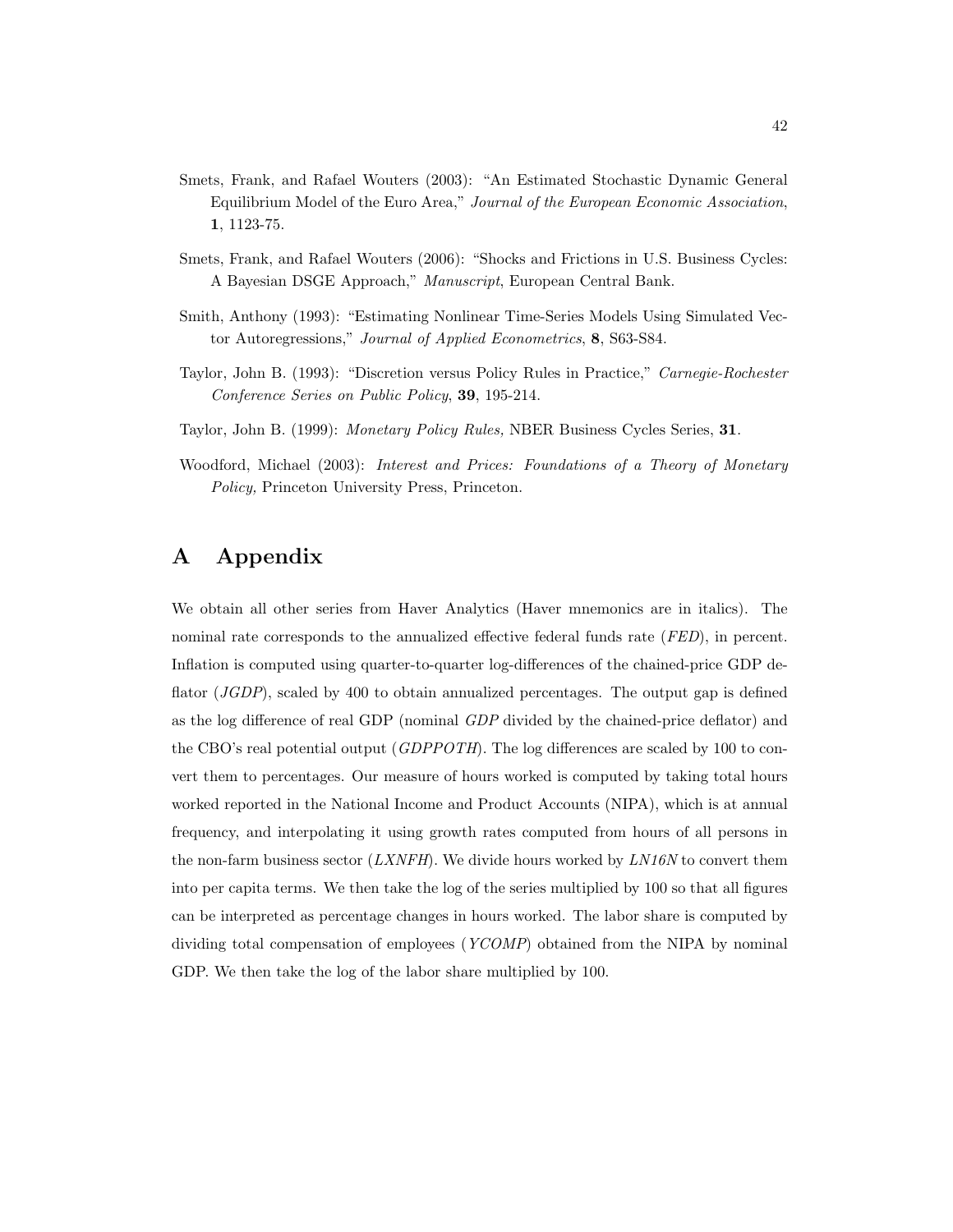| Name                           |                              | Prior          |          | <b>DSGE</b> |          | DSGE-VAR         |      | Generalized Shocks |     |                |  |
|--------------------------------|------------------------------|----------------|----------|-------------|----------|------------------|------|--------------------|-----|----------------|--|
|                                |                              |                |          | Benchmark   |          | $\lambda = 0.75$ |      | $AR(2)-in-g_t$     |     | 7-Shocks       |  |
|                                | (1)                          | (2)            | (3)      | (4)         | (5)      | (6)              | (7)  | (8)                | (9) | (10)           |  |
|                                | Policy Rule Parameters       |                |          |             |          |                  |      |                    |     |                |  |
| $\psi_1$                       |                              | $1.56$ ( 0.36) | 2.71     | (0.35)      | 2.75     | (0.37)           | 2.49 | (0.44)             |     | $3.06$ (0.35)  |  |
| $\psi_2$                       |                              | $0.20$ (0.10)  | 0.09     | (0.04)      | $0.13\,$ | (0.05)           |      | $0.12$ ( 0.07)     |     | $0.07$ ( 0.03) |  |
| $\rho_r$                       |                              | $0.50$ (0.20)  | $0.81\,$ | (0.02)      | $0.85\,$ | (0.02)           |      | $0.84$ (0.02)      |     | $0.85$ (0.02)  |  |
|                                | Nominal Rigidities           |                |          |             |          |                  |      |                    |     |                |  |
| $\zeta_p$                      |                              | $0.60$ (0.15)  | 0.76     | (0.04)      | 0.71     | (0.05)           | 0.77 | (0.05)             |     | $0.67$ (0.04)  |  |
| $\zeta_w$                      |                              | $0.60$ (0.15)  | 0.40     | (0.14)      | 0.45     | (0.09)           | 0.77 | (0.08)             |     | $0.34$ (0.08)  |  |
| Preference Parameters          |                              |                |          |             |          |                  |      |                    |     |                |  |
| $\boldsymbol{h}$               |                              | 0.70(0.05)     | 0.80     | (0.04)      | 0.72     | (0.05)           | 0.66 | (0.06)             |     | $0.62$ (0.05)  |  |
| $\nu_l$                        |                              | $2.00$ (0.75)  | 1.29     | (0.48)      | 1.82     | (0.61)           | 2.05 | (0.72)             |     | 1.37(0.37)     |  |
|                                | <b>Technology Parameters</b> |                |          |             |          |                  |      |                    |     |                |  |
| $\alpha$                       |                              | $0.35$ (0.05)  | 0.34     | (0.00)      | 0.34     | (0.01)           |      | $0.34$ (0.00)      |     | 0.34(0.00)     |  |
| S''                            |                              | 4.00(1.50)     | 11.19    | (2.23)      | $5.04\,$ | (1.59)           | 7.31 | (2.11)             |     | $2.69$ (0.83)  |  |
| $a^{\prime}$                   |                              | 0.30(0.08)     | 0.28     | (0.08)      | 0.30     | (0.07)           |      | $0.30$ (0.07)      |     | $0.30$ (0.08)  |  |
| <b>Steady State Parameters</b> |                              |                |          |             |          |                  |      |                    |     |                |  |
| $r_*^a$                        |                              | 1.00(0.40)     | 1.23     | (0.28)      | 0.99     | (0.35)           |      | $1.16$ (0.32)      |     | $0.85$ ( 0.30) |  |
| $\pi^a_*$                      |                              | $4.01$ (2.00)  | 2.63     | (0.18)      | 2.51     | (0.27)           | 2.58 | (0.27)             |     | 2.43(0.25)     |  |
| $g^*$                          |                              | $0.25$ (0.10)  | $0.19\,$ | (0.08)      | 0.22     | (0.09)           | 0.19 | (0.08)             |     | $0.28$ (0.11)  |  |

Table 1: Prior and Posterior Moments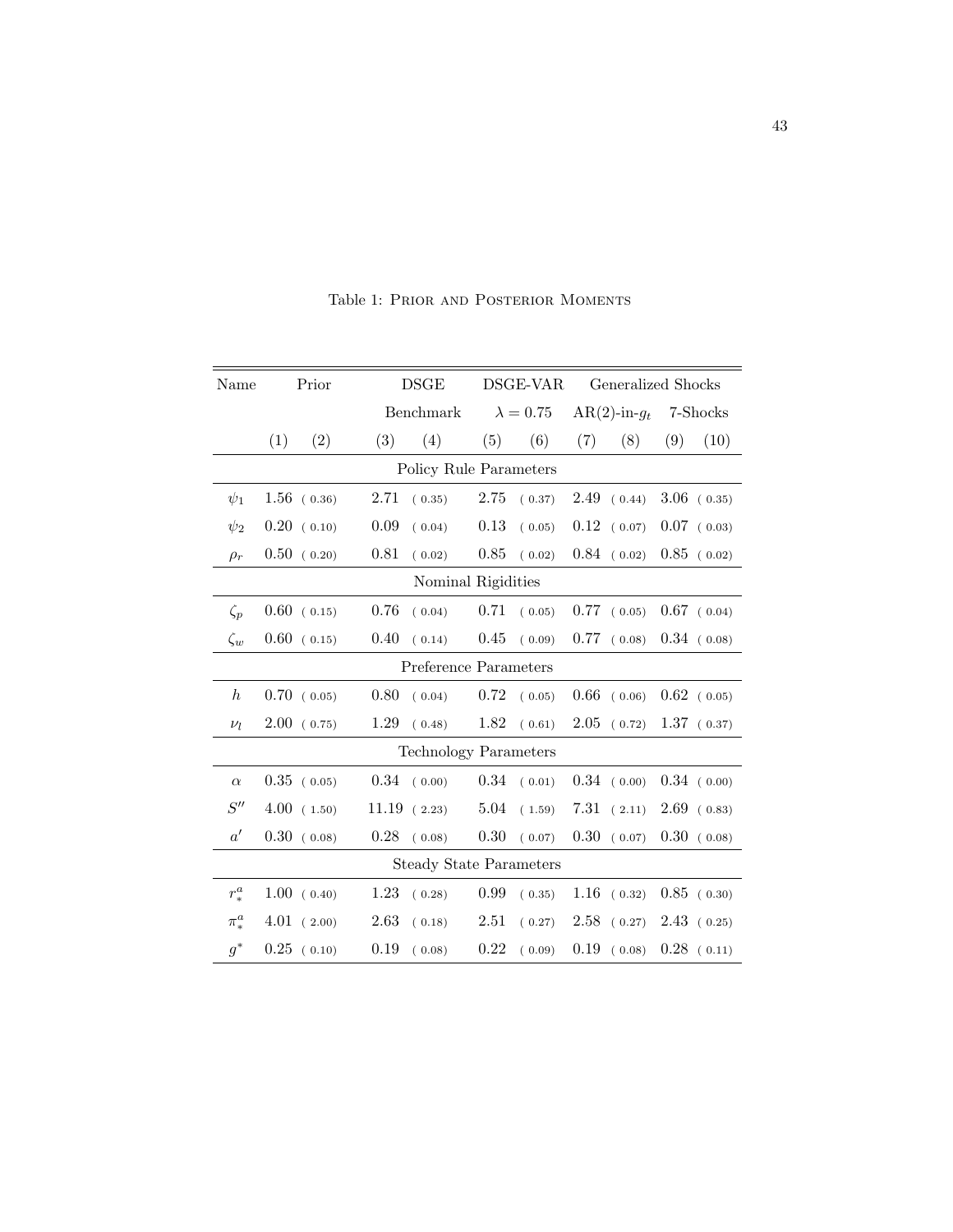| Name                 | Prior                              |               | DSGE      |                | DSGE-VAR         |        | Generalized Shocks |        |          |               |
|----------------------|------------------------------------|---------------|-----------|----------------|------------------|--------|--------------------|--------|----------|---------------|
|                      |                                    |               | Benchmark |                | $\lambda = 0.75$ |        | $g_t$ -in-AR(2)    |        | 7-Shocks |               |
|                      | (1)                                | (2)           | (3)       | (4)            | (5)              | (6)    | (7)                | (8)    | (9)      | (10)          |
|                      | Shock Autocorrelations             |               |           |                |                  |        |                    |        |          |               |
| $\rho_z$             |                                    | $0.75$ (0.10) |           | $0.97$ ( 0.02) | 0.89             | (0.05) | 0.96               | (0.03) |          | $0.96$ (0.02) |
| $\rho_g$             |                                    | $0.75$ (0.10) |           | $0.91$ (0.02)  | 0.88             | (0.05) |                    |        |          | $0.84$ (0.08) |
| $\tilde{\rho}_{g,1}$ |                                    | (implicit)    |           |                |                  |        | 0.97               | (0.01) |          |               |
| $\tilde{\rho}_{q,2}$ |                                    | (implicit)    |           |                |                  |        | $-0.62$            | (0.06) |          |               |
| $\rho_{\lambda_f}$   |                                    | $0.75$ (0.10) |           | $0.72$ ( 0.07) | 0.66             | (0.11) | 0.78               | (0.07) |          | $0.80$ (0.06) |
| $\rho_{\phi}$        |                                    | $0.75$ (0.10) |           | $0.75$ (0.10)  | 0.58             | (0.10) | $0.30\,$           | (0.14) |          | $0.53$ (0.16) |
| $\rho_\mu$           |                                    | $0.75$ (0.10) |           |                |                  |        |                    |        |          | $0.91$ (0.03) |
| $\rho_b$             |                                    | $0.75$ (0.10) |           |                |                  |        |                    |        |          | $0.94$ (0.04) |
|                      | Shock Standard Deviations          |               |           |                |                  |        |                    |        |          |               |
| $\sigma_R$           |                                    | $0.25$ (0.13) |           | $0.16$ (0.01)  | 0.12             | (0.01) | 0.15               | (0.01) |          | $0.16$ (0.01) |
| $\sigma_z$           |                                    | $0.38$ (0.20) |           | $0.72$ ( 0.05) | 0.42             | (0.05) | 0.75               | (0.06) |          | $0.79$ (0.06) |
| $\sigma_q$           |                                    | $0.63$ (0.32) |           | $0.65$ (0.06)  | 0.32             | (0.04) |                    |        |          | $0.29$ (0.04) |
| $\tilde{\sigma}_q$   |                                    | (implicit)    |           |                |                  |        | 0.77               | (0.11) |          |               |
| $\sigma_{\lambda_f}$ |                                    | 0.19(0.10)    |           | $0.09$ (0.01)  | 0.09             | (0.01) | 0.08               | (0.01) |          | 0.10(0.01)    |
| $\sigma_{\phi}$      |                                    | $3.76$ (1.97) |           | 3.11(1.72)     | 3.16             | (1.14) | 19.90              | (7.66) | 2.45     | (0.58)        |
| $\sigma_{\mu}$       |                                    | $0.95$ (0.57) |           |                |                  |        |                    |        | 0.53     | (0.11)        |
| $\sigma_b$           |                                    | $0.95$ (0.57) |           |                |                  |        |                    |        | 0.56     | (0.11)        |
|                      | Hyperparameters for $AR(2)$ Shocks |               |           |                |                  |        |                    |        |          |               |
| $\xi_g$              |                                    | $0.75$ (0.10) |           |                |                  |        | 0.90               | (0.04) |          |               |
| $\omega_g$           |                                    | $0.63$ (0.32) |           |                |                  |        | 0.63               | (0.09) |          |               |

Table 1: Prior and Posterior Moments (continued)

*Notes:* We report means and standard deviations (in parentheses). The parameters  $\rho_b$ ,  $\rho_{\mu},$   $\sigma_b,$  and  $\sigma_{\mu}$  only enter the DSGE model with  $7\text{-shocks.}$  The DSGE model with  $\text{AR}(2)$ government spending shocks is parameterized as  $g_t = \tilde{\rho}_{g,1}(1-\tilde{\rho}_{g,2})g_{t-1} + \tilde{\rho}_{g,2}g_{t-1} + \tilde{\sigma}_g \epsilon_t$ and we use a hierarchical prior of the form:  $p(\tilde{\rho}_{g,1}, \tilde{\rho}_{g,2}, \tilde{\sigma}_g | \xi_g, \omega_g)p(\xi_g, \omega_g)$ . In the table we report  $p(\xi_g, \omega_g)$ . The following parameters were fixed:  $\delta = 0.025$ ,  $\gamma = 1.5/400$ ,  $\lambda_f = 0.15$ , and  $\lambda_w=0.3.$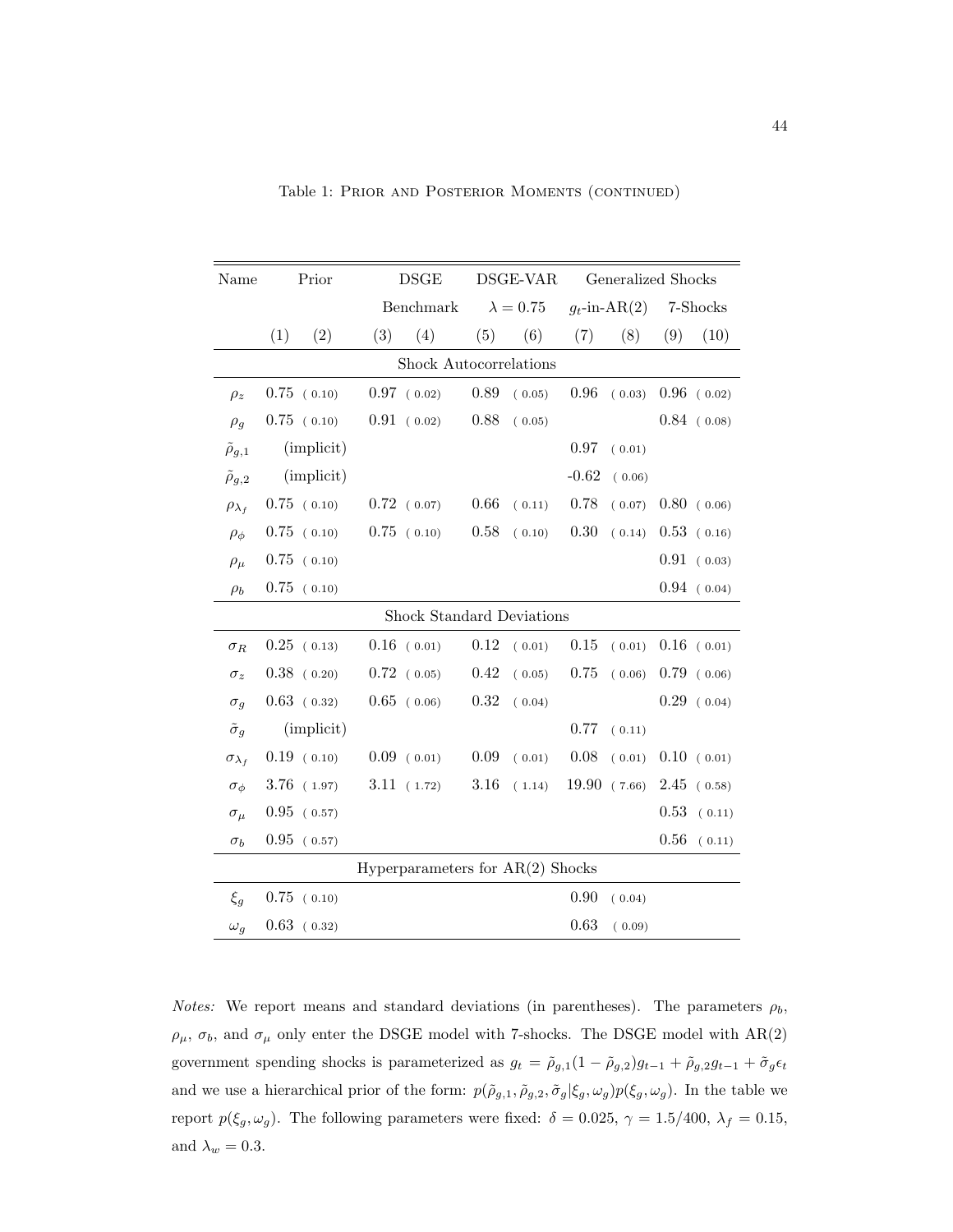Table 2: Log Marginal Data Densities and Posterior Odds

| Specification                                           |           | $\ln p(Y)$ Post Odds |
|---------------------------------------------------------|-----------|----------------------|
| DSGE Model, Benchmark Specification                     |           | $-525.22$ 4.6E-48    |
| DSGE-VAR ( $\lambda = \hat{\lambda} = 0.75$ )           | $-416.23$ | 1.00                 |
| DSGE Model, Generalized Shocks: AR(2)-in- $q_t$ -495.66 |           | $3.2E - 35$          |
| DSGE Model, Generalized Shocks: 7-shocks                | -479.92   | 2.2F-28              |

Notes: The difference of log marginal data densities can be interpreted as log posterior odds under the assumption of that the two specifications have equal prior probabilities. We report odds relative to the DSGE-VAR in the third column of the table.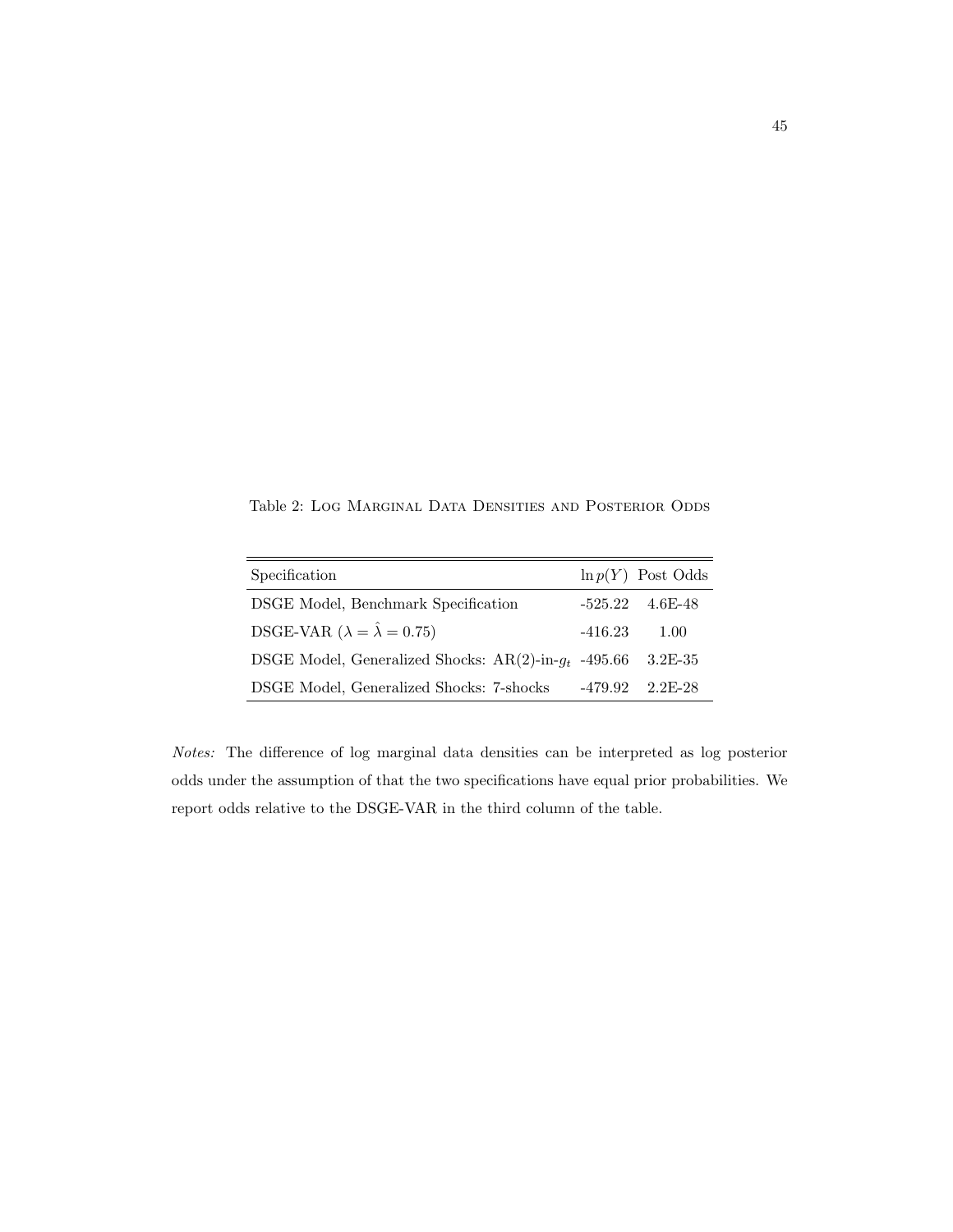



*Notes:* The figure depicts impulse responses from the DSGE-VAR( $\lambda = 0.75$ ) (black) and the DSGE-VAR( $\infty$ ) (gray) based on the DSGE-VAR( $\lambda = 0.75$ ) posterior estimates summarized in columns (5,6) of Table 1.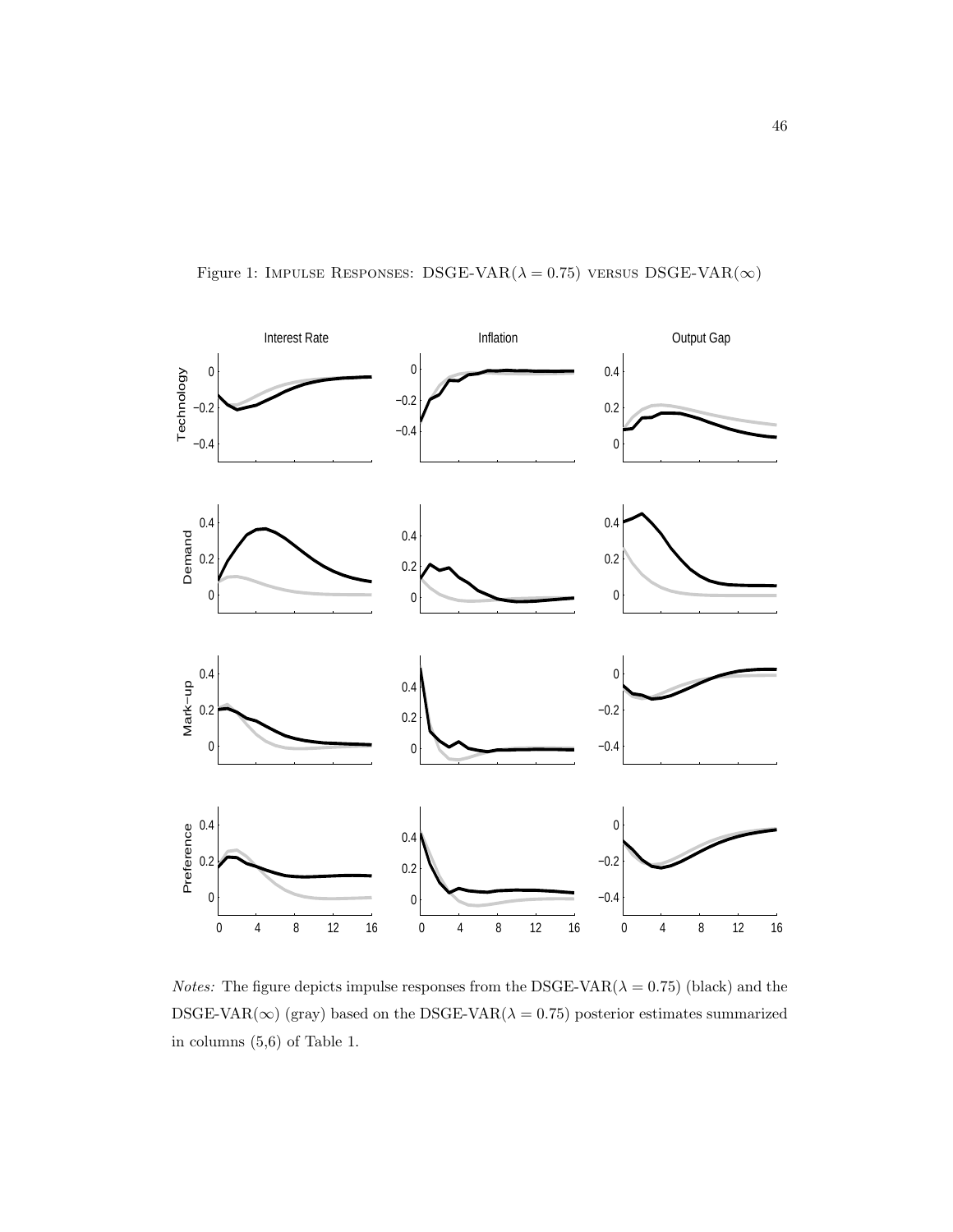



Notes: The figure depicts impulse responses from the benchmark DSGE model (gray) and the  $AR(2)$ -in- $g_t$  model (black) using the respective posterior estimates summarized in columns (3,4) and (7,8) of Table 1.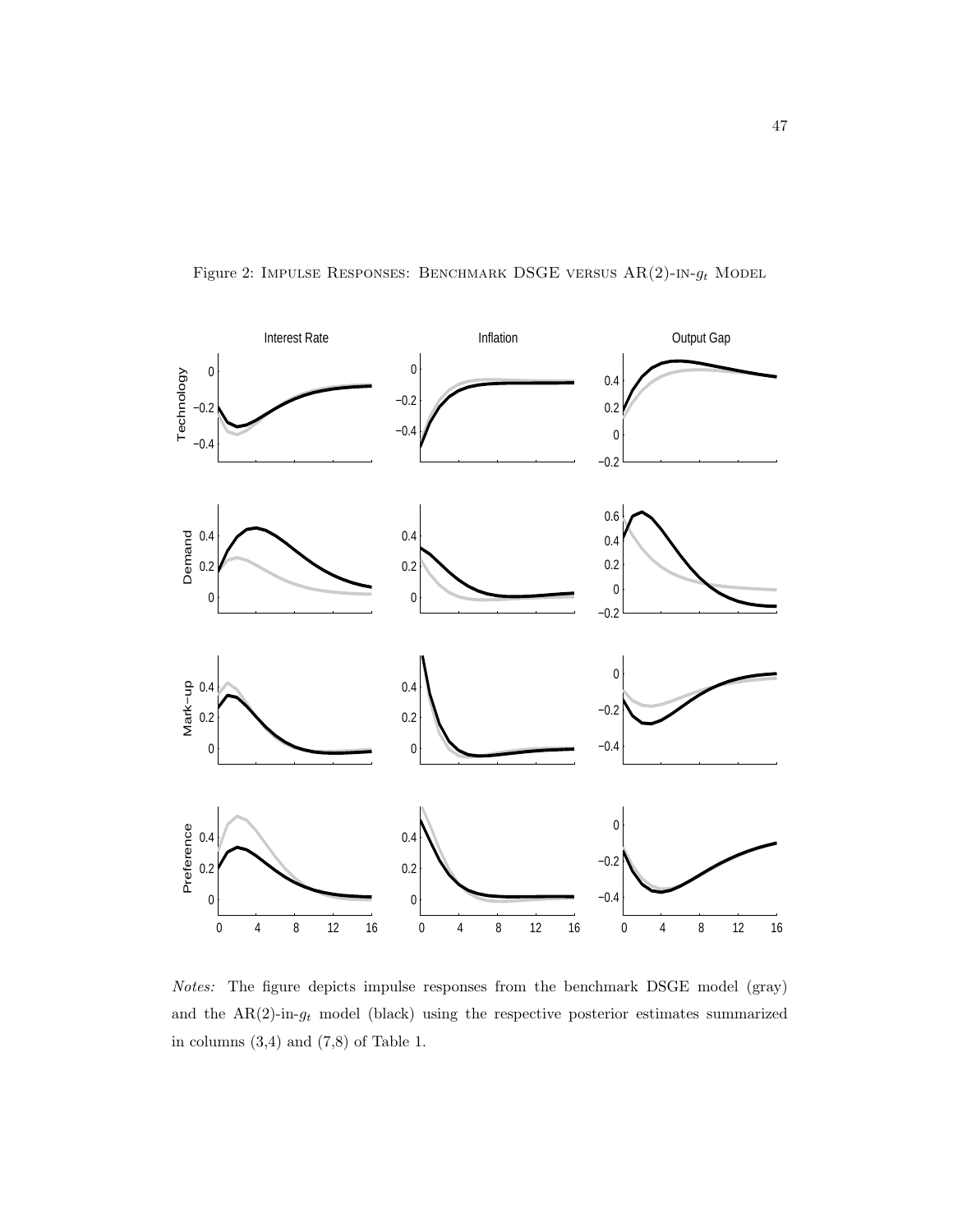



Notes: The figure depicts impulse responses from the benchmark DSGE model (gray) and the 7-shocks model (black) using the respective posterior estimates summarized in columns (3,4) and (7,8) of Table 1.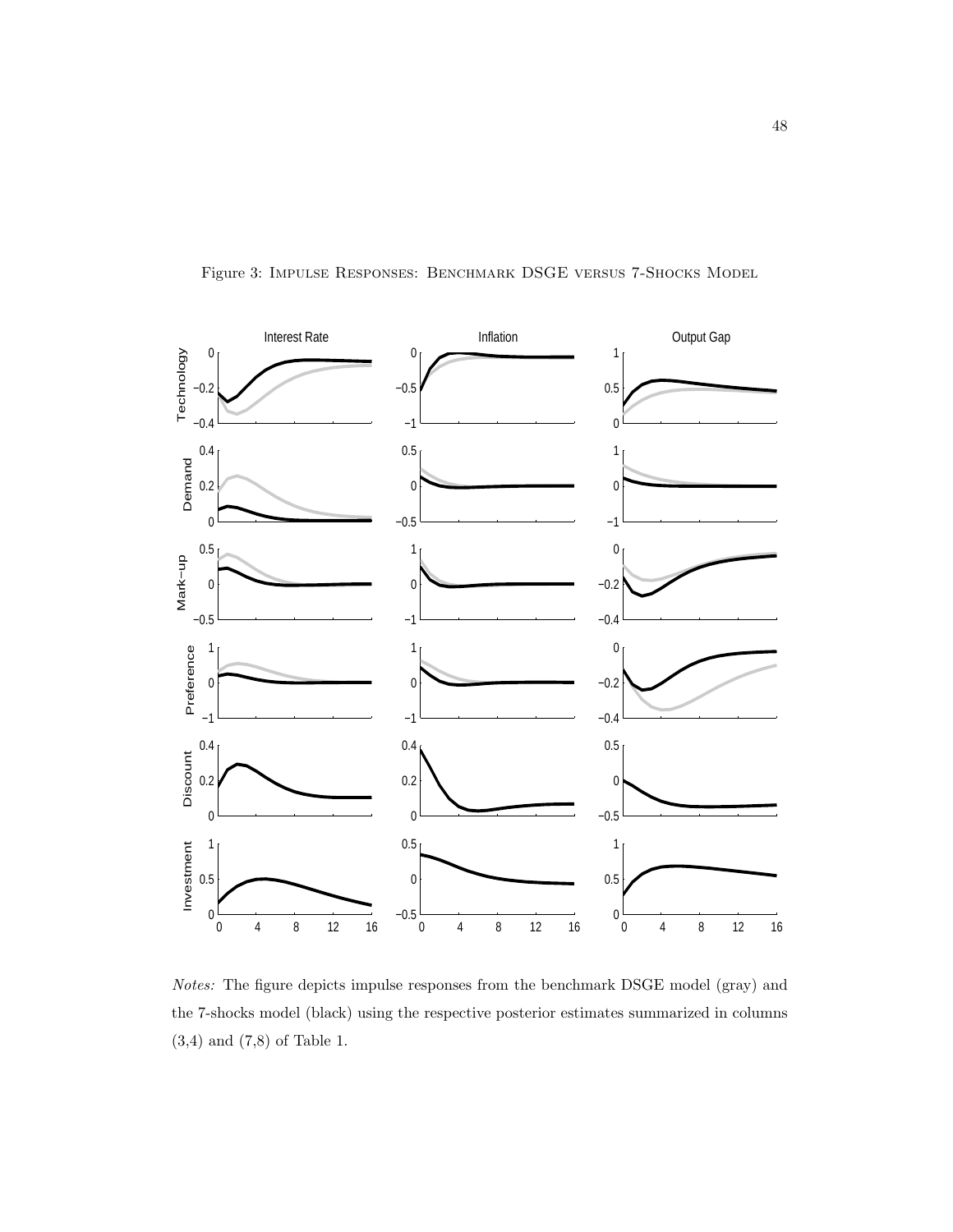

Figure 4: BENCHMARK DSGE MODEL IMPULSE RESPONSES AS FUNCTION OF  $\psi_1$ 

Notes: The figure plots the posterior mean of the DSGE model impulse responses computed for three different values of the response to inflation in the policy rule,  $\psi_1$ : 2.75 (black), 2 (dark gray), and 1.25 (light gray). The remaining policy parameters  $\psi_2$  and  $\rho_R$  are kept at the baseline values of 0.0625 and 0.8, respectively. For all impulse responses we use the posterior estimates of the non-policy parameters  $\theta_{(np)}$ , summarized in columns (3,4) of Table 1.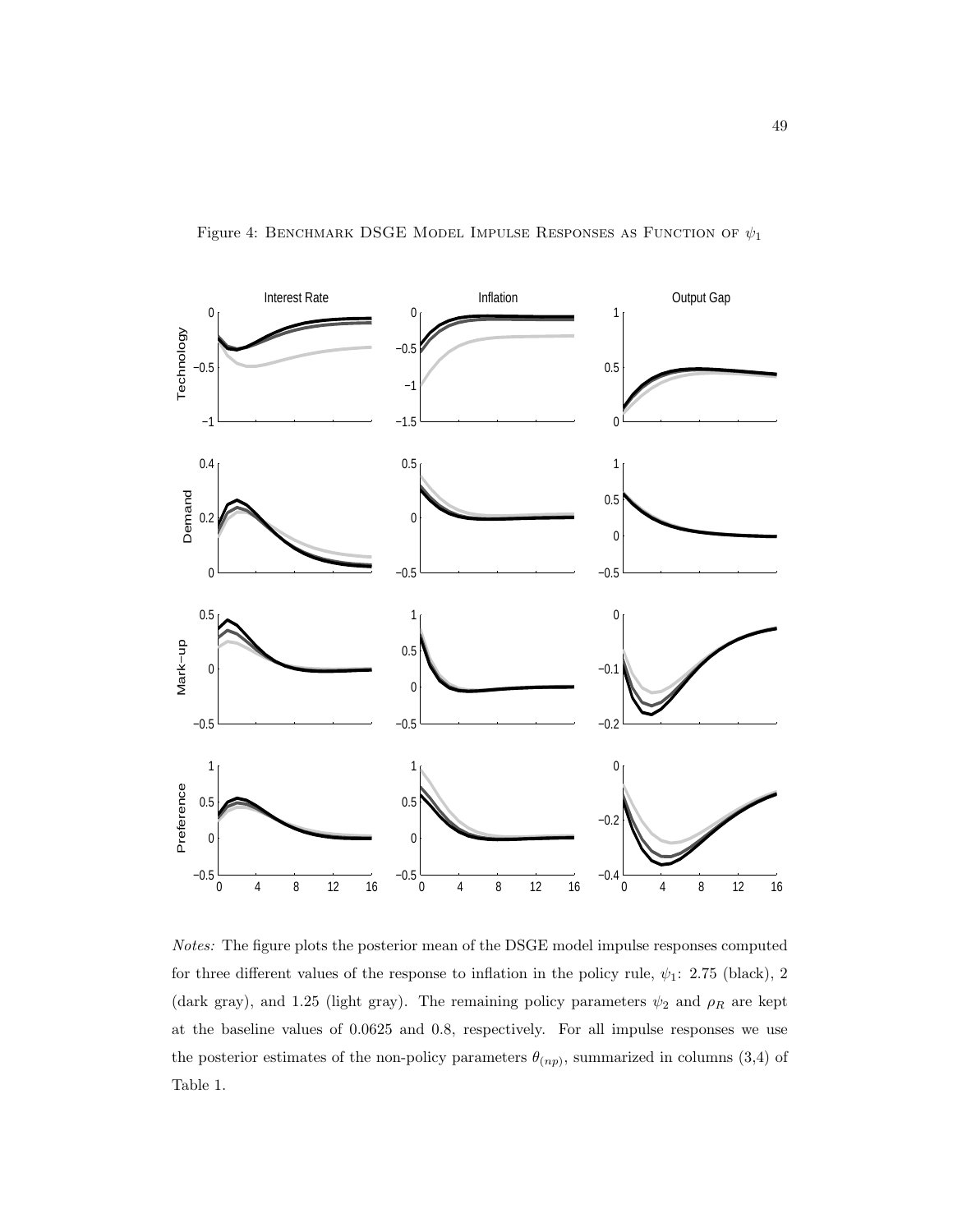Figure 5: Comparative Performance of Policy Rules: Benchmark DSGE versus DSGE-VAR $(\lambda = 0.75)$  Parameter Estimates



*Notes:* Posterior expected variance differentials as a function of  $\psi_1$  and  $\psi_2$  relative to baseline policy rule  $\psi_1 = 2.75, \psi_2 = 0.0625$ . The remaining policy parameter  $\rho_R$  is kept at the baseline value of 0.8. Negative differentials signify a variance reduction relative to baseline rule. Differentials are computed using DSGE-VAR posterior (gray) and DSGE model (black) posterior estimates of the non-policy parameters  $\theta_{(np)}$ , summarized in columns (3,4) and (5,6) of Table 1.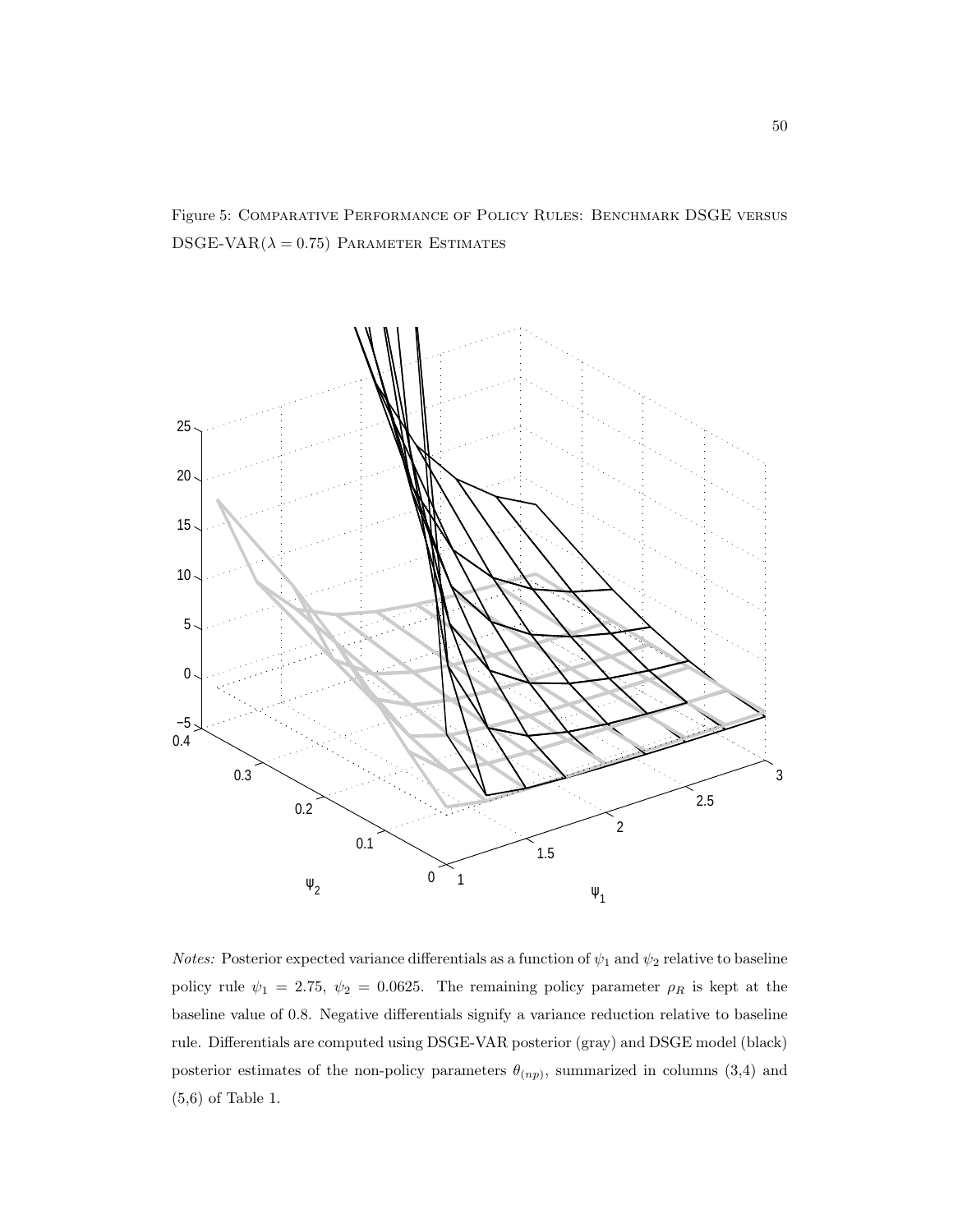Figure 6: COMPARATIVE PERFORMANCE OF POLICY RULES:  $AR(2)$ -IN- $g_t$  versus 7-Shocks DSGE Model



*Notes:* Posterior expected variance differentials as a function of  $\psi_1$  and  $\psi_2$  relative to baseline policy rule  $\psi_1 = 2.75, \psi_2 = 0.0625$ . The remaining policy parameter  $\rho_R$  is kept at the baseline value of 0.8. Negative differentials signify a variance reduction relative to baseline rule. Differentials are computed for the  $AR(2)$ -in- $g_t$  (black) and 7-shocks (gray) model using the respective posterior estimates, summarized in columns (7,8) and (9,10) of Table 1.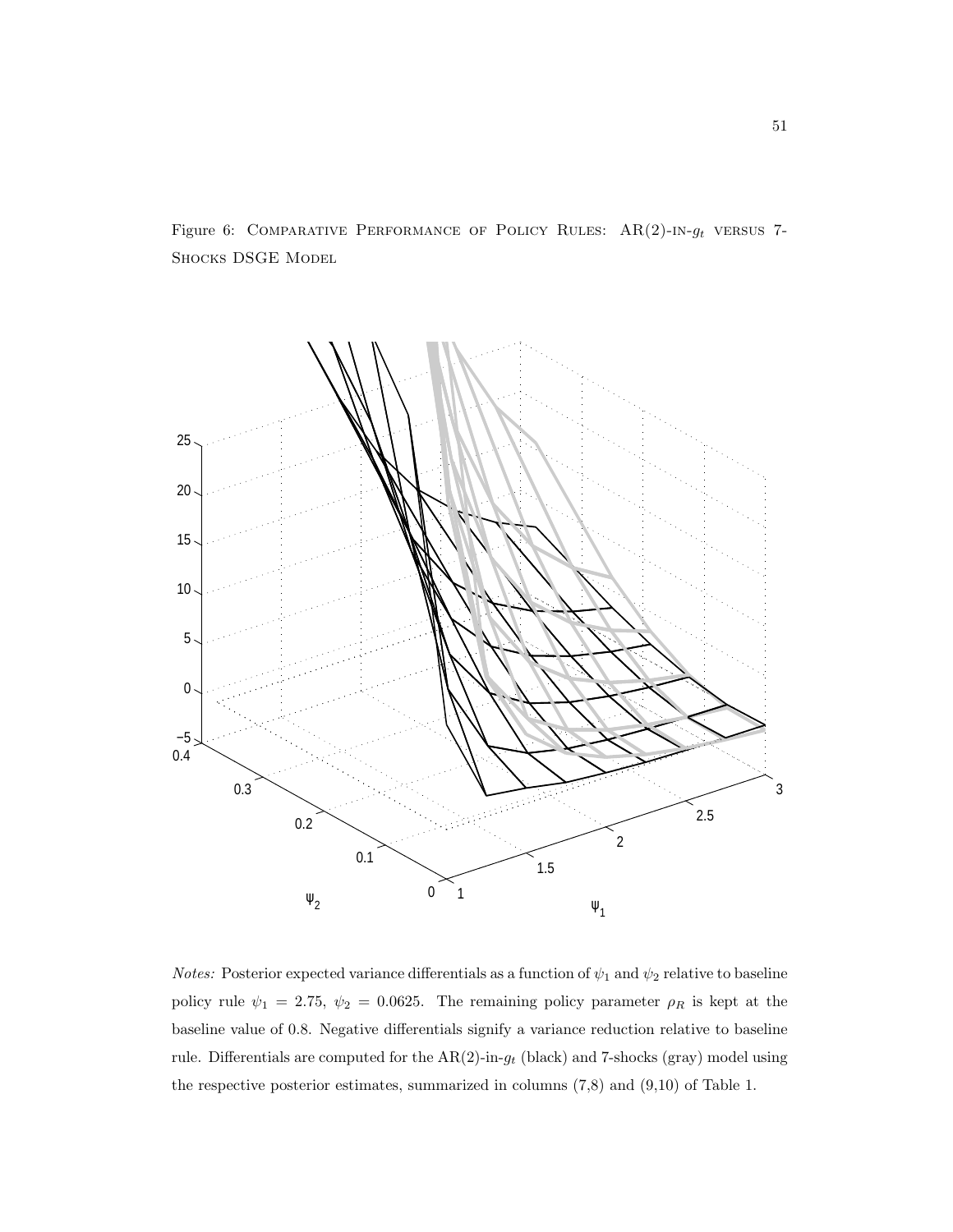



*Notes:* Posterior expected variance differentials as a function of  $\psi_1$  and  $\psi_2$  relative to baseline policy rule  $\psi_1 = 2.75, \psi_2 = 0.0625$ . The remaining policy parameter  $\rho_R$  is kept at the historical values of 0.8. Negative differentials signify a variance reduction relative to baseline rule. Differentials are computed under the DSGE-VAR/Backward-Looking analysis (black) and the DSGE model (gray). For the latter we use the DSGE-VAR posterior estimates of the non-policy parameters  $\theta_{(np)}$ , summarized in columns (5,6) of Table 1.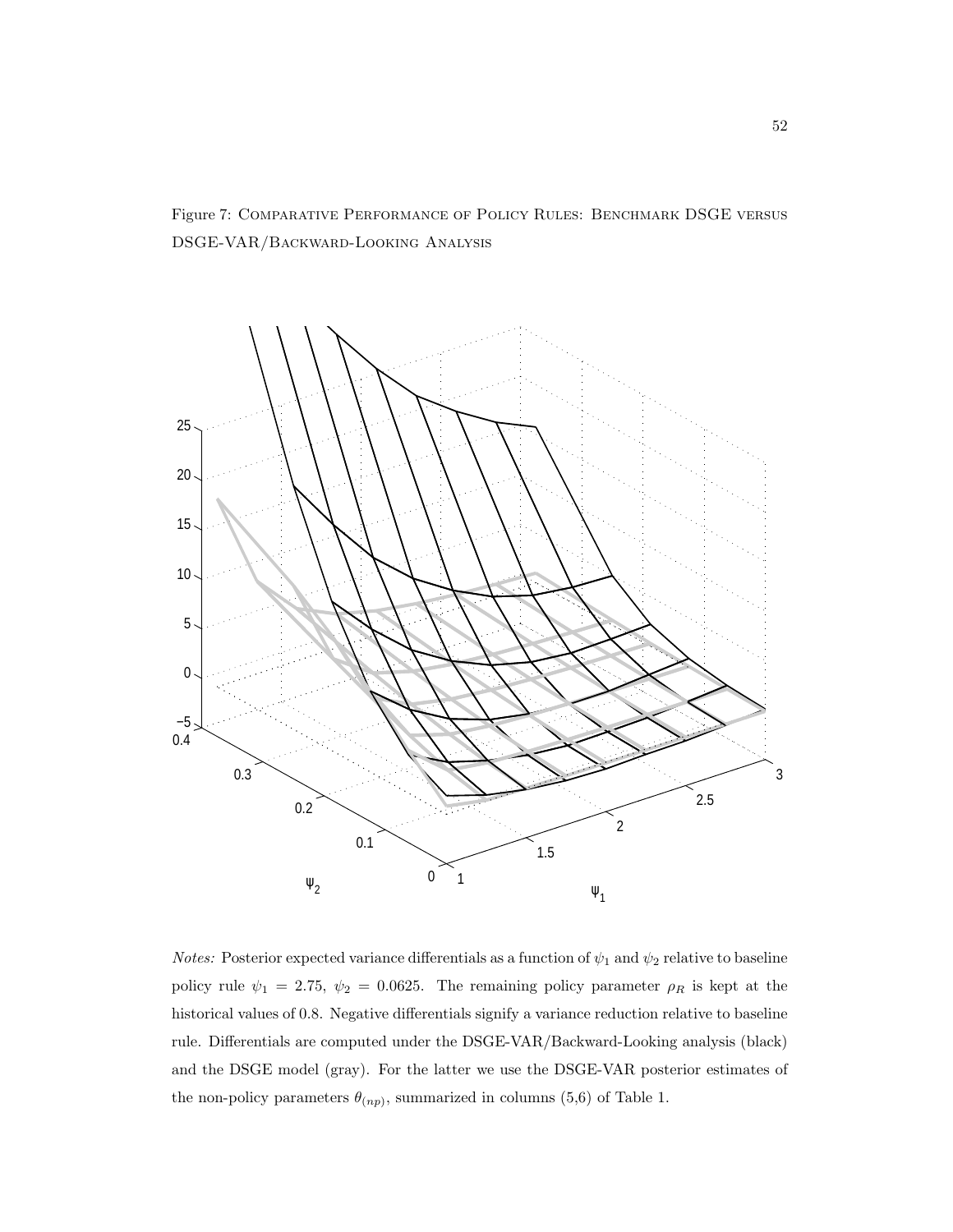Figure 8: Comparative Performance of Policy Rules: DSGE-VAR/Acknowledge Misspecification and DSGE-VAR/Policy-Invariant Misspecification Analysis



Notes: Posterior expected variance differentials as a function of  $\psi_1$  and  $\psi_2$  relative to baseline policy rule  $\psi_1 = 2.75$ ,  $\psi_2 = 0.0625$ . The remaining policy parameter  $\rho_R$  is kept at the historical values of 0.8. Negative differentials signify a variance reduction relative to baseline rule. Differentials are computed under the DSGE-VAR/Acknowledge Misspecification (black) and DSGE-VAR/Policy-Invariant Misspecification (gray) analysis.